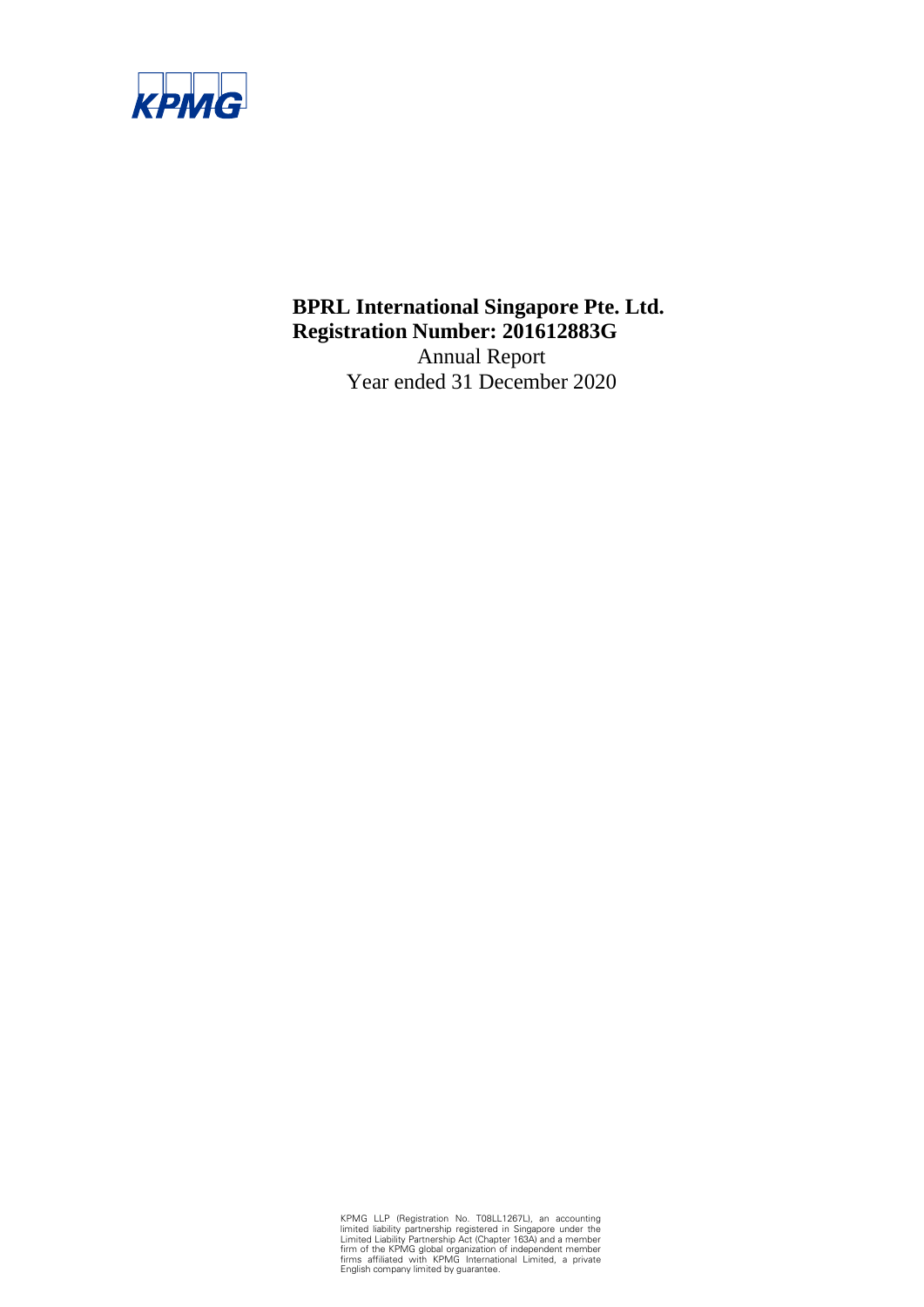# **Directors' statement**

We are pleased to submit this annual report to the member of BPRL International Singapore Pte. Ltd. ("the Company") together with the audited financial statements for the year ended 31 December 2020.

In our opinion:

- (a) the financial statements set out on pages FS1 to FS36 are drawn up so as to give a true and fair view of the financial position of the Company as at 31 December 2020 and of the financial performance, changes in equity and cash flows of the Company for the year ended on that date in accordance with the provisions of the Singapore Companies Act, Chapter 50 and Singapore Financial Reporting Standards (International); and
- (b) at the date of this statement, there are reasonable grounds to believe that the Company will be able to pay its debts as and when they fall due.

The Board of Directors has, on the date of this statement, authorised these financial statements for issue.

## **Directors**

The directors in office at the date of this statement are as follows:

Mr. Jitender Pershad Waghray Mr. Tan Tow Siang (Chen Daoxiang)

## **Directors' interests**

According to the register kept by the Company for the purposes of Section 164 of the Companies Act, Chapter 50 (the Act), particulars of interests of directors who held office at the end of the financial year (including those held by their spouses and children) in shares, debentures, warrants and share options in the Company and in related corporations are as follows:

| Name of director and corporation in which interests are<br>held | <b>Holdings</b><br>of the year |
|-----------------------------------------------------------------|--------------------------------|
| <b>Waghray Jitender Pershad</b>                                 |                                |
| <b>Bharat Petroleum Corporation Limited</b>                     |                                |
| - ordinary shares                                               |                                |
| - interest held<br>10                                           | 10                             |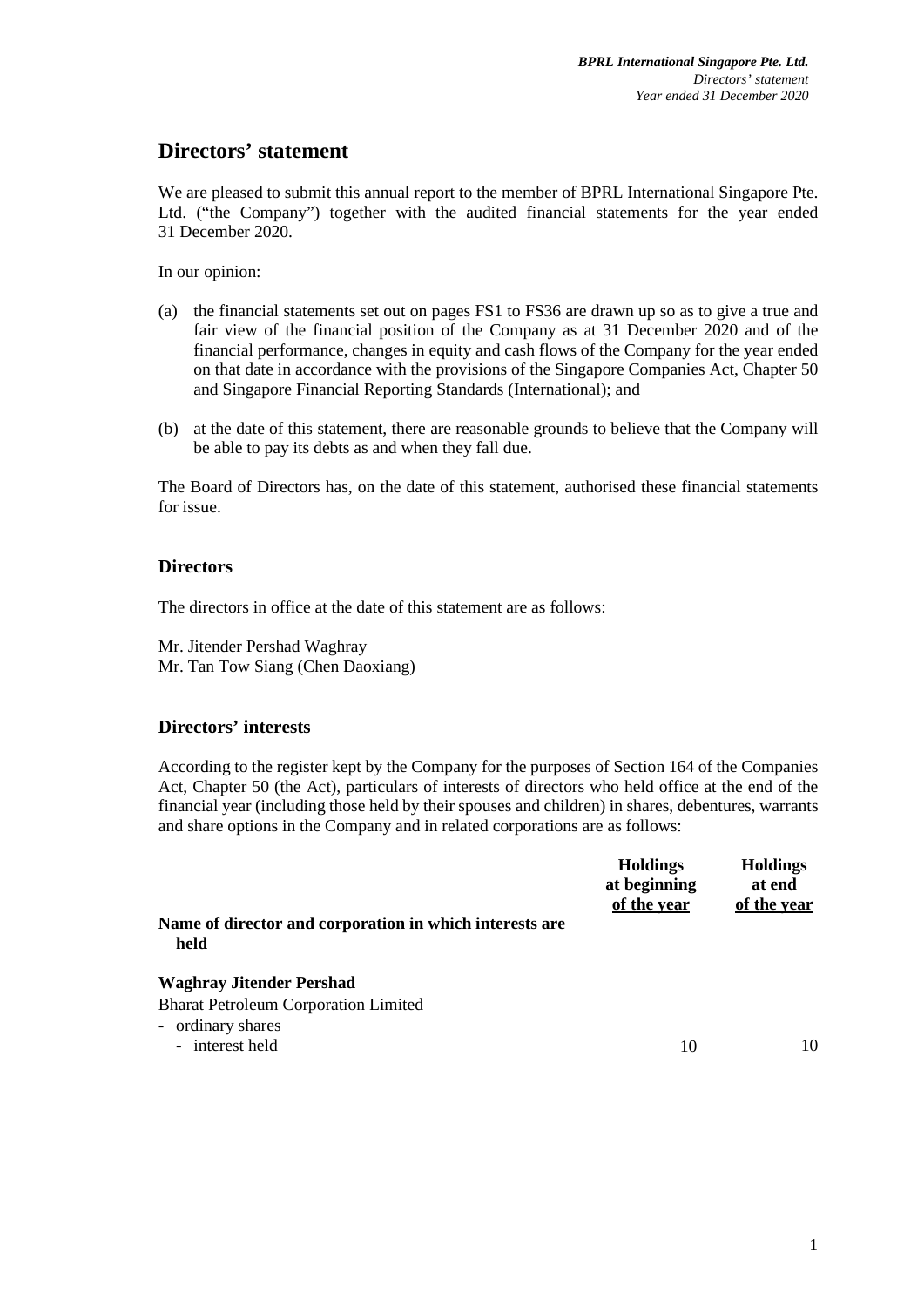**BPRL International Singapore Pte. Ltd.** Directors' statement Year ended 31 December 2020

Except as disclosed in this statement, no director who held office at the end of the financial year had interests in shares, debentures, warrants or share options of the Company, or of related corporations, either at the beginning of the financial year or at the end of the financial year.

Neither at the end of, nor at any time during the financial year, was the Company a party to any arrangement whose objects are, or one of whose objects is, to enable the directors of the Company to acquire benefits by means of the acquisition of shares in or debentures of the Company or any other body corporate.

#### **Share options**

During the financial year, there were:

- (i) no options granted by the Company to any person to take up unissued shares of the Company; and
- (ii) no shares issued by virtue of any exercise of option to take up unissued shares of the Company.

As at the end of the financial year, there were no unissued shares of the Company under option.

## **Auditors**

The auditors, KPMG LLP, have indicated their willingness to accept re-appointment.

Signed by the Board of Directors

 $\omega$ ag ፓ.ሮ 22524541A10047

**Jitender Pershad Waghray**  *Director* 

────────────────────

cuSigned by 14E9304B873C4AC. ────────────────────

**Tan Tow Siang (Chen Daoxiang)**  *Director* 

15 May 2021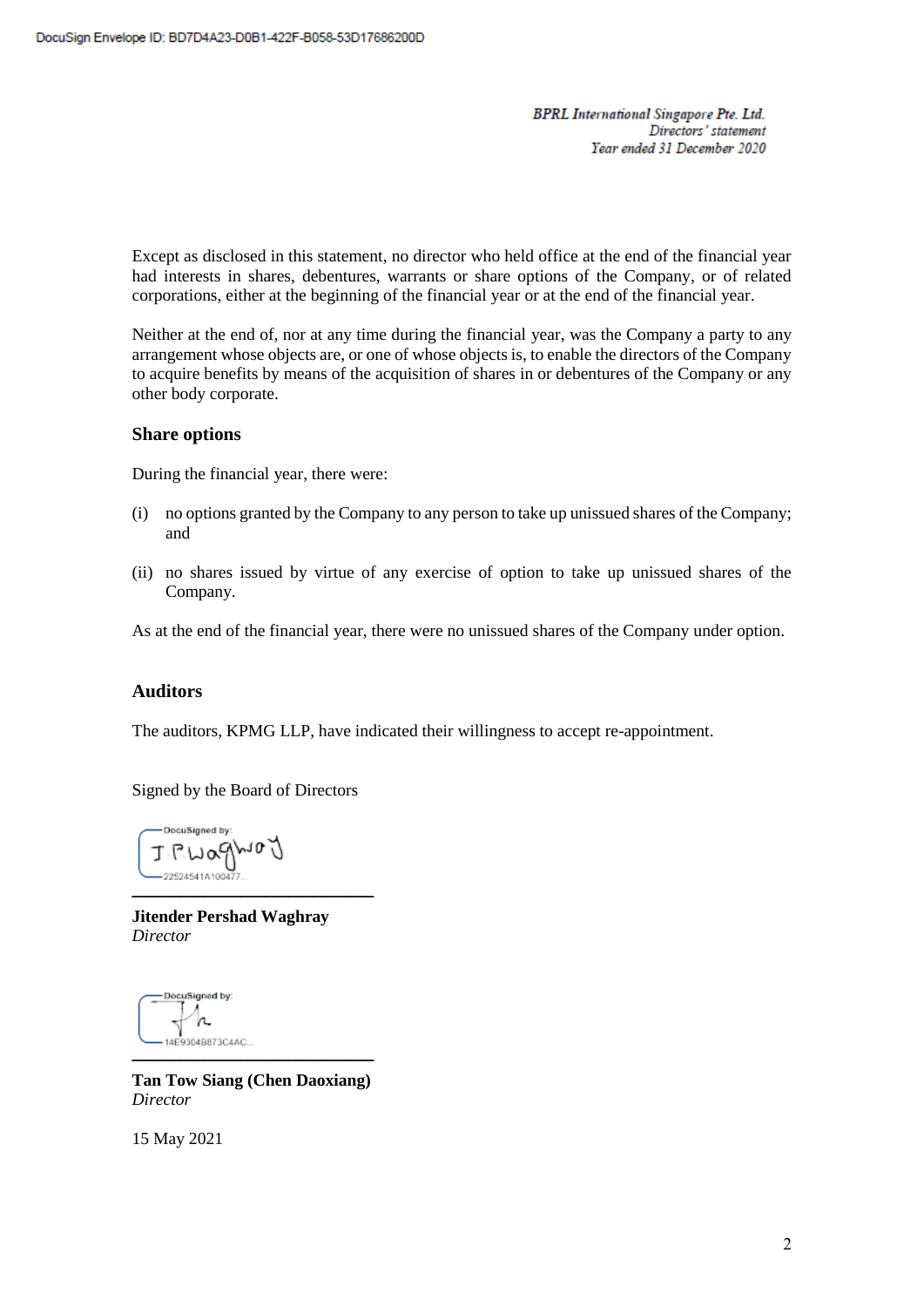

**KPMG LLP** 16 Raffles Quay #22-00 Hong Leong Building Singapore 048581

Telephone+65 6213 3388 Fax +65 6225 0984 Internet www.kpmg.com.sg

# **Independent auditors' report**

Member of the Company BPRL International Singapore Pte. Ltd.

# **Report on the audit of the financial statements**

#### *Opinion*

We have audited the financial statements of BPRL International Singapore Pte. Ltd. ('the Company'), which comprise the statement of financial position as at 31 December 2020, the statement of profit or loss and other comprehensive income, statement of changes in equity and statement of cash flows for the year then ended, and notes to the financial statements, including a summary of significant accounting policies, as set out on pages FS1 to FS36.

In our opinion, the accompanying financial statements are properly drawn up in accordance with the provisions of the Companies Act, Chapter 50 ('the Act') and Singapore Financial Reporting Standards (International) ('SFRS(I)s') so as to give a true and fair view of the financial position of the Company as at 31 December 2020 and of the financial performance, changes in equity and cash flows of the Company for the year ended on that date.

## *Basis for opinion*

We conducted our audit in accordance with Singapore Standards on Auditing ('SSAs'). Our responsibilities under those standards are further described in the '*Auditors' responsibilities for the audit of the financial statements'* section of our report. We are independent of the Company in accordance with the Accounting and Corporate Regulatory Authority *Code of Professional Conduct and Ethics for Public Accountants and Accounting Entities* ('ACRA Code') together with the ethical requirements that are relevant to our audit of the financial statements in Singapore, and we have fulfilled our other ethical responsibilities in accordance with these requirements and the ACRA Code. We believe that the audit evidence we have obtained is sufficient and appropriate to provide a basis for our opinion.

#### *Key audit matters*

Key audit matters are those matters that, in our professional judgement, were of most significance in our audit of the financial statements of the current period. These matters were addressed in the context of our audit of the financial statements as a whole, and in forming our opinion thereon, and we do not provide a separate opinion on these matters.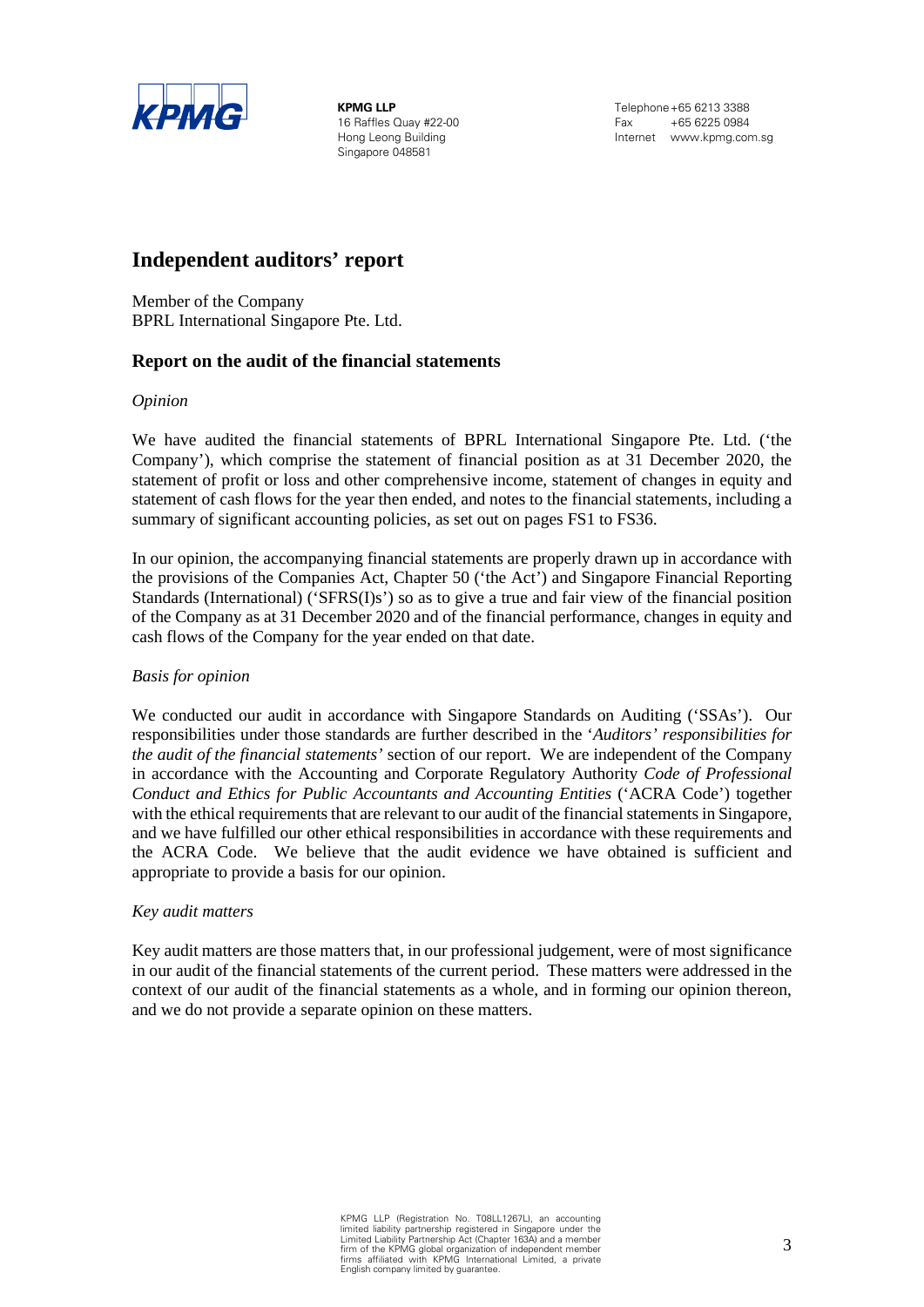

| Valuation of investments in joint ventures                                                                                                                                                                                                                                                                                                                                              |                                                                                                                                                                                                                                                                                                                                                                                                                          |
|-----------------------------------------------------------------------------------------------------------------------------------------------------------------------------------------------------------------------------------------------------------------------------------------------------------------------------------------------------------------------------------------|--------------------------------------------------------------------------------------------------------------------------------------------------------------------------------------------------------------------------------------------------------------------------------------------------------------------------------------------------------------------------------------------------------------------------|
| (Refer to Note 4 of the Financial Statements)                                                                                                                                                                                                                                                                                                                                           |                                                                                                                                                                                                                                                                                                                                                                                                                          |
| The key audit matter                                                                                                                                                                                                                                                                                                                                                                    | How the matter was addressed in our audit                                                                                                                                                                                                                                                                                                                                                                                |
| As at 31 December 2020, the carrying amount<br>of the Company's interests in joint ventures<br>\$1,076,860,501<br>amounted<br>to<br>(2019:<br>\$1,248,850,754), approximating 93% (2019:<br>96%) of the Company's total assets.                                                                                                                                                         | We have assessed the appropriateness of<br>management's accounting of the Company's<br>share of profit and other comprehensive<br>income in joint ventures.                                                                                                                                                                                                                                                              |
| Investments in joint ventures are carried at<br>cost and adjusted for the Company's share of<br>the profit or loss and other comprehensive<br>income of the joint ventures, after adjustments<br>to align the accounting policies with those of<br>the Company. The Company is required to<br>assess whether there is any indicator that the<br>investments in joint ventures may<br>be | We have also reviewed the working papers of<br>component auditors and held discussion with<br>them to ensure that the work performed and<br>evidence obtained by the component auditors<br>were sufficient for our purpose and that we<br>concur with the basis of conclusion reached by<br>the component auditors.<br>We reviewed management's process for<br>identifying the existence of impairment                   |
| impaired. When such indicator exists, the<br>Company's carrying amount of investments in<br>joint ventures needs to be assessed for                                                                                                                                                                                                                                                     | indicators in respect of the investments in joint<br>ventures.                                                                                                                                                                                                                                                                                                                                                           |
| impairment. The management has assessed                                                                                                                                                                                                                                                                                                                                                 | <b>Findings</b>                                                                                                                                                                                                                                                                                                                                                                                                          |
| that there is no indicator that the investments<br>in joint ventures is impaired based on the<br>profits generated by the joint ventures.                                                                                                                                                                                                                                               | The Company's share of profit and other<br>comprehensive income in joint ventures have<br>been appropriately accounted for in its<br>Statement of profit or loss<br>and other<br>comprehensive income using the equity<br>method.                                                                                                                                                                                        |
|                                                                                                                                                                                                                                                                                                                                                                                         | We<br>found<br>management's process<br>for<br>identifying the existence of impairment<br>indicators in respect of the Company's<br>interests in joint ventures to be consistent with<br>the relevant accounting standards. We agree<br>conclusion<br>with<br>the<br>determined<br>by<br>management that there were no impairment<br>indicators identified in respect of<br>the<br>Company's interests in joint ventures. |

## *Other information*

Management is responsible for the other information contained in the annual report. Other information is defined as all information in the annual report other than the financial statements and our auditors' report thereon.

We have obtained all other information prior to the date of this auditors' report.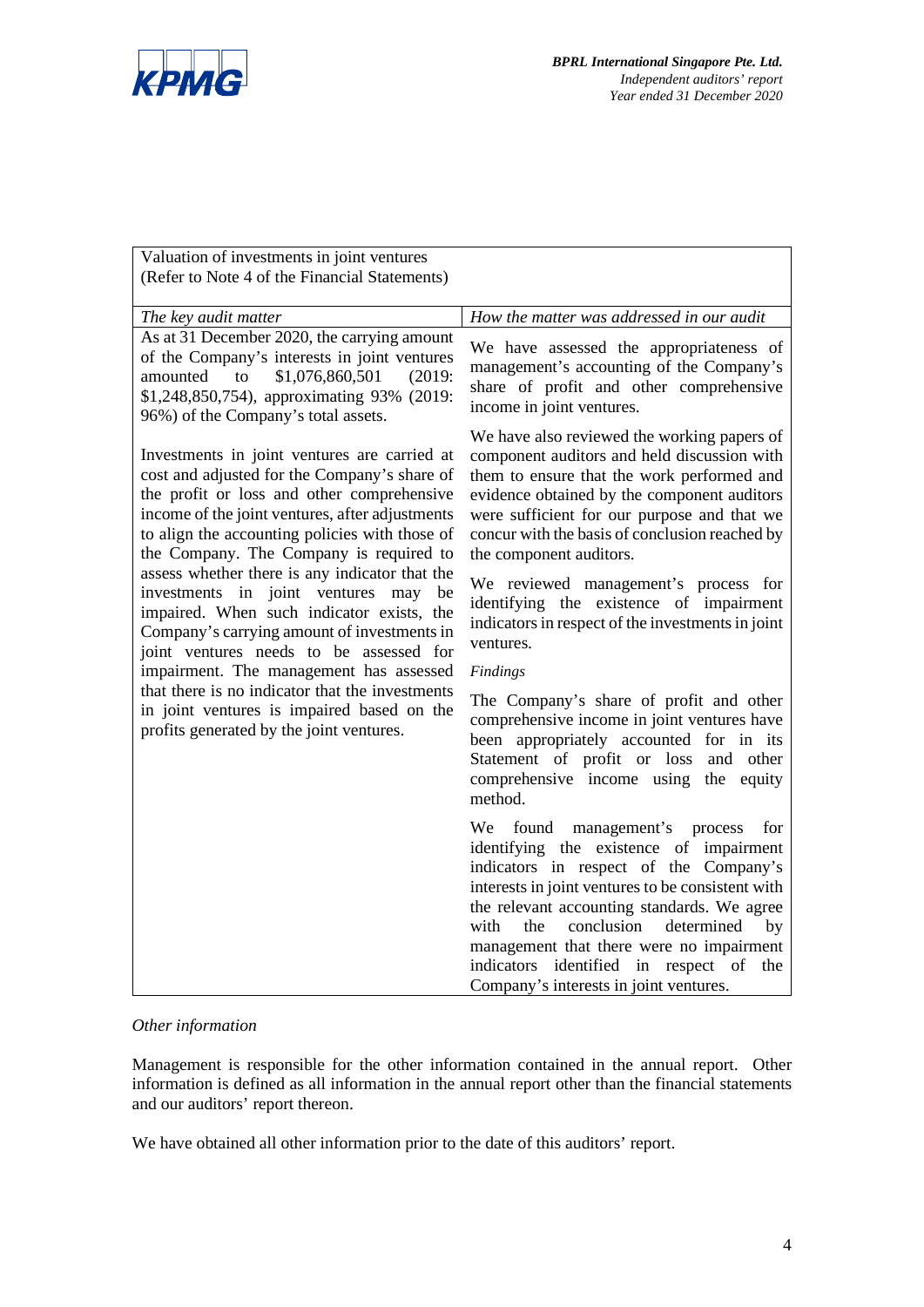

Our opinion on the financial statements does not cover the other information and we do not express any form of assurance conclusion thereon.

In connection with our audit of the financial statements, our responsibility is to read the other information and, in doing so, consider whether the other information is materially inconsistent with the financial statements or our knowledge obtained in the audit or otherwise appears to be materially misstated. If, based on the work we have performed, we conclude that there is a material misstatement of this other information, we are required to report that fact. We have nothing to report in this regard.

#### *Responsibilities of management and directors for the financial statements*

Management is responsible for the preparation of financial statements that give a true and fair view in accordance with the provisions of the Act and SFRS(I)s, and for devising and maintaining a system of internal accounting controls sufficient to provide a reasonable assurance that assets are safeguarded against loss from unauthorised use or disposition; and transactions are properly authorised and that they are recorded as necessary to permit the preparation of true and fair financial statements and to maintain accountability of assets.

In preparing the financial statements, management is responsible for assessing the Company's ability to continue as a going concern, disclosing, as applicable, matters related to going concern and using the going concern basis of accounting unless management either intends to liquidate the Company or to cease operations, or has no realistic alternative but to do so.

The directors' responsibilities include overseeing the Company's financial reporting process.

#### *Auditors' responsibilities for the audit of the financial statements*

Our objectives are to obtain reasonable assurance about whether the financial statements as a whole are free from material misstatement, whether due to fraud or error, and to issue an auditors' report that includes our opinion. Reasonable assurance is a high level of assurance, but is not a guarantee that an audit conducted in accordance with SSAs will always detect a material misstatement when it exists. Misstatements can arise from fraud or error and are considered material if, individually or in the aggregate, they could reasonably be expected to influence the economic decisions of users taken on the basis of these financial statements.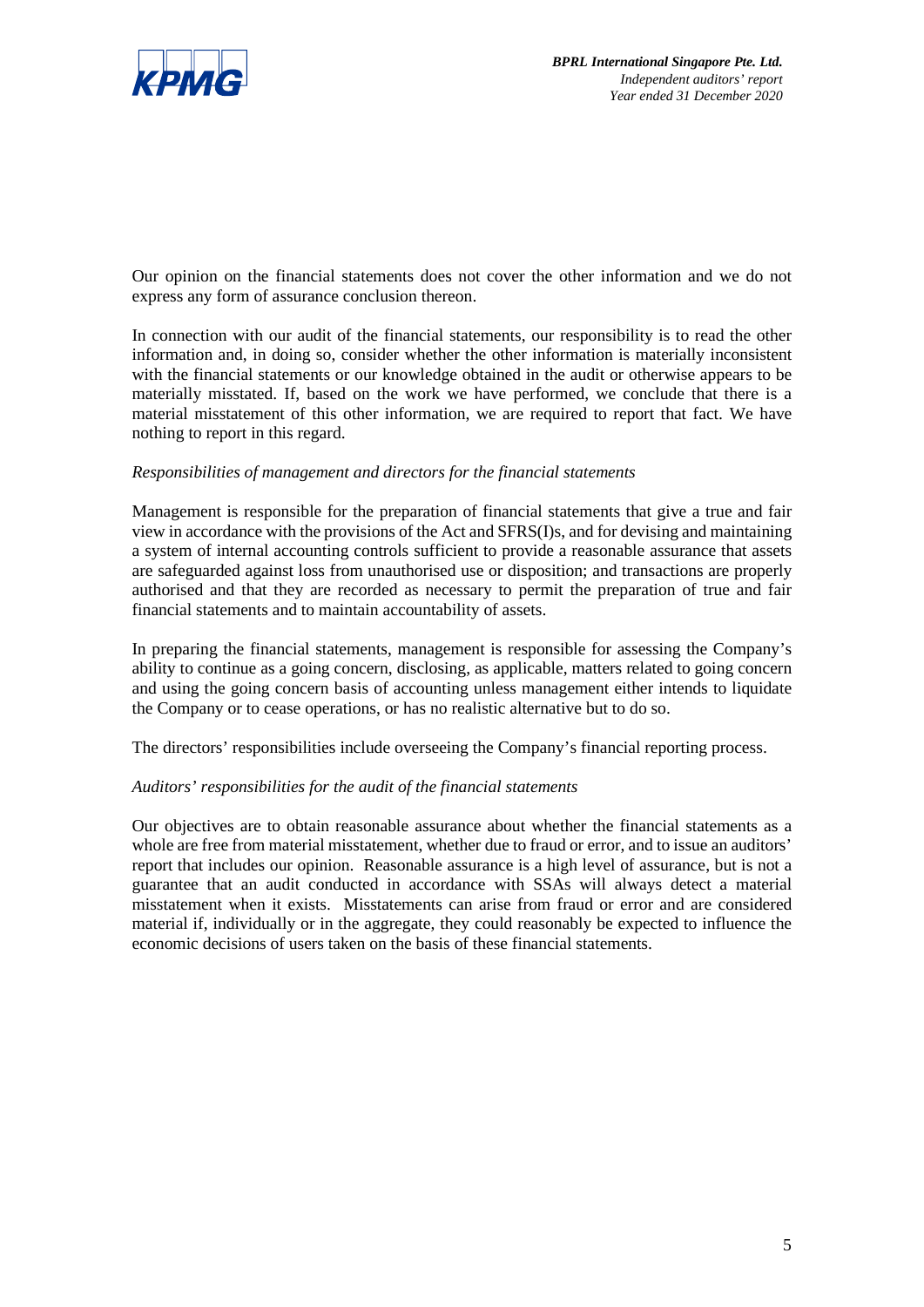

As part of an audit in accordance with SSAs, we exercise professional judgement and maintain professional scepticism throughout the audit. We also:

- Identify and assess the risks of material misstatement of the financial statements, whether due to fraud or error, design and perform audit procedures responsive to those risks, and obtain audit evidence that is sufficient and appropriate to provide a basis for our opinion. The risk of not detecting a material misstatement resulting from fraud is higher than for one resulting from error, as fraud may involve collusion, forgery, intentional omissions, misrepresentations, or the override of internal controls.
- Obtain an understanding of internal controls relevant to the audit in order to design audit procedures that are appropriate in the circumstances, but not for the purpose of expressing an opinion on the effectiveness of the Company's internal controls.
- Evaluate the appropriateness of accounting policies used and the reasonableness of accounting estimates and related disclosures made by management.
- Conclude on the appropriateness of management's use of the going concern basis of accounting and, based on the audit evidence obtained, whether a material uncertainty exists related to events or conditions that may cast significant doubt on the Company's ability to continue as a going concern. If we conclude that a material uncertainty exists, we are required to draw attention in our auditors' report to the related disclosures in the financial statements or, if such disclosures are inadequate, to modify our opinion. Our conclusions are based on the audit evidence obtained up to the date of our auditors' report. However, future events or conditions may cause the Company to cease to continue as a going concern.
- Evaluate the overall presentation, structure and content of the financial statements, including the disclosures, and whether the financial statements represent the underlying transactions and events in a manner that achieves fair presentation.

We communicate with the directors regarding, among other matters, the planned scope and timing of the audit and significant audit findings, including any significant deficiencies in internal controls that we identify during our audit.

We also provide the directors with a statement that we have complied with relevant ethical requirements regarding independence, and communicate with them all relationships and other matters that may reasonably be thought to bear on our independence, and where applicable, related safeguards.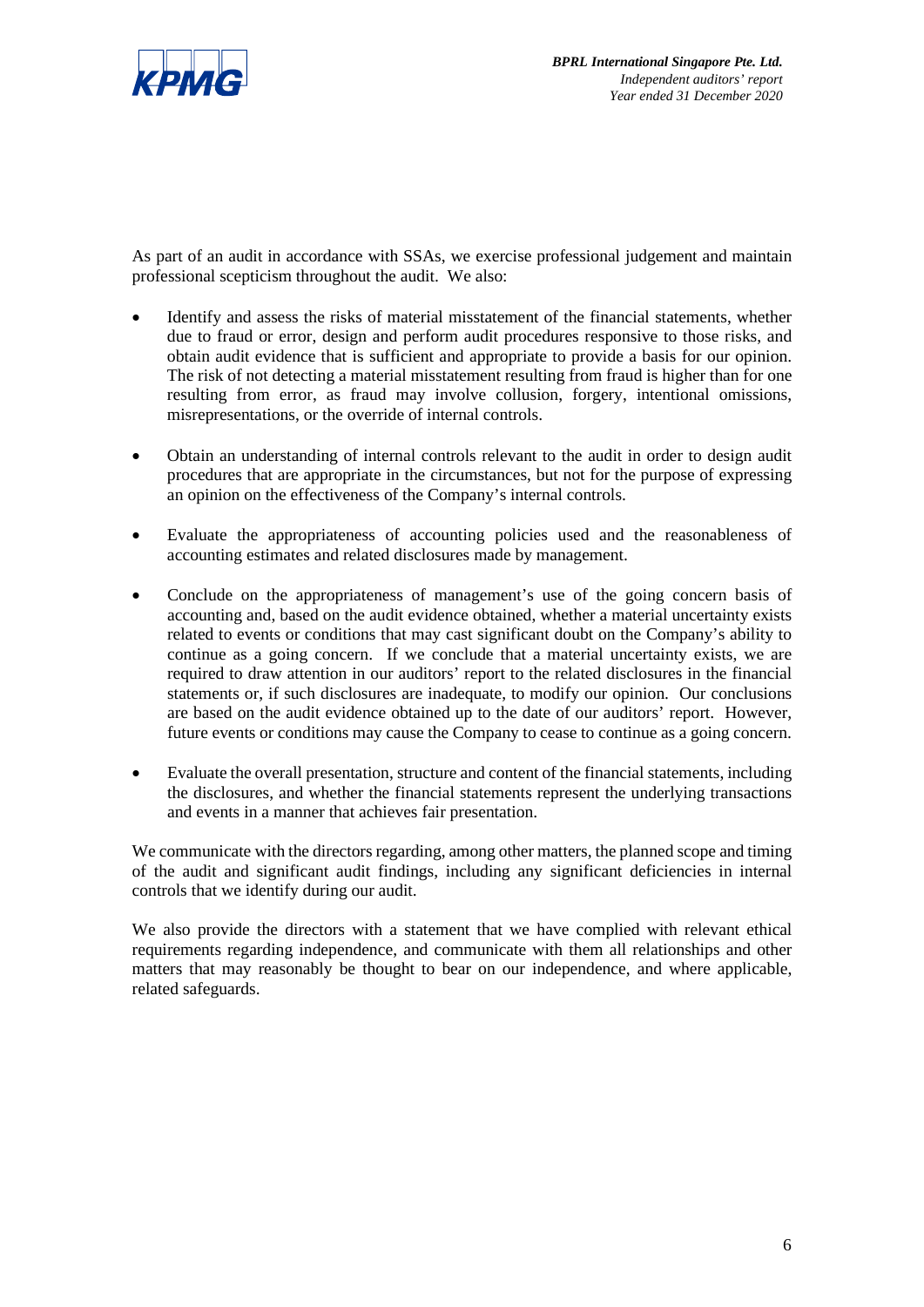

From the matters communicated with the directors, we determine those matters that were of most significance in the audit of the financial statements of the current period and are therefore the key audit matters. We describe these matters in our auditors' report unless the law or regulations preclude public disclosure about the matter or when, in extremely rare circumstances, we determine that a matter should not be communicated in our report because the adverse consequences of doing so would reasonably be expected to outweigh the public interest benefits of such communication.

# **Report on other legal and regulatory requirements**

In our opinion, the accounting and other records required by the Act to be kept by the Company have been properly kept in accordance with the provisions of the Act.

The engagement partner on the audit resulting in this independent auditors' report is Shelley Chan Hoi Yi.

**KPMG LLP** *Public Accountants and Chartered Accountants* 

**Singapore** 15 May 2021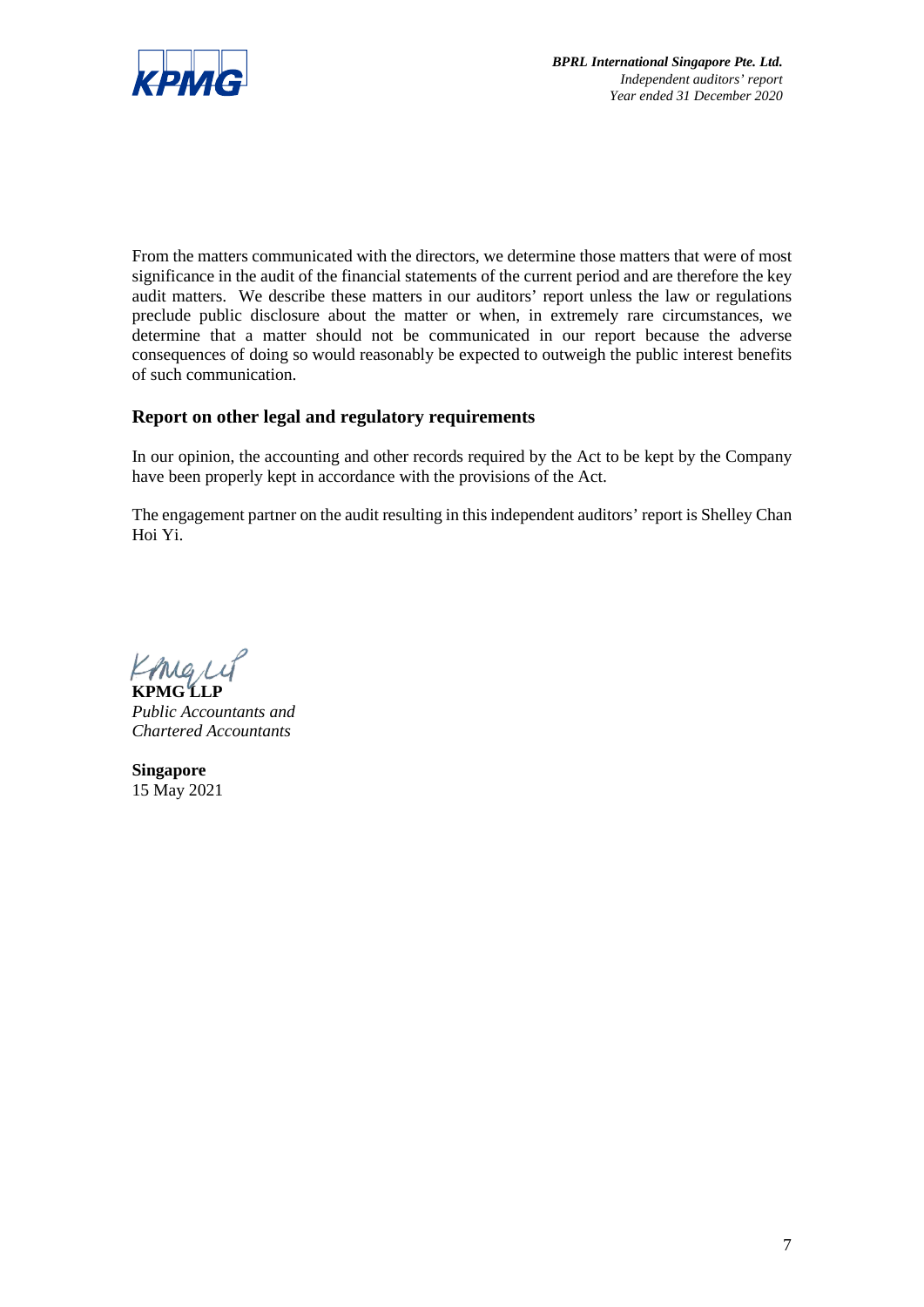# **Statement of financial position As at 31 December 2020**

|                                     | <b>Note</b>              | 2020<br>US\$    | 2019<br>US\$  |
|-------------------------------------|--------------------------|-----------------|---------------|
| <b>Non-current assets</b>           |                          |                 |               |
| Investments in joint ventures       | $\overline{\mathcal{A}}$ | 1,076,860,501   | 1,248,850,754 |
| Property, plant and equipment       | 5                        | 91,353          |               |
| Other assets                        | $\overline{7}$           | 1,057,533       | 1,522,751     |
|                                     |                          | 1,078,009,387   | 1,250,373,505 |
| <b>Current assets</b>               |                          |                 |               |
| Cash and balances with banks        | $8\,$                    | 77,256,491      | 40,407,079    |
| Loan receivable from joint venture  | 9                        |                 | 13,205,751    |
| Other assets                        | $\overline{7}$           | 516,254         | 534,152       |
|                                     |                          | 77,772,745      | 54,146,982    |
| <b>Total assets</b>                 |                          | 1,155,782,132   | 1,304,520,487 |
| <b>Equity</b>                       |                          |                 |               |
| Share capital                       | 10                       | 336,585,630     | 336,585,630   |
| Retained earnings                   |                          | 187,100,654     | 157,903,669   |
| Currency translation reserve        |                          | (131, 767, 777) | 36,883,764    |
| <b>Total equity</b>                 |                          | 391,918,507     | 531,373,063   |
| <b>Non-current liability</b>        |                          |                 |               |
| <b>Borrowings</b>                   | 11                       | 750,000,000     | 750,000,000   |
| Lease liabilities                   | 12                       | 11,965          |               |
|                                     |                          | 750,011,965     | 750,000,000   |
| <b>Current liabilities</b>          |                          |                 |               |
| Trade and other payables            | 13                       | 139,883         | 9,245,957     |
| <b>Borrowings</b>                   | 11                       | 13,640,230      | 13,894,616    |
| Lease liabilities                   | 12                       | 46,568          |               |
| Income tax payable                  |                          | 24,979          | 6,851         |
|                                     |                          | 13,851,660      | 23, 147, 424  |
| <b>Total liabilities</b>            |                          | 763,863,625     | 773,147,424   |
| <b>Total equity and liabilities</b> |                          | 1,155,782,132   | 1,304,520,487 |

The accompanying notes form an integral part of these financial statements. The accompanying notes form an integral part of these financial statements.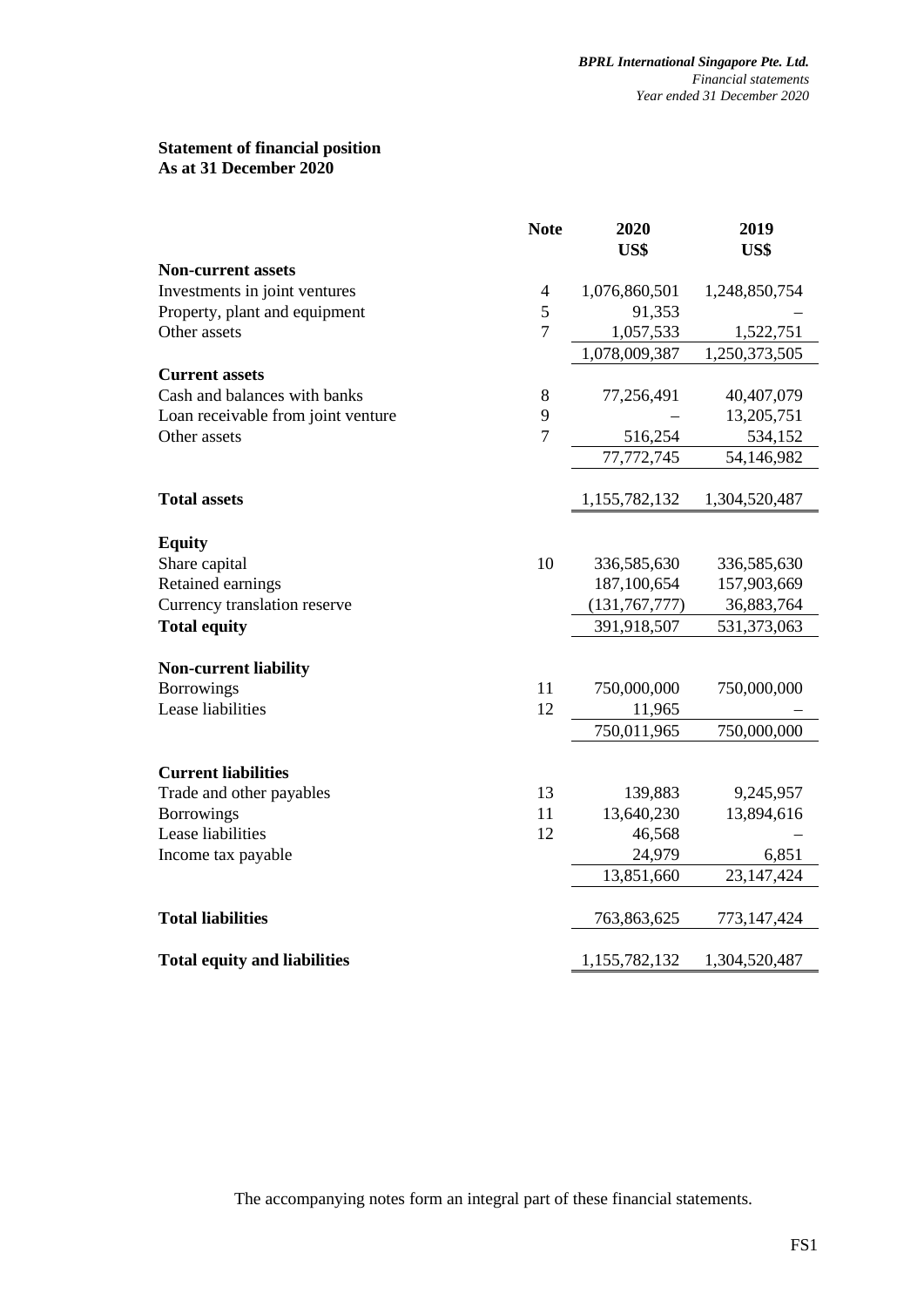## **Statement of profit or loss and other comprehensive income Year ended 31 December 2020**

|                                                                                 | <b>Note</b> | 2020            | 2019         |
|---------------------------------------------------------------------------------|-------------|-----------------|--------------|
|                                                                                 |             | US\$            | US\$         |
| Share of profit of joint ventures                                               |             | 64,002,625      | 104,006,390  |
| Interest income from banks and related parties                                  |             | 294,753         | 1,466,125    |
| Other income                                                                    | 14          | 74,986          |              |
| Foreign exchange (loss)/gain - net                                              |             | (799)           | 359          |
| Other operating expenses                                                        |             | (423, 643)      | (176, 207)   |
| Finance costs                                                                   | 15          | (34, 722, 741)  | (36,985,404) |
| <b>Profit before tax</b>                                                        |             | 29,225,181      | 68, 311, 263 |
| Tax expense                                                                     | 16          | (28, 196)       | (6, 851)     |
| <b>Profit for the year</b>                                                      |             | 29,196,985      | 68,304,412   |
| Other comprehensive income:                                                     |             |                 |              |
| Items that may be reclassified subsequently<br>to profit or loss                |             |                 |              |
| Share of foreign currency translation reserves of<br>equity-accounted investees |             | (168, 651, 541) | 110,895,945  |
| Other comprehensive income, net of tax                                          |             | (168, 651, 541) | 110,895,945  |
| Total comprehensive income for the year                                         |             | (139, 454, 556) | 179,200,357  |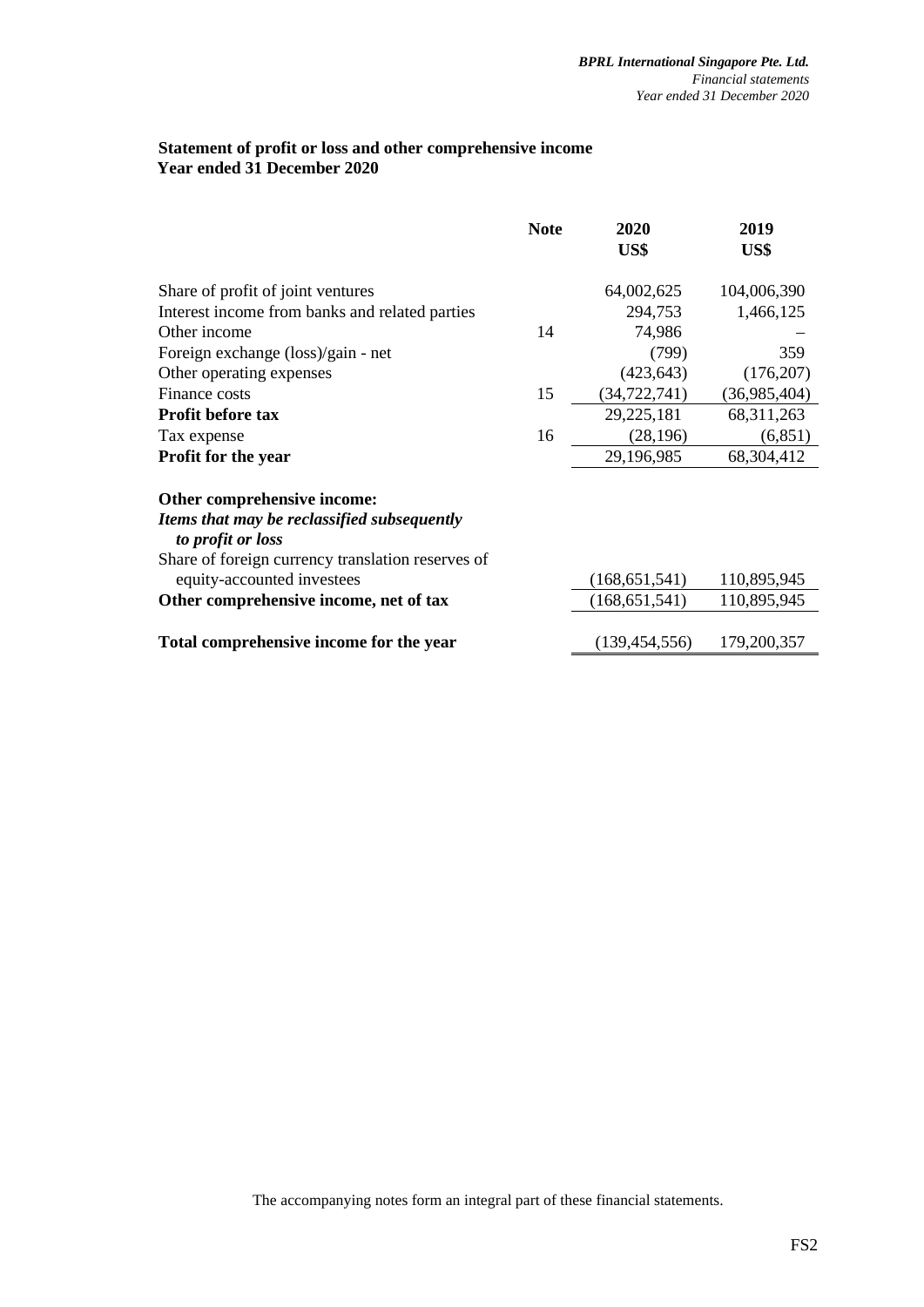## **Statement of changes in equity Year ended 31 December 2020**

|                                                                                            | <b>Share</b><br>capital<br>US\$ | <b>Retained</b><br>earnings<br>US\$ | <b>Currency</b><br>translation<br>reserve<br>US\$ | <b>Total</b><br>equity<br>US\$ |
|--------------------------------------------------------------------------------------------|---------------------------------|-------------------------------------|---------------------------------------------------|--------------------------------|
| At 1 January 2019                                                                          | 299,585,630                     | 89,599,257                          | (74, 012, 181)                                    | 315, 172, 706                  |
| <b>Total comprehensive income</b><br>for the year<br>Profit for the year                   |                                 | 68,304,412                          |                                                   | 68,304,412                     |
| Other comprehensive income<br>Share of foreign currency<br>translation reserves of equity- |                                 |                                     |                                                   |                                |
| accounted investees                                                                        |                                 |                                     | 110,895,945                                       | 110,895,945                    |
| <b>Total other comprehensive</b><br>income                                                 |                                 |                                     | 110,895,945                                       | 110,895,945                    |
| <b>Total comprehensive income</b><br>for the year                                          |                                 | 68,304,412                          | 110,895,945                                       | 179,200,357                    |
| Transactions with owner,<br>recognised directly in<br>equity                               |                                 |                                     |                                                   |                                |
| Contributions by and<br>distribution to owner                                              |                                 |                                     |                                                   |                                |
| Issuance of shares                                                                         | 37,000,000                      |                                     |                                                   | 37,000,000                     |
| Total contributions by owner of<br>the Company                                             | 37,000,000                      |                                     |                                                   | 37,000,000                     |
| At 31 December 2019                                                                        | 336,585,630                     | 157,903,669                         | 36,883,764                                        | 531,373,063                    |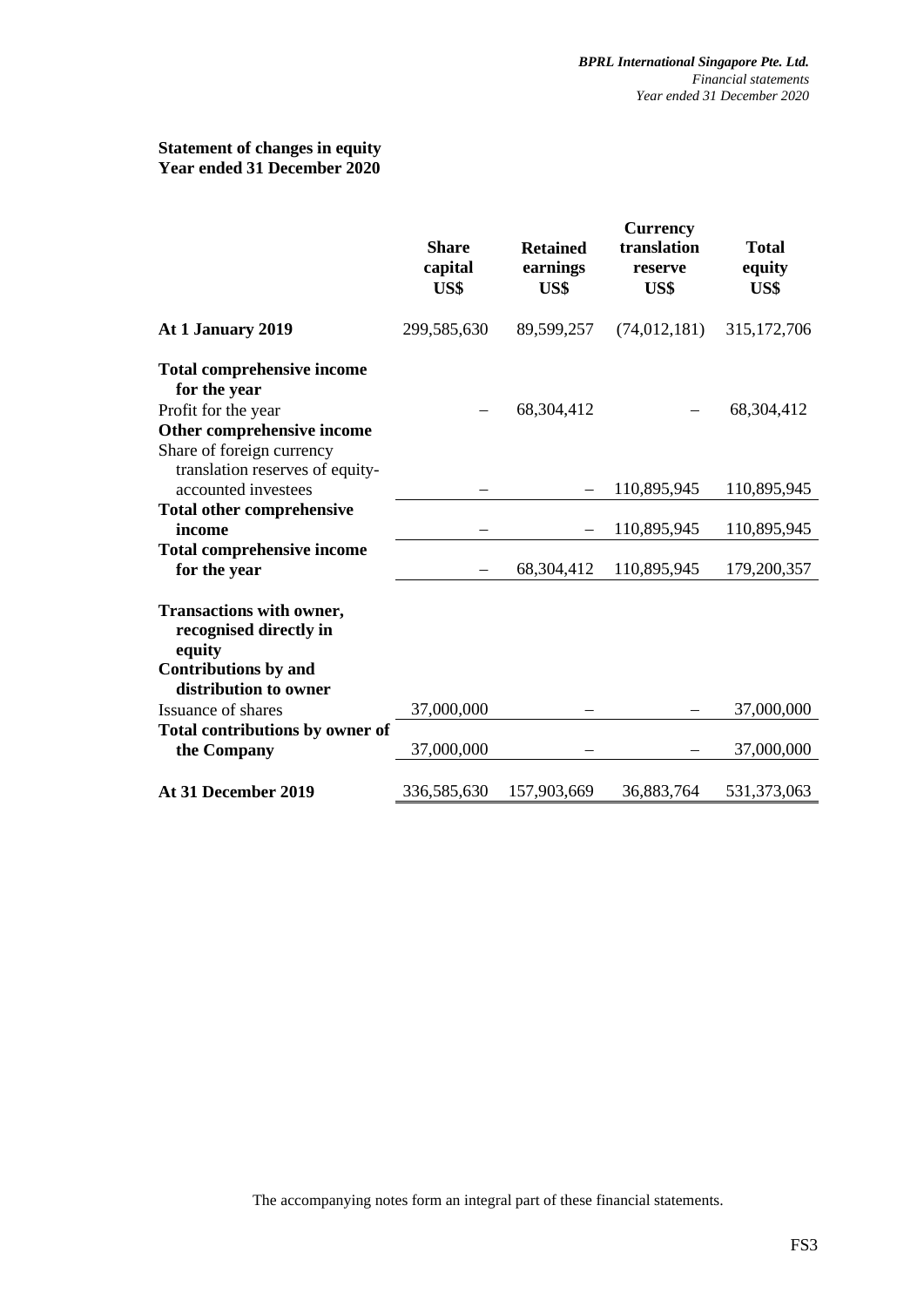# **Statement of changes in equity (cont'd) Year ended 31 December 2020**

|                                                                                            | <b>Share</b><br>capital<br>US\$ | <b>Retained</b><br>earnings<br>US\$ | <b>Currency</b><br>translation<br>reserve<br>US\$ | <b>Total</b><br>equity<br>US\$     |
|--------------------------------------------------------------------------------------------|---------------------------------|-------------------------------------|---------------------------------------------------|------------------------------------|
| At 1 January 2020                                                                          | 336,585,630                     | 157,903,669                         | 36,883,764                                        | 531,373,063                        |
| <b>Total comprehensive income</b><br>for the year<br>Profit for the year                   |                                 | 29,196,985                          |                                                   | 29,196,985                         |
| Other comprehensive income<br>Share of foreign currency<br>translation reserves of equity- |                                 |                                     |                                                   |                                    |
| accounted investees<br><b>Total other comprehensive</b><br>income                          |                                 |                                     | (168, 651, 541)<br>(168, 651, 541)                | (168, 651, 541)<br>(168, 651, 541) |
| <b>Total comprehensive income</b><br>for the year                                          |                                 | 29,196,985                          | (168, 651, 541)                                   | (139, 454, 556)                    |
| At 31 December 2020                                                                        | 336,585,630                     | 187,100,654                         | (131,767,777)                                     | 391,918,507                        |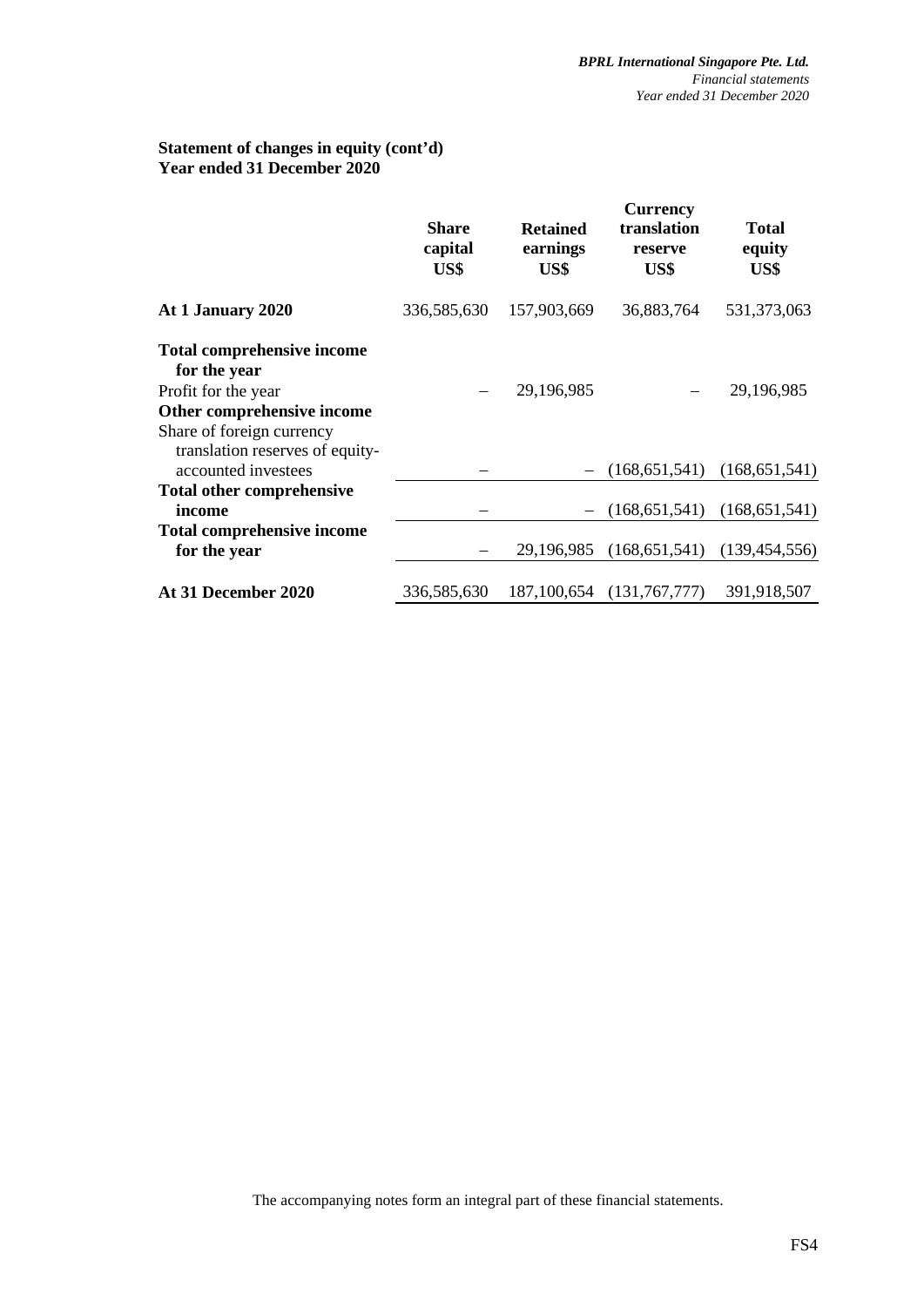#### **Statement of cash flows Year ended 31 December 2020**

|                                                      | 2020         | 2019           |
|------------------------------------------------------|--------------|----------------|
|                                                      | US\$         | US\$           |
| <b>Cash flows from operating activities</b>          |              |                |
| Profit for the year                                  | 29,196,985   | 68, 304, 412   |
| Adjustments for:                                     |              |                |
| Share of profit of joint ventures                    | (64,002,625) | (104,006,390)  |
| Interest expense<br>$\overline{\phantom{0}}$         | 34,248,790   | 36,520,638     |
| Interest expense on lease liabilities                | 2,740        |                |
| Amortisation of loan facility fees                   | 466,040      | 464,766        |
| Interest income                                      | (294, 753)   | (1,466,125)    |
| Income tax expense                                   | 28,196       | 6,851          |
| Depreciation expense                                 | 51,336       |                |
|                                                      | (303, 291)   | (175, 848)     |
| Changes in:                                          |              |                |
| Other assets                                         | (15, 553)    | (10, 826)      |
| Other payables                                       | 3,804        | 40,744         |
| Cash used in operations                              | (315,040)    | (145,930)      |
| Income tax paid                                      | (10,068)     | (4,623)        |
| Net cash used in operating activities                | (325, 108)   | (150, 553)     |
|                                                      |              |                |
| <b>Cash flows from investing activities</b>          |              |                |
| Acquisition of property, plant and equipment         | (50, 877)    |                |
| Investment in joint ventures                         | (18,400,000) | (6,100,100)    |
| Dividends received from joint ventures               | 76,631,459   | 8,250,000      |
| Repayment of loan to joint venture                   | 13,205,751   | 15,597,120     |
| Interest received                                    | 327,382      | 166,946        |
| Net cash from investing activities                   | 71,713,715   | 17,913,966     |
|                                                      |              |                |
| <b>Cash flows from financing activities</b>          |              |                |
| Proceeds from shares issuance                        |              | 37,000,000     |
| Payment of lease liabilities                         | (33,279)     |                |
| Payment of interest expense on lease liabilities     | (2,740)      |                |
| Placement of long-term deposits                      | (50,000,000) | (8,500,000)    |
| Proceeds from maturity of long-term deposits         | 8,500,000    |                |
| Interest paid                                        | (34,503,176) | (36, 727, 976) |
| Net cash used in financing activities                | (76,039,195) | (8,227,976)    |
|                                                      |              |                |
| Net (decrease)/increase in cash and cash equivalents | (4,650,588)  | 9,535,437      |
| Cash and cash equivalents at 1 January               | 31,907,079   | 22,371,642     |
| Cash and cash equivalents at 31 December             | 27,256,491   | 31,907,079     |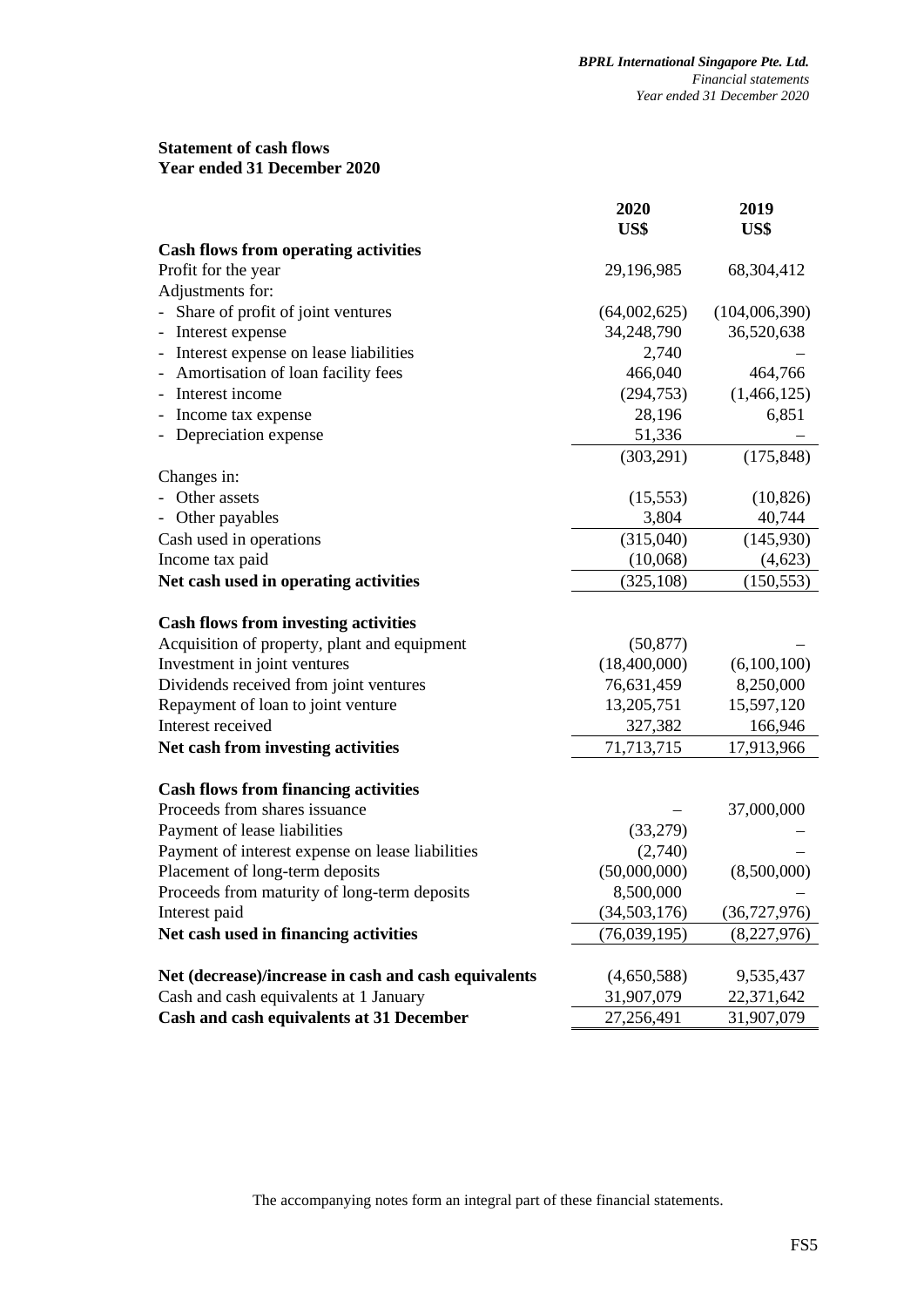# **Notes to the financial statements**

These notes form an integral part of the financial statements.

The financial statements were authorised for issue by the Board of Directors of the Company on 15 May 2021.

# **1 Incorporation and principal activities**

BPRL International Singapore Pte. Ltd. (the "Company") is incorporated in the Republic of Singapore and has its registered office at 8 Cross Street, #24-03/04, Manulife Tower, Singapore 048424.

The Company's principal activity is holding of investments. The Company's immediate holding company is Bharat PetroResources Limited, which is incorporated in India. The ultimate holding company is Bharat Petroleum Corporation Limited, which is also incorporated in India.

# **2 Basis of preparation**

## **2.1 Statement of compliance**

These financial statements have been prepared in accordance with the Singapore Financial Reporting Standards (International) ("SFRS(I)").

## **2.2 Basis of measurement**

The financial statements have been prepared on the historical cost basis except as otherwise disclosed in the notes below.

## **2.3 Functional and presentation currency**

These financial statements are presented in United States ("US") dollars, which is the Company's functional currency.

## **2.4 Use of judgements and estimates**

The preparation of the financial statements in conformity with SFRS(I) requires management to make judgements, estimates and assumptions that affect the application of accounting policies and the reported amounts of assets, liabilities, income and expenses. Actual results may differ from these estimates.

Estimates and underlying assumptions are reviewed on an ongoing basis. Revisions to accounting estimates are recognised in the period in which the estimates are revised and in any future periods affected.

There are no critical judgements in applying accounting policies that have a significant effect on the amounts recognised in the financial statements with the exception of the Company's evaluation of the existence of impairment indicators associated with its investment in joint ventures.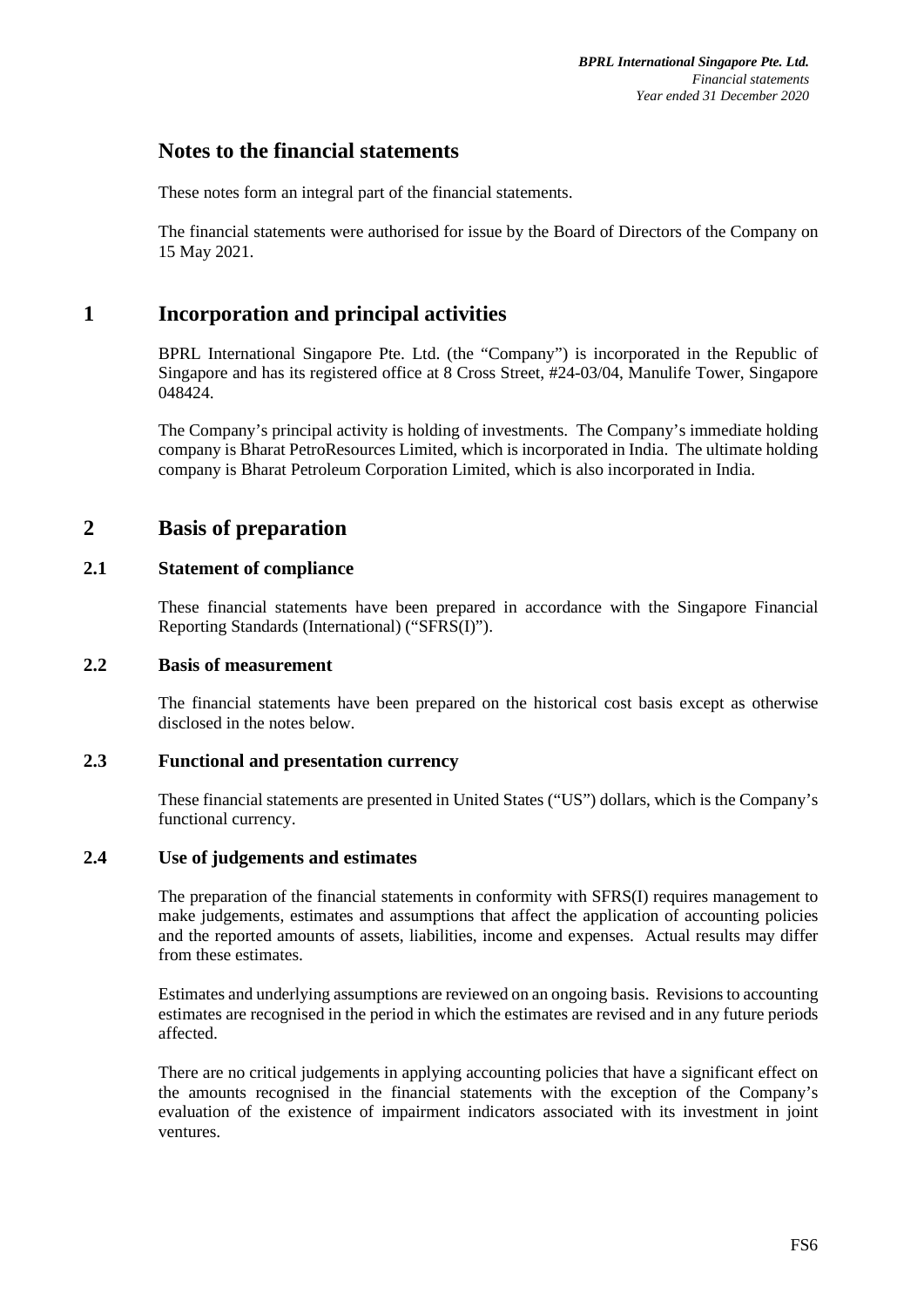## **2.5 Changes in accounting policies SFRS(I)**

#### **New standards and amendments**

The Company has applied the following SFRS(I)s, amendments to and interpretations of SFRS(I) for the first time for the annual period beginning on 1 January 2020:

- *Amendments to References to Conceptual Framework in SFRS(I) Standards*
- *Definition of a Business* (Amendments to SFRS(I) 3)
- *Definition of Material* (Amendments to SFRS(I) 1-1 and SFRS(I)1- 8)

The application of these amendments to standards and interpretations did not have a material effect on the financial statements.

# **3 Significant accounting policies**

#### **3.1 Investment in joint ventures (equity-accounted investees)**

Joint ventures are entities over which the Company has joint control as a result of contractual arrangements, and rights to the net assets of the entities.

On acquisition of the investment, any excess of the cost of the investment over the Company's share of the net fair value of the joint venture is accounted as goodwill and is included in the carrying amount of the investment. Any excess of the Company's share of the net fair value of the joint venture's identifiable assets and liabilities over the cost of the investment is included as income in the determination of the Company's share of the joint venture's profit or loss in the period in which the investment is acquired.

Investments in joint ventures are accounted for using the equity method. They are recognised initially at cost, which includes transaction costs. Subsequent to initial recognition, the financial statements include the Company's share of the profit or loss and other comprehensive income (OCI) of the equity-accounted investees, after adjustments to align the accounting policies with those of the Company, from the date that joint control commences until the date that joint control ceases.

When the Company's share of losses exceeds its interest in an equity-accounted investees, the carrying amount of the investment, together with any long-term interests that form part thereof, is reduced to zero, and the recognition of further losses is discontinued except to the extent that the Company has an obligation to fund the investee's operations or has made payments on behalf of the investee.

An impairment loss in respect of an equity-accounted investee is measured by comparing the recoverable amount of the investment with its carrying amount. An impairment loss is recognised in profit or loss, and is reversed if there has been a favourable change in the estimates used to determine the recoverable amount.

The consideration transferred does not include amounts related to the settlement of pre-existing relationships. Such amounts are generally recognised in the statement of comprehensive income.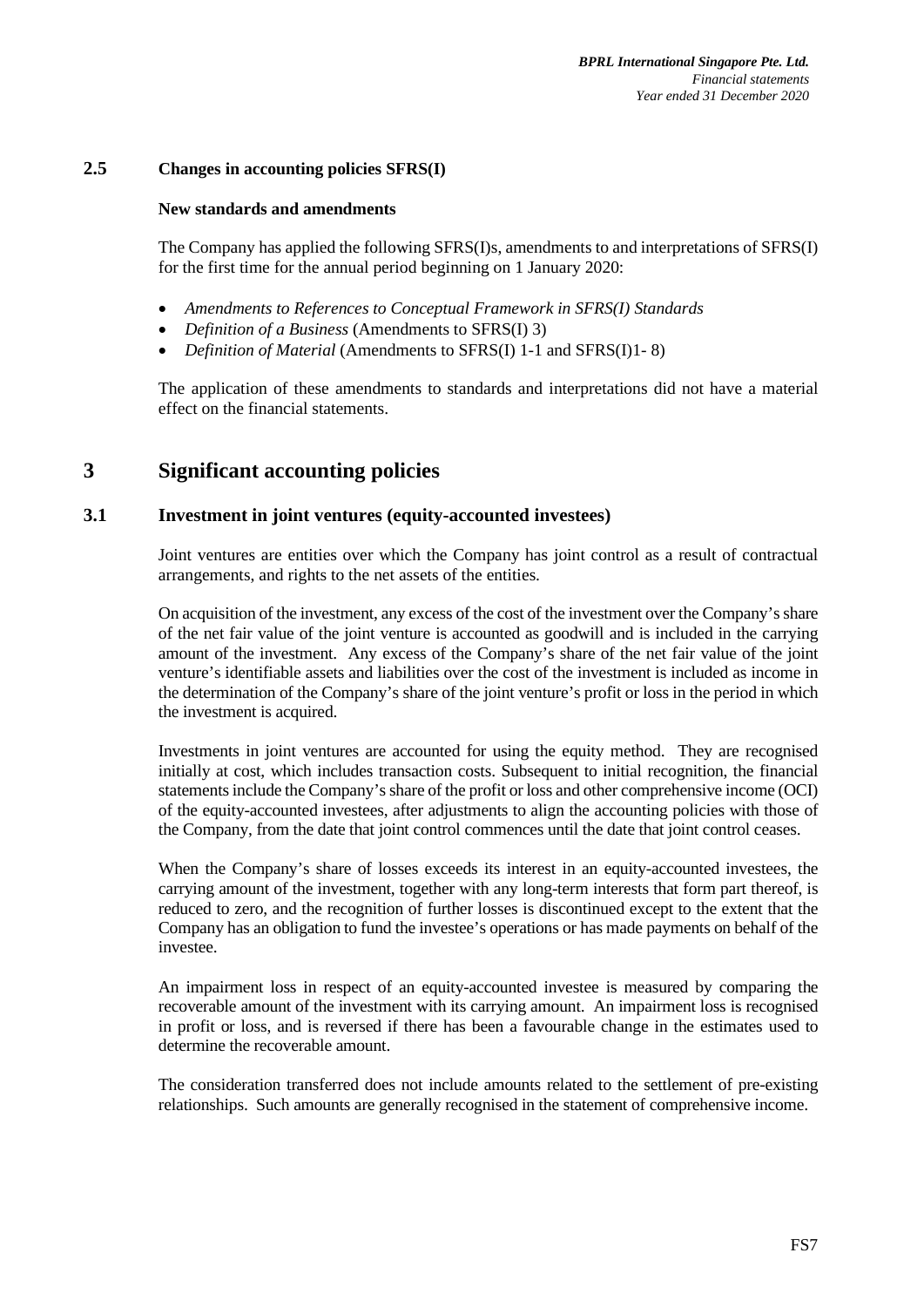Any contingent consideration payable is recognised at fair value at the acquisition date and included in the consideration transferred. If the contingent consideration is classified as equity, it is not remeasured and settlement is accounted for within equity. Otherwise, subsequent changes to the fair value of the contingent consideration are recognised in the statement of comprehensive income.

### **3.2 Foreign currency**

#### *Foreign currency transactions*

Transactions in foreign currencies are translated to the functional currency of the Company at the exchange rate at the date of the transaction. Monetary assets and liabilities denominated in foreign currencies at the reporting date are translated to the functional currency at the exchange rate at that date. The foreign currency gain or loss on monetary items is the difference between amortised cost in the functional currency at the beginning of the year, adjusted for effective interest and payments during the year, and the amortised cost in foreign currency translated at the exchange rate at the end of the year.

Non-monetary assets and liabilities denominated in foreign currencies that are measured at fair value are translated to the functional currency at the exchange rate at the date on which the fair value was determined. Non-monetary items in a foreign currency that are measured in terms of historical cost are translated using the exchange rate at the date of the transaction.

Foreign currency differences arising on translation are generally recognised in profit or loss.

#### *Foreign operations*

The assets and liabilities of foreign operations, including goodwill and fair value adjustments arising on acquisition, are translated to United States Dollars (USD) at exchange rates at the reporting date. The income and expenses of foreign operations are translated to United States Dollars at average exchange rates for the reporting period.

Foreign currency differences are recognised in OCI, and presented in the foreign currency translation reserve (translation reserve) in equity. When a foreign operation is disposed of such that joint control is lost, the cumulative amount in the translation reserve related to that foreign operation is reclassified to profit or loss as part of the gain or loss on disposal. When the Company disposes of only part of its investment in a joint venture that includes a foreign operation while retaining joint control, the relevant proportion of the cumulative amount is reclassified to profit or loss.

When the settlement of a monetary item receivable from or payable to a foreign operation is neither planned nor likely to occur in the foreseeable future, foreign exchange gains and losses arising from such a monetary item that are considered to form part of a net investment in a foreign operation are recognised in OCI, and are presented in the translation reserve in equity.

#### **3.3 Leases**

At inception of a contract, the Company assesses whether a contract is, or contains, a lease. A contract is, or contains, a lease if the contract conveys the right to control the use of an identified asset for a period of time in exchange for consideration.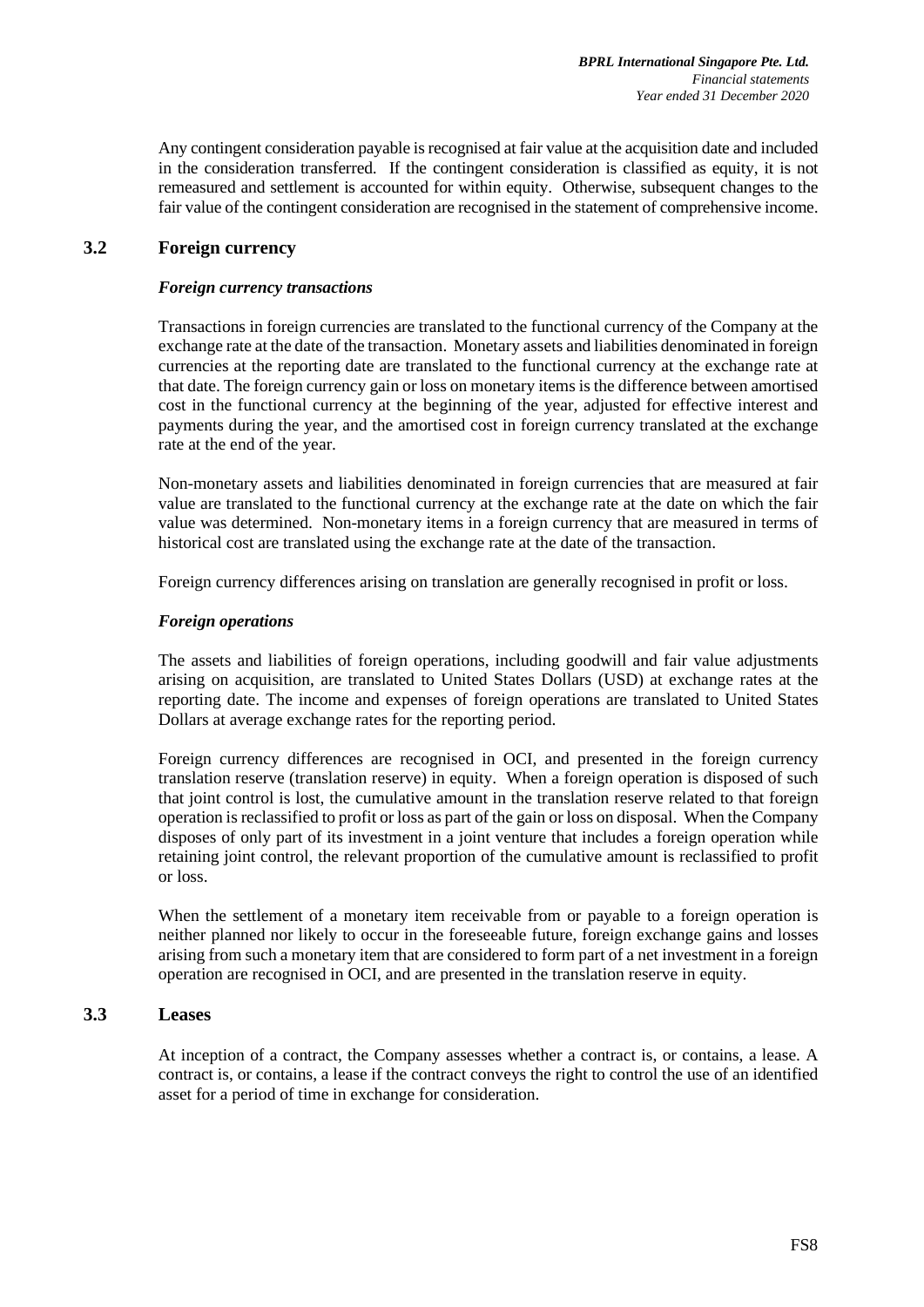#### **As a lessee**

At commencement or on modification of a contract that contains a lease component, the Company allocates the consideration in the contract to each lease component on the basis of its relative stand-alone prices. However, for the leases of property, the Company has elected not to separate non-lease components and account for the lease and non-lease components as a single lease component.

The Company recognises a right-of-use asset and a lease liability at the lease commencement date. The right-of-use asset is initially measured at cost, which comprises the initial amount of the lease liability adjusted for any lease payments made at or before the commencement date, plus any initial direct costs incurred and an estimate of costs to dismantle and remove the underlying asset or to restore the underlying asset or the site on which it is located, less any lease incentives received.

The right-of-use asset is subsequently depreciated using the straight-line method from the commencement date to the end of the lease term, unless the lease transfers ownership of the underlying asset to the Company by the end of the lease term or the cost of the right-of-use asset reflects that the Company will exercise a purchase option. In that case the right-of-use asset will be depreciated over the useful life of the underlying asset, which is determined on the same basis as those of property and equipment. In addition, the right-of-use asset is periodically reduced by impairment losses, if any, and adjusted for certain remeasurements of the lease liability.

The right-of-use asset is subsequently stated at cost less accumulated depreciation and impairment losses, except for right-of-use assets that meet the definition of investment property.

The lease liability is initially measured at the present value of the lease payments that are not paid at the commencement date, discounted using the interest rate implicit in the lease or, if that rate cannot be readily determined, the lessee's incremental borrowing rate. Generally, the Company uses the lessee's incremental borrowing rate as the discount rate.

The Company determines the lessee's incremental borrowing rate by obtaining interest rates from various external financing sources and makes certain adjustments to reflect the terms of the lease and type of the asset leased.

Lease payments included in the measurement of the lease liability comprise the following:

- fixed payments, including in-substance fixed payments;
- variable lease payments that depend on an index or a rate, initially measured using the index or rate as at the commencement date;
- amounts expected to be payable under a residual value guarantee; and
- the exercise price under a purchase option that the Company is reasonably certain to exercise, lease payments in an optional renewal period if the Company is reasonably certain to exercise an extension option, and penalties for early termination of a lease unless the Company is reasonably certain not to terminate early.

The lease liability is measured at amortised cost using the effective interest method. It is remeasured when there is a change in future lease payments arising from a change in an index or rate, if there is a change in the Company's estimate of the amount expected to be payable under a residual value guarantee, if the Company changes its assessment of whether it will exercise a purchase, extension or termination option or if there is a revised in-substance fixed lease payment.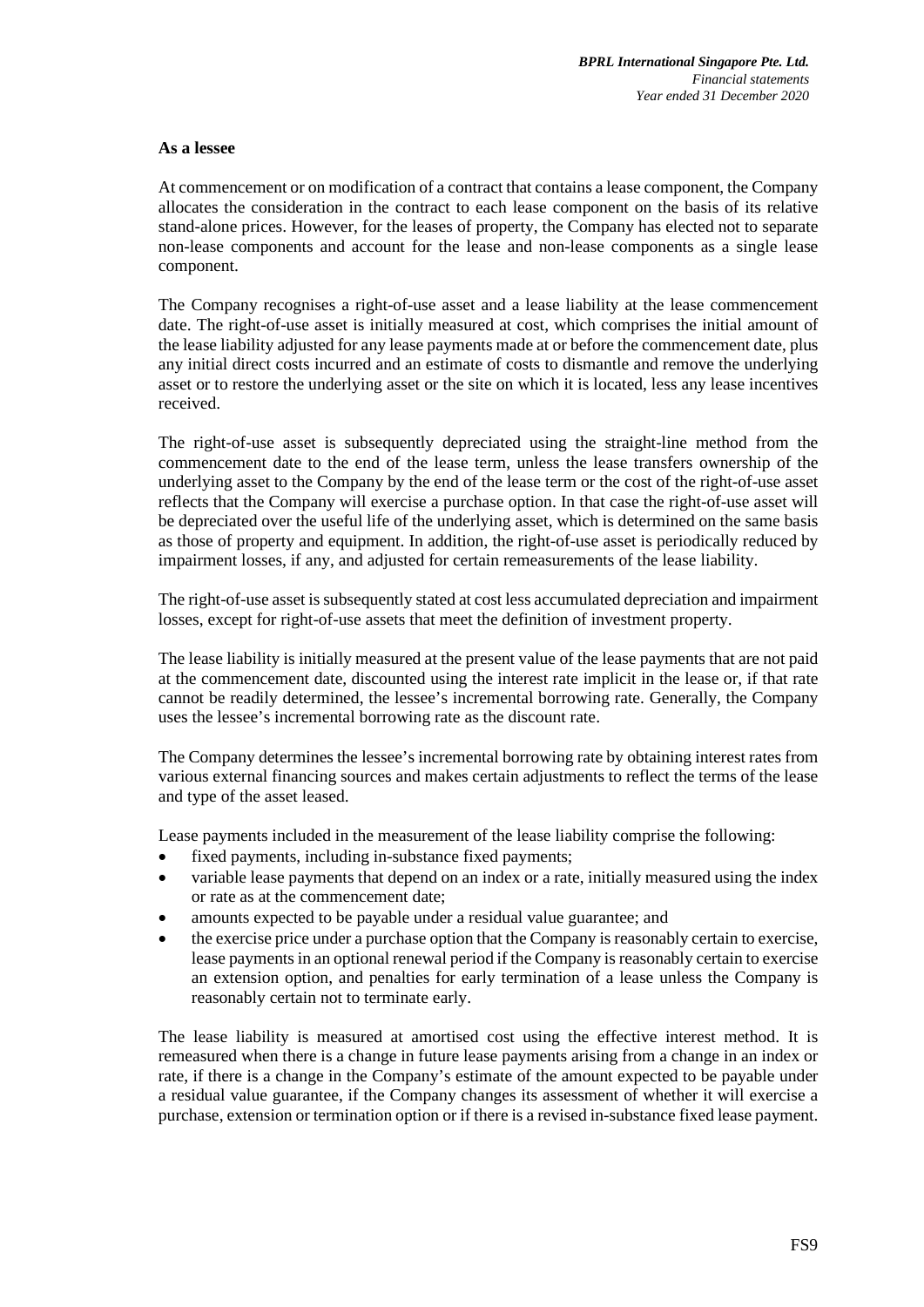When the lease liability is remeasured in this way, a corresponding adjustment is made to the carrying amount of the right-of-use asset, or is recorded in profit or loss if the carrying amount of the right-of-use asset has been reduced to zero.

### **3.4 Financial instruments**

#### **(i) Recognition and initial measurement**

#### *Non-derivative financial assets and financial liabilities*

Trade receivables and debt investments issued are initially recognised when they are originated. All other financial assets and financial liabilities are initially recognised when the Company becomes a party to the contractual provisions of the instrument.

A financial asset (unless it is a trade receivable without a significant financing component) or financial liability is initially measured at fair value plus, for an item not at FVTPL, transaction costs that are directly attributable to its acquisition or issue.

#### **(ii) Classification of subsequent measurement**

#### **Non-derivative financial assets**

On initial recognition, a financial asset is classified as measured at amortised cost.

Financial assets are not reclassified subsequent to their initial recognition unless the Company changes its business model for managing financial assets, in which case all affected financial assets are reclassified on the first day of the first reporting period following the change in the business model.

#### *Financial assets at amortised cost*

A financial asset is measured at amortised cost if it meets both of the following conditions and is not designated as at FVTPL:

- it is held within a business model whose objective is to hold assets to collect contractual cash flows; and
- its contractual terms give rise on specified dates to cash flows that are solely payments of principal and interest on the principal amount outstanding.

#### **Financial assets: Business model assessment**

The Company makes an assessment of the objective of the business model in which a financial asset is held at a portfolio level because this best reflects the way the business is managed and information is provided to management. The information considered includes:

- the stated policies and objectives for the portfolio and the operation of those policies in practice. These include whether management's strategy focuses on earning contractual interest income, maintaining a particular interest rate profile, matching the duration of the financial assets to the duration of any related liabilities or expected cash outflows or realising cash flows through the sale of the assets;
- how the performance of the portfolio is evaluated and reported to the Company's management;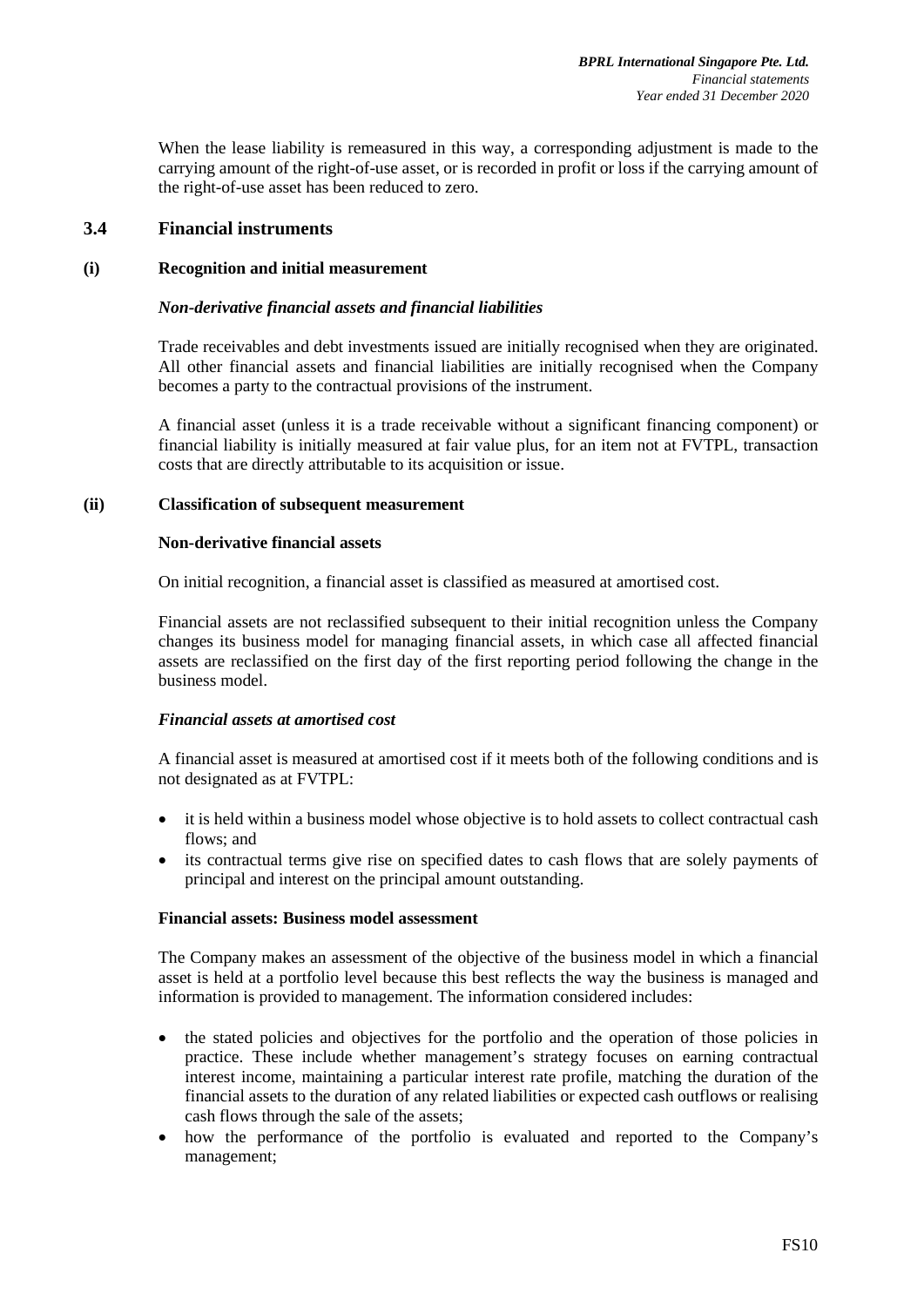- the risks that affect the performance of the business model (and the financial assets held within that business model) and how those risks are managed;
- how managers of the business are compensated  $-e.g.$  whether compensation is based on the fair value of the assets managed or the contractual cash flows collected; and
- the frequency, volume and timing of sales of financial assets in prior periods, the reasons for such sales and expectations about future sales activity.

Transfers of financial assets to third parties in transactions that do not qualify for derecognition are not considered sales for this purpose, consistent with the Company's continuing recognition of the assets.

#### **Non-derivative financial assets: Assessment whether contractual cash flows are solely payments of principal and interest**

For the purposes of this assessment, 'principal' is defined as the fair value of the financial asset on initial recognition. 'Interest' is defined as consideration for the time value of money and for the credit risk associated with the principal amount outstanding during a particular period of time and for other basic lending risks and costs (e.g. liquidity risk and administrative costs), as well as a profit margin.

In assessing whether the contractual cash flows are solely payments of principal and interest, the Company considers the contractual terms of the instrument. This includes assessing whether the financial asset contains a contractual term that could change the timing or amount of contractual cash flows such that it would not meet this condition. In making this assessment, the Company considers:

- contingent events that would change the amount or timing of cash flows;
- terms that may adjust the contractual coupon rate, including variable rate features;
- prepayment and extension features; and
- terms that limit the Company's claim to cash flows from specified assets (e.g. non-recourse features).

A prepayment feature is consistent with the solely payments of principal and interest criterion if the prepayment amount substantially represents unpaid amounts of principal and interest on the principal amount outstanding, which may include reasonable additional compensation for early termination of the contract. Additionally, for a financial asset acquired at a significant discount or premium to its contractual par amount, a feature that permits or requires prepayment at an amount that substantially represents the contractual par amount plus accrued (but unpaid) contractual interest (which may also include reasonable additional compensation for early termination) is treated as consistent with this criterion if the fair value of the prepayment feature is insignificant at initial recognition.

#### **Non-derivative financial assets: Subsequent measurement and gains and losses**

#### *Financial assets at amortised cost*

These assets are subsequently measured at amortised cost using the effective interest method. The amortised cost is reduced by impairment losses. Interest income, foreign exchange gains and losses and impairment are recognised in profit or loss. Any gain or loss on derecognition is recognised in profit or loss.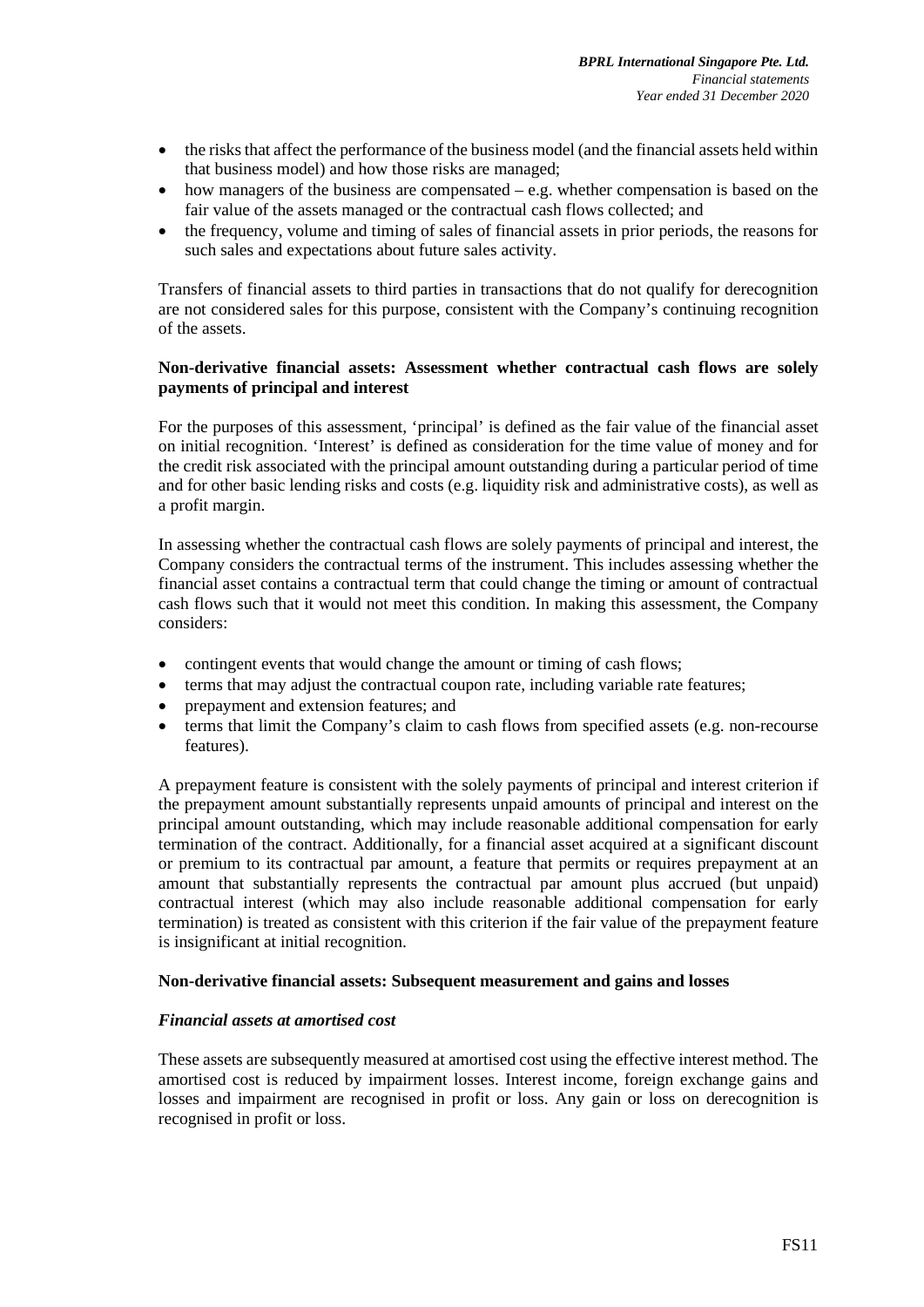#### **Non-derivative financial liabilities: Classification, subsequent measurement and gains and losses**

Financial liabilities are classified as measured at amortised cost or FVTPL. Other financial liabilities are initially measured at fair value less directly attributable transaction costs. They are subsequently measured at amortised cost using the effective interest method. Interest expense and foreign exchange gains and losses are recognised in profit or loss. These financial liabilities comprised trade and other payables and borrowings.

#### **(iii) Derecognition**

#### **Financial assets**

The Company derecognises a financial asset when:

- the contractual rights to the cash flows from the financial asset expire; or
- it transfers the rights to receive the contractual cash flows in a transaction in which either
- substantially all of the risks and rewards of ownership of the financial asset are transferred; or
- the Company neither transfers nor retains substantially all of the risks and rewards of ownership and it does not retain control of the financial asset.

Transferred assets are not derecognised when the Company enters into transactions whereby it transfers assets recognised in its statement of financial position, but retains either all or substantially all of the risks and rewards of the transferred assets.

#### **Financial liabilities**

The Company derecognises a financial liability when its contractual obligations are discharged or cancelled, or expire. The Company also derecognises a financial liability when its terms are modified and the cash flows of the modified liability are substantially different, in which case a new financial liability based on the modified terms is recognised at fair value.

On derecognition of a financial liability, the difference between the carrying amount extinguished and the consideration paid (including any non-cash assets transferred or liabilities assumed) is recognised in profit or loss.

#### **(iv) Offsetting**

Financial assets and financial liabilities are offset and the net amount presented in the statement of financial position when, and only when, the Company currently has a legally enforceable right to set off the amounts and it intends either to settle them on a net basis or to realise the asset and settle the liability simultaneously.

#### **(v) Cash and cash equivalents**

Cash and cash equivalents comprise cash balances and short-term deposits that are subject to an insignificant risk of changes in their fair value, and are used by the Company in the management of its short-term commitments.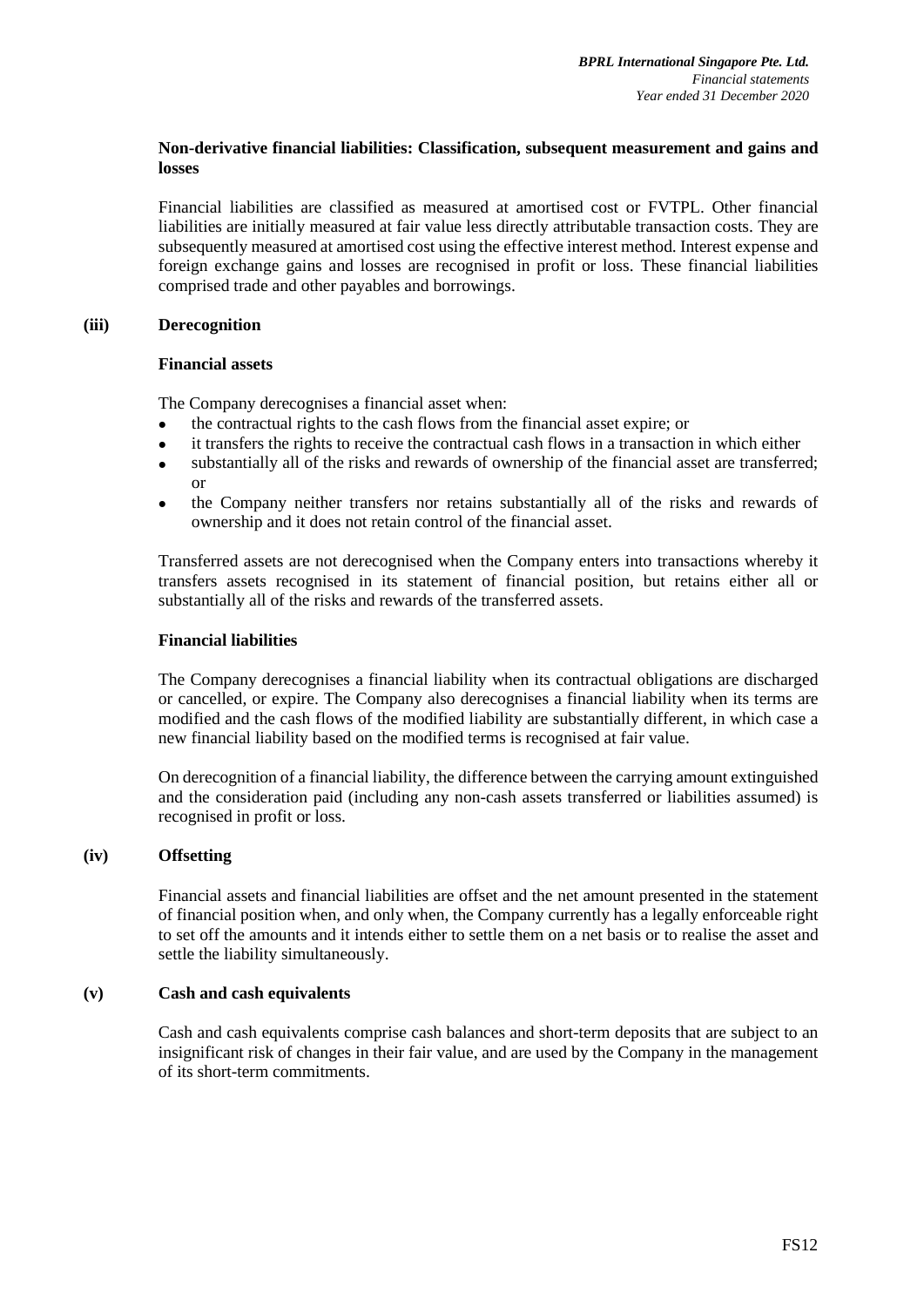# **3.5 Impairment**

#### **(i) Non-derivative financial assets**

The Company recognises loss allowances for ECLs on financial assets measured at amortised costs.

Loss allowances of the Company are measured on either of the following bases:

- 12-month ECLs: these are ECLs that result from default events that are possible within the 12 months after the reporting date (or for a shorter period if the expected life of the instrument is less than 12 months); or
- Lifetime ECLs: these are ECLs that result from all possible default events over the expected life of a financial instrument.

#### *Simplified approach*

The Company applies the simplified approach to provide for ECLs on loan receivable from joint ventures. The simplified approach requires the loss allowance to be measured at an amount equal to lifetime ECLs.

#### *General approach*

The Company applies the general approach to provide for ECLs on all other financial instruments. Under the general approach, the loss allowance is measured at an amount equal to 12-month ECLs at initial recognition.

At each reporting date, the Company assesses whether the credit risk of a financial instrument has increased significantly since initial recognition. When credit risk has increased significantly since initial recognition, loss allowance is measured at an amount equal to lifetime ECLs.

When determining whether the credit risk of a financial asset has increased significantly since initial recognition and when estimating ECLs, the Company considers reasonable and supportable information that is relevant and available without undue cost or effort. This includes both quantitative and qualitative information and analysis, based on the Company's historical experience and informed credit assessment and includes forward-looking information.

If credit risk has not increased significantly since initial recognition or if the credit quality of the financial instruments improves such that there is no longer a significant increase in credit risk since initial recognition, loss allowance is measured at an amount equal to 12-month ECLs.

The Company considers a financial asset to be in default when:

- the borrower is unlikely to pay its credit obligations to the Company in full, without recourse by the Company to actions such as realising security (if any is held); or
- the financial asset is more than 90 days past due.

The maximum period considered when estimating ECLs is the maximum contractual period over which the Company is exposed to credit risk.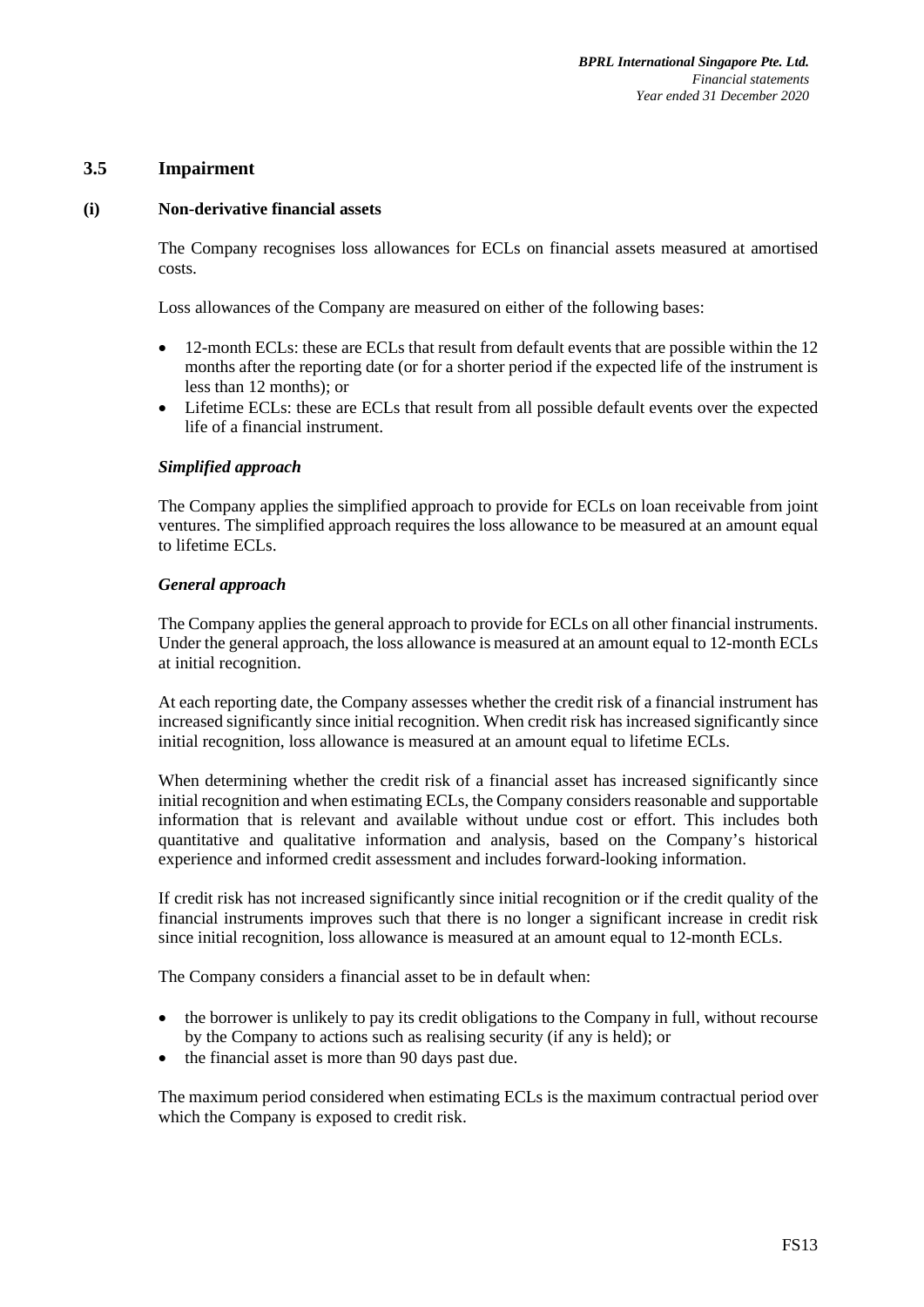#### *Measurement of ECLs*

ECLs are probability-weighted estimates of credit losses. Credit losses are measured at the present value of all cash shortfalls (i.e. the difference between the cash flows due to the entity in accordance with the contract and the cash flows that the Company expects to receive). ECLs are discounted at the effective interest rate of the financial asset.

#### *Credit-impaired financial assets*

At each reporting date, the Company assesses whether financial assets carried at amortised cost are credit-impaired. A financial asset is 'credit-impaired' when one or more events that have a detrimental impact on the estimated future cash flows of the financial asset have occurred.

Evidence that a financial asset is credit-impaired includes the following observable data:

- significant financial difficulty of the borrower or issuer;
- a breach of contract such as a default or being more than 90 days past due;
- the restructuring of a loan or advance by the Company on terms that the Company would not consider otherwise;
- it is probable that the borrower will enter bankruptcy or other financial reorganisation; or
- the disappearance of an active market for a security because of financial difficulties.

#### *Presentation of allowance for ECLs in the statement of financial position*

Loss allowances for financial assets measured at amortised cost are deducted from the gross carrying amount of these assets.

#### *Write-off*

The gross carrying amount of a financial asset is written off (either partially or in full) to the extent that there is no realistic prospect of recovery. This is generally the case when the Company determines that the debtor does not have assets or sources of income that could generate sufficient cash flows to repay the amounts subject to the write-off. However, financial assets that are written off could still be subject to enforcement activities in order to comply with the Company's procedures for recovery of amounts due.

#### **(ii) Joint venture**

An impairment loss in respect of joint venture is measured by comparing the recoverable amount of the investment with its carrying amount in accordance with the requirements for non-financial assets. An impairment loss is recognised in profit or loss. An impairment loss is reversed if there has been a favourable change in the estimates used to determine the recoverable amount.

#### **(iii) Non-financial assets**

The carrying amounts of the Company's non-financial assets, other than biological assets, investment property, inventories, contract assets and deferred tax assets, are reviewed at each reporting date to determine whether there is any indication of impairment. If any such indication exists, then the asset's recoverable amount is estimated. An impairment loss is recognised if the carrying amount of an asset or its related cash-generating unit (CGU) exceeds its estimated recoverable amount.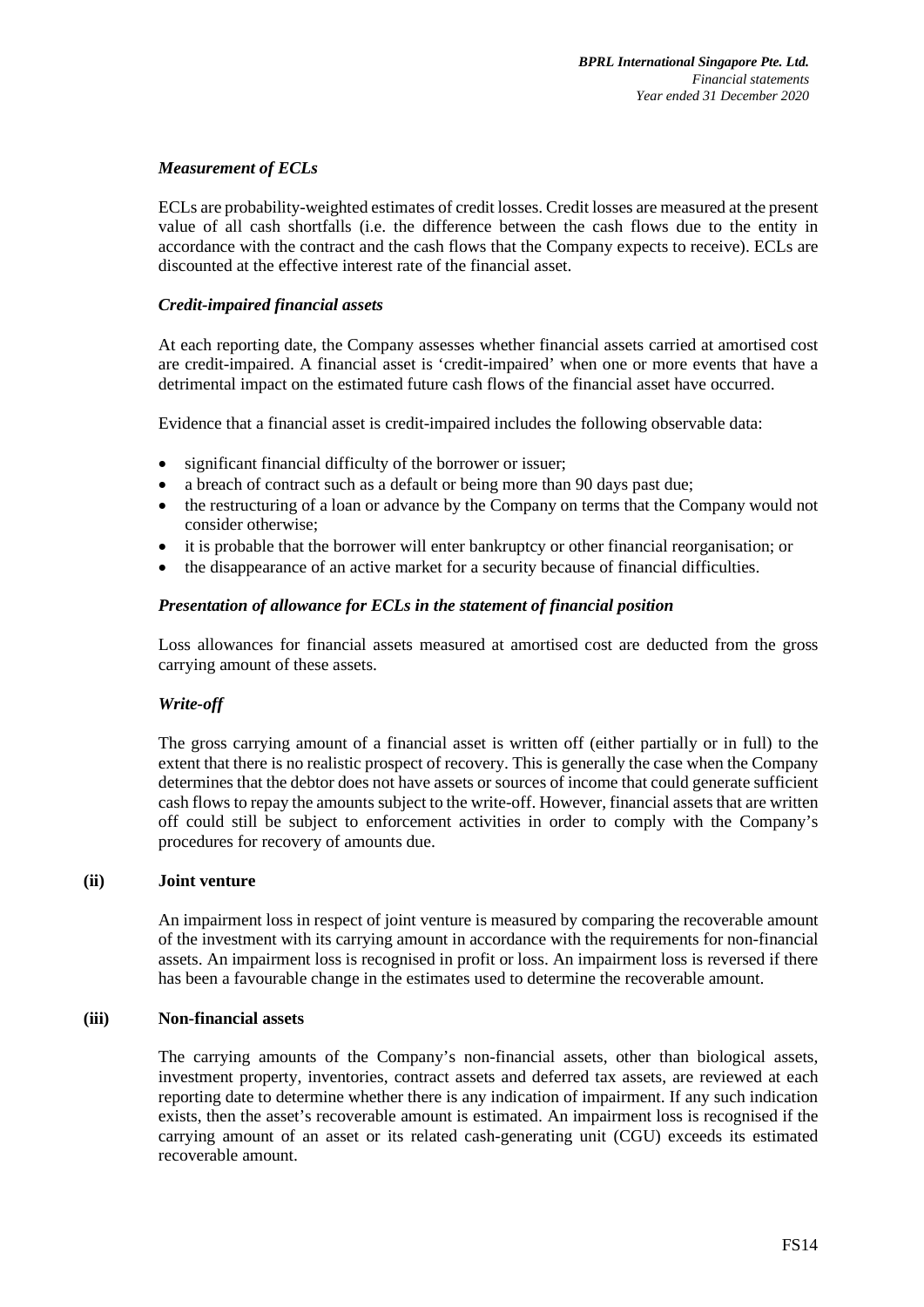The recoverable amount of an asset or CGU is the greater of its value in use and its fair value less costs to sell. In assessing value in use, the estimated future cash flows are discounted to their present value using a pre-tax discount rate that reflects current market assessments of the time value of money and the risks specific to the asset or CGU. For the purpose of impairment testing, assets that cannot be tested individually are grouped together into the smallest group of assets that generates cash inflows from continuing use that are largely independent of the cash inflows of other assets or CGUs.

The Company's corporate assets do not generate separate cash inflows and are utilised by more than one CGU. Corporate assets are allocated to CGUs on a reasonable and consistent basis and tested for impairment as part of the testing of the CGU to which the corporate asset is allocated.

Impairment losses are recognised in profit or loss. Impairment losses recognised in respect of CGUs are allocated first to reduce the carrying amount of any goodwill allocated to the CGU (Company of CGUs), and then to reduce the carrying amounts of the other assets in the CGU (Company of CGUs) on a *pro rata* basis.

Impairment losses recognised in prior periods are assessed at each reporting date for any indications that the loss has decreased or no longer exists. An impairment loss is reversed if there has been a change in the estimates used to determine the recoverable amount. An impairment loss is reversed only to the extent that the asset's carrying amount does not exceed the carrying amount that would have been determined, net of depreciation, if no impairment loss had been recognised.

## **3.6 Property, plant and equipment**

#### **(i) Recognition and measurement**

Items of property, plant and equipment are measured at cost less accumulated depreciation and accumulated impairment losses.

Cost includes expenditure that is directly attributable to the acquisition of the asset

When parts of an item of property, plant and equipment have different useful lives, they are accounted for as separate items (major components) of property, plant and equipment.

The gain or loss on disposal of an item of plant and equipment (calculated as the difference between the net proceeds from disposal and the carrying amount of the item) is recognised in profit or loss.

#### **(ii) Subsequent costs**

The cost of replacing a component of an item of property, plant and equipment is recognised in the carrying amount of the item if it is probable that the future economic benefits embodied within the component will flow to the Company, and its cost can be measured reliably. The carrying amount of the replaced component is derecognised. The costs of the day-to-day servicing of property, plant and equipment are recognised in profit or loss as incurred.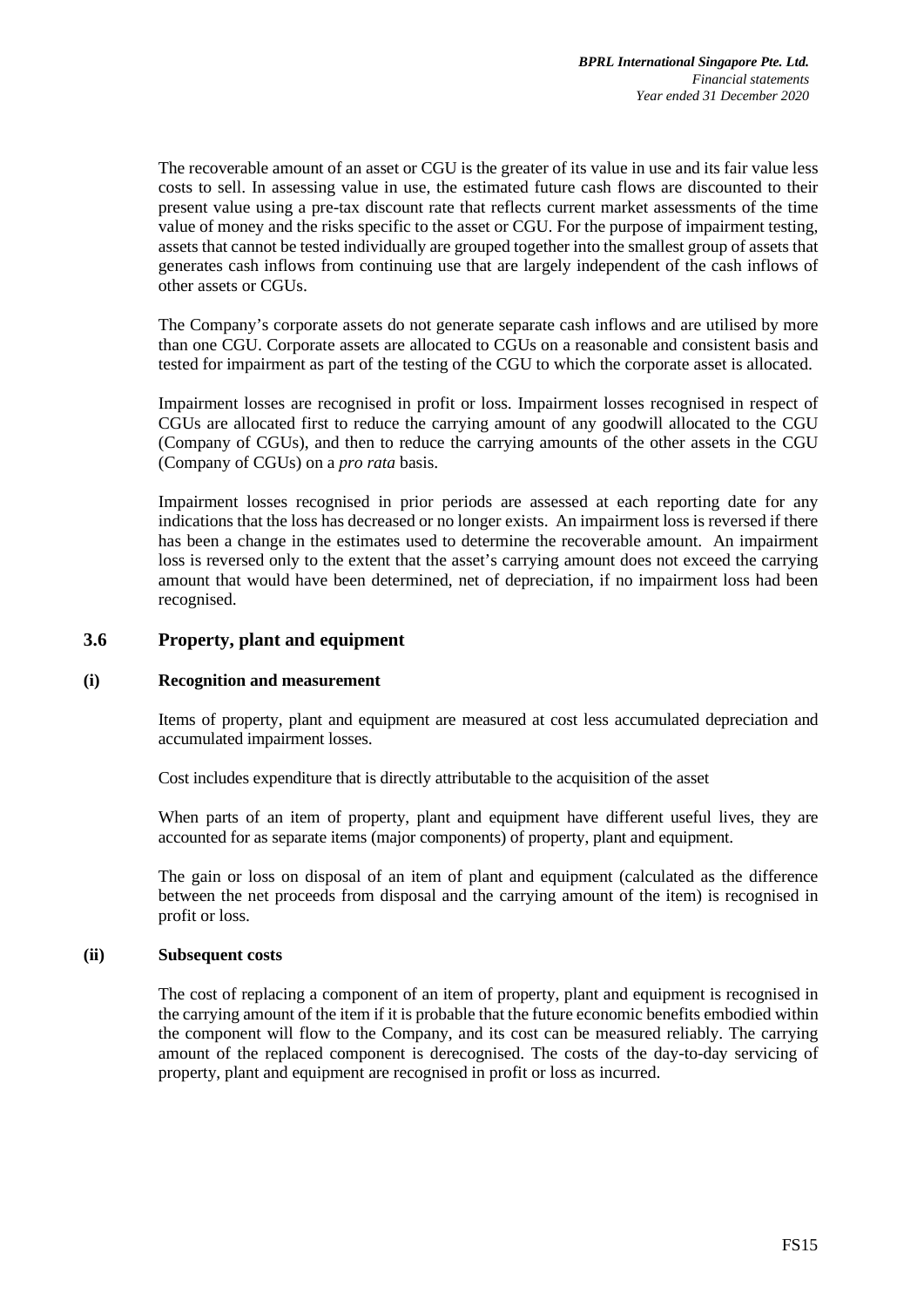#### **(iii) Depreciation**

Depreciation is based on the cost of an asset less its residual value. Significant components of individual assets are assessed and if a component has a useful life that is different from the remainder of that asset, that component is depreciated separately.

Depreciation is recognised as an expense in profit or loss on a straight-line basis over the estimated useful lives of each component of an item of property, plant and equipment. Leased assets are depreciated over the shorter of the lease term and useful lives unless it is reasonably certain the Company will obtain ownership of by the end of the lease term.

Depreciation is recognised from the date that property, plant and equipment are installed and ready for use.

The estimated useful lives of the property, plant and equipment are as follows:

- Furniture & fixtures: 3 years
- Office equipment: 3 years

Depreciation methods, useful lives and residual values are reviewed at the end of each reporting period and adjusted if appropriate.

#### **Share capital**

#### *Ordinary shares*

Ordinary shares are classified as equity. Incremental costs directly attributable to the issue of ordinary shares are recognised as a deduction from equity, net of any tax effects.

#### **3.7 Finance income and finance costs**

The Company's finance income and finance costs include:

- Interest income; and
- Interest expense.

Interest income or expense is recognised using the effective interest method.

The 'effective interest rate' is the rate that exactly discounts estimated future cash payments or receipts through the expected life of the financial instrument to:

- The gross carrying amount of the financial asset; or
- The amortised cost of the financial liability.

In calculating interest income and expense, the effective interest rate is applied to the gross carrying amount of the asset (when the asset is not credit-impaired) or to the amortised cost of the liability. However, for financial assets that have become credit-impaired subsequent to initial recognition, interest income is calculated by applying the effective interest rate to the amortised cost of the financial asset. If the asset is no longer credit-impaired, then the calculation of interest income reverts to the gross basis.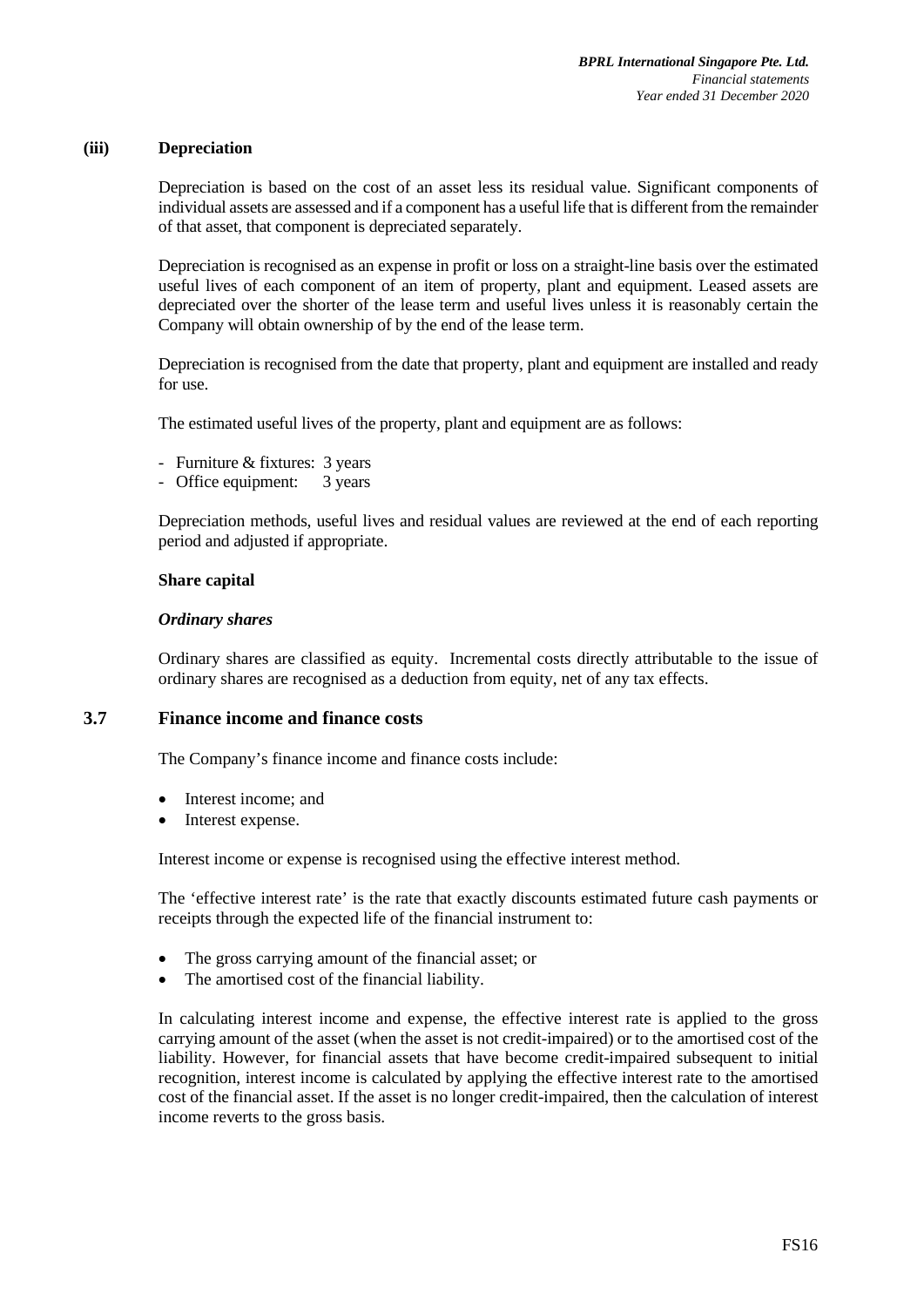# **3.8 Tax**

Tax expense comprises current and deferred tax. It is recognised in profit or loss except to the extent that it relates to a business combination, or items recognised directly in equity or in other comprehensive income.

The Company has determined that interest and penalties related to income taxes, including uncertain tax treatments, do not meet the definition of income taxes, and therefore accounted for them under SFRS(I) 1-37 *Provisions, Contingent Liabilities and Contingent Assets*.

Current tax is the expected tax payable or receivable on the taxable income or loss for the year, using tax rates enacted or substantively enacted at the reporting date, and any adjustment to tax payable in respect of previous years. The amount of current tax payable or receivable is the best estimate of the tax amount expected to be paid or received that reflects uncertainty related to income taxes, if any. Current tax also includes any tax arising from dividends.

Current tax assets and liabilities are offset only if certain criteria are met.

Deferred tax is recognised in respect of temporary differences between the carrying amounts of assets and liabilities for financial reporting purposes and the amounts used for taxation purposes. Deferred tax is not recognised for temporary differences on the initial recognition of assets or liabilities in a transaction that is not a business combination and that affects neither accounting nor taxable profit or loss.

The measurement of deferred taxes reflects the tax consequences that would follow the manner in which the Company expects, at the reporting date, to recover or settle the carrying amount of its assets and liabilities. Deferred tax is measured at the tax rates that are expected to be applied to temporary differences when they reverse, based on tax rates and tax laws that have been enacted or substantively enacted by the reporting date, and reflects uncertainty related to income taxes, if any.

Deferred tax assets and liabilities are offset if there is a legally enforceable right to offset current tax liabilities and assets, and they relate to taxes levied by the same tax authority on the same taxable entity.

Deferred tax assets are recognised for unused tax losses, unused tax credits and deductible temporary differences to the extent that it is probable that future taxable profits will be available against which they can be used. Future taxable profits are determined based on the reversal of relevant taxable temporary differences. If the amount of taxable temporary differences is insufficient to recognise a deferred tax asset in full, then future taxable profits, adjusted for reversals of existing temporary differences, are considered, based on the business plans for the Company. Deferred tax assets are reviewed at each reporting date and are reduced to the extent that it is no longer probable that the related tax benefit will be realised; such reductions are reversed when the probability of future taxable profits improves.

Unrecognised deferred tax assets are reassessed at each reporting date and recognised to the extent that it has become probable that future taxable profits will be available against which they can be used.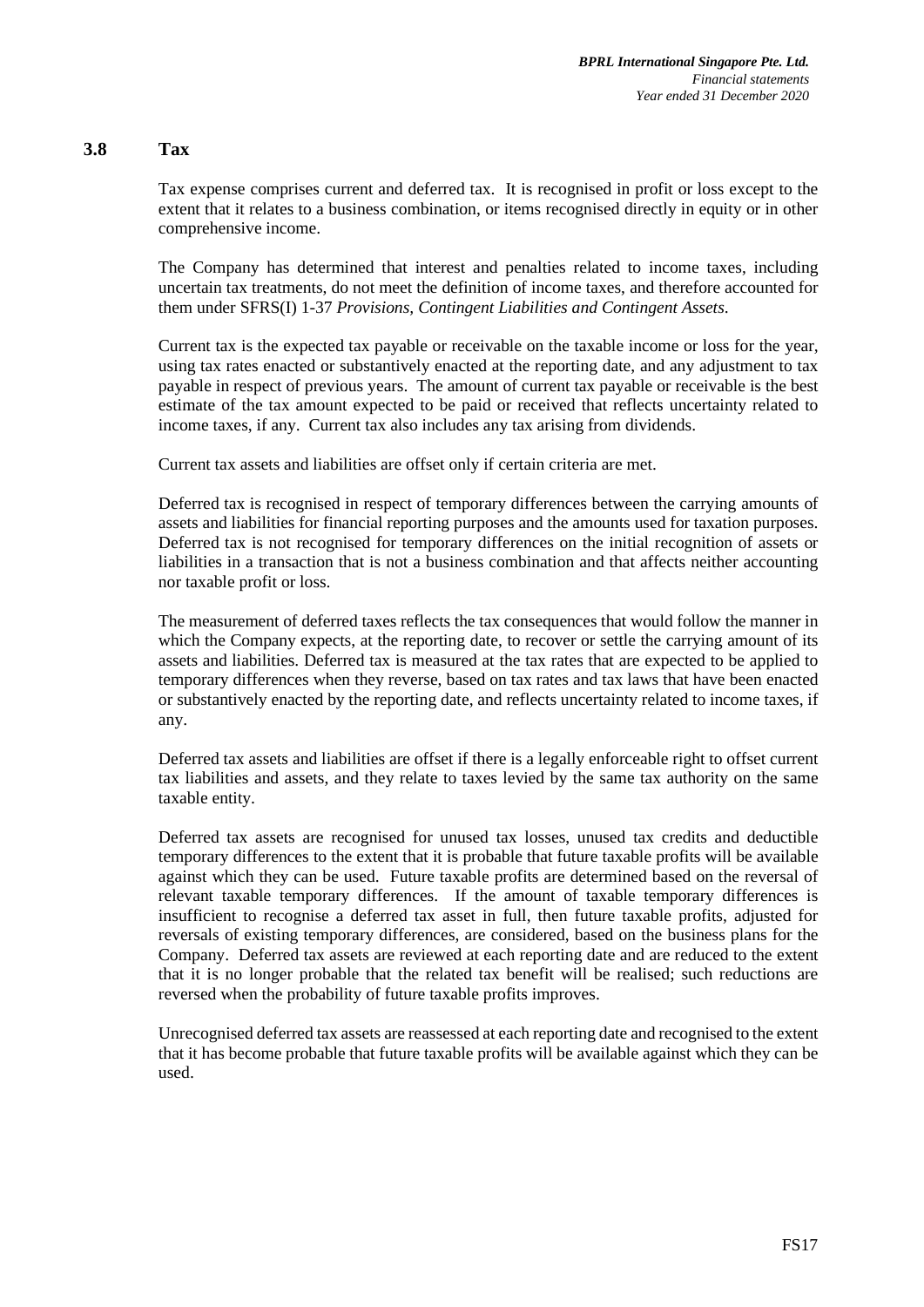**2020 2019**

# **3.9 New standards and interpretations not yet adopted**

A number of new standards, interpretations and amendments to standards are effective for annual periods beginning after 1 January 2020 and earlier application is permitted; however, the Company has not early adopted the new or amended standards and interpretations in preparing these financial statements.

The following new SFRS(I)s, interpretations and amendments to SFRS(I)s are not expected to have a significant impact on the Company's financial statements.

- *Classification of Liabilities as Current or Non-current* (Amendments to SFRS(I) 1-1)
- *Covid-19-Related Rent Concessions* (Amendment to SFRS(I) 16)

# **4 Investments in joint ventures**

|                                                         | US\$            | US\$          |
|---------------------------------------------------------|-----------------|---------------|
| At beginning of year                                    | 1,248,850,754   | 1,026,988,441 |
| Share of profit of existing joint ventures              | 64,002,625      | 119,216,368   |
| Share of other comprehensive income/(loss) of existing  |                 |               |
| joint ventures                                          | (168, 651, 541) | 110,895,945   |
| Additional investment in existing joint venture         | 18,400,000      |               |
| Dividends received from existing joint ventures         | (76, 631, 459)  | (8,250,000)   |
|                                                         | 1,085,970,379   | 1,248,850,754 |
| Investment in a new joint venture                       |                 | 6,100,100     |
| Share of loss of new joint venture                      |                 | (15,209,978)  |
| Reclassification of assumed liability towards new joint |                 |               |
| venture                                                 | (9,109,878)     | 9,109,878     |
| At end of year                                          | 1,076,860,501   | 1,248,850,754 |

The Company has three (2019: three) joint ventures that are material to the Company. These joint ventures are structured as separate vehicles and the Company has a residual interest in Taas India Pte. Ltd.'s, Vankor India Pte. Ltd's and Urja Bharat Pte. Limited's net assets. Accordingly, the Company has classified its interest in the investments as joint venture, which are equityaccounted.

The Company has commitment to support Taas India Pte. Ltd. with providing additional capital and financing of operating expenditures of TYNGD LLC in case it has a liquidity deficit. There is no such commitment provided to Vankor India Pte. Ltd.

As at reporting date, a commitment of US\$Nil (2019: US\$9,109,878) has been recognised in trade and other payables in note 13, in relation to the Company's share of loss exceeding its interest in Urja Bharat Pte. Limited, as the Company has an obligation to fund the investee's operations.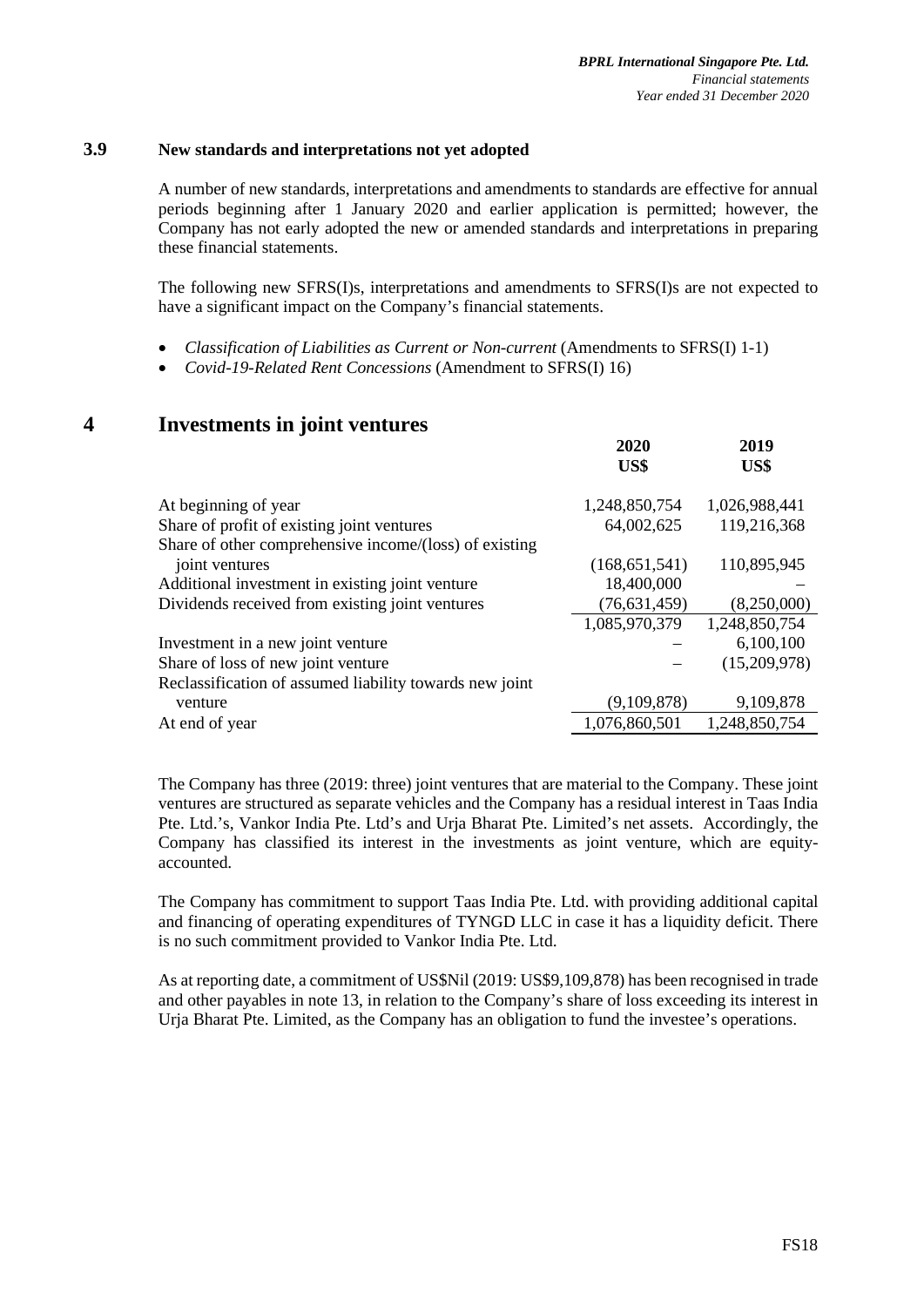Details of the joint ventures are as follows:

| Name of joint venture Principal activity                       |                                              | <b>Country of</b><br>incorporation/<br><b>Principal place</b><br>of business |                       |                       |
|----------------------------------------------------------------|----------------------------------------------|------------------------------------------------------------------------------|-----------------------|-----------------------|
|                                                                |                                              |                                                                              | 2020<br>$\frac{6}{9}$ | 2019<br>$\frac{0}{0}$ |
| Directly held                                                  |                                              |                                                                              |                       |                       |
| Taas India Pte. Ltd.*<br>("Taas India")                        | <b>Investment Holding</b>                    | Singapore                                                                    | 33.0                  | 33.0                  |
| Vankor India Pte. Ltd.* Investment Holding<br>("Vankor India") |                                              | Singapore                                                                    | 33.0                  | 33.0                  |
| Urja Bharat Pte.<br>Limited.* ("Urja<br>Bharat")               | Oil and gas<br>exploration and<br>extraction | Singapore                                                                    | 50.0                  | 50.0                  |

*\* KPMG LLP is the auditor of the joint ventures held by the Company.*

Details of the investee companies are as follows:

| <b>Name of investee</b><br>company                   | <b>Principal activity</b>                            | Country of<br>incorporation/<br><b>Principal place</b><br>of business | <b>Percentage of effective</b><br>equity interest<br>2020<br>$\frac{0}{0}$ | 2019<br>$\frac{0}{0}$ |
|------------------------------------------------------|------------------------------------------------------|-----------------------------------------------------------------------|----------------------------------------------------------------------------|-----------------------|
| Indirectly held                                      |                                                      |                                                                       |                                                                            |                       |
| Held by Taas India:<br>TYNGD LLC <sup>#</sup>        | Oil production and Russian Federation<br>exploration |                                                                       | 9.9                                                                        | 9.9                   |
| Held by Vankor India:<br>JSC Vankorneft <sup>#</sup> | Oil production and Russian Federation<br>exploration |                                                                       | 7.9                                                                        | 7.9                   |

# *LLC Ernst and Young is the auditor of the investee companies held by the joint ventures.* 

The following summarises the financial information of the Company's joint ventures based on the financial statements as at and for year ended 31 December 2020 prepared in accordance with SFRS(I) and modified for differences for alignment to the Company's accounting policies.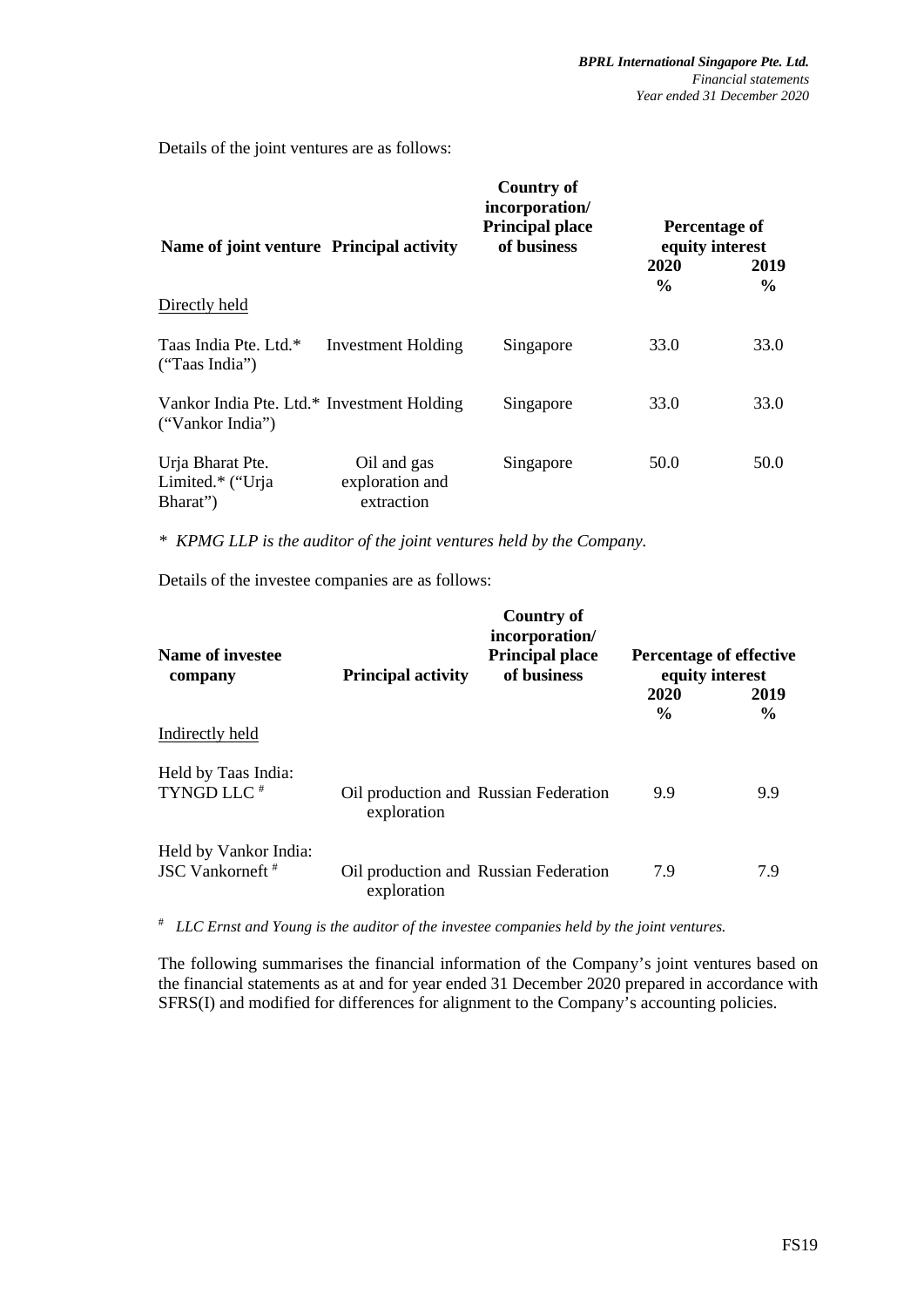# Summarised financial information of joint ventures

#### *Summarised balance sheet*

|                                            | <b>Taas India</b><br>2020<br>US\$ | Vankor India<br>2020<br>US\$ | Urja Bharat<br>2020<br>US\$ | <b>Total</b><br>2020<br>US\$ |
|--------------------------------------------|-----------------------------------|------------------------------|-----------------------------|------------------------------|
| <b>Current assets</b>                      | 401,862,705                       | 669,929,650                  | 2,118,772                   | 1,073,911,127                |
| Includes:<br>- Cash<br>short-term<br>and   |                                   |                              |                             |                              |
| deposits<br>Other assets<br>$\overline{a}$ | 401,649,317<br>213,388            | 668, 464, 793<br>1,464,857   | 1,377,665<br>741,107        | 1,071,491,775<br>2,419,352   |
| <b>Non-current assets</b>                  | 970,668,452                       | 1,210,654,295                | 25,710,283                  | 2,207,033,030                |
| <b>Current liabilities</b>                 | 5,312,793                         | 6,189,836                    | 13,572,286                  | 25,074,915                   |
| <b>Non-current liabilities</b>             |                                   |                              |                             |                              |

|                                    | <b>Taas India</b><br>31 December<br>2019<br>US\$ | Vankor India<br>31 December<br>2019<br>US\$ | Urja Bharat<br>For the financial<br>period from<br>12 February<br>2019 (date of<br>incorporation)<br>to 31 December<br>2019<br>US\$ | <b>Total</b><br>31 December<br>2019<br>US\$ |
|------------------------------------|--------------------------------------------------|---------------------------------------------|-------------------------------------------------------------------------------------------------------------------------------------|---------------------------------------------|
| <b>Current assets</b>              | 278,581,909                                      | 657,281,921                                 | 829,782                                                                                                                             | 936,693,612                                 |
| Includes:<br>- Cash and short-term |                                                  |                                             |                                                                                                                                     |                                             |
| deposits                           | 277,479,484                                      | 653,226,975                                 | 811,727                                                                                                                             | 931,518,186                                 |
| Other assets                       | 1,102,425                                        | 4,054,946                                   | 18,055                                                                                                                              | 5,175,426                                   |
| <b>Non-current assets</b>          | 1,270,574,872                                    | 1,626,843,769                               | 11,651,287                                                                                                                          | 2,909,069,928                               |
| <b>Current liabilities</b>         | 43,700,600                                       | 5,119,261                                   | 30,700,824                                                                                                                          | 79,520,685                                  |
| <b>Non-current liabilities</b>     |                                                  | 66,389                                      |                                                                                                                                     | 66,389                                      |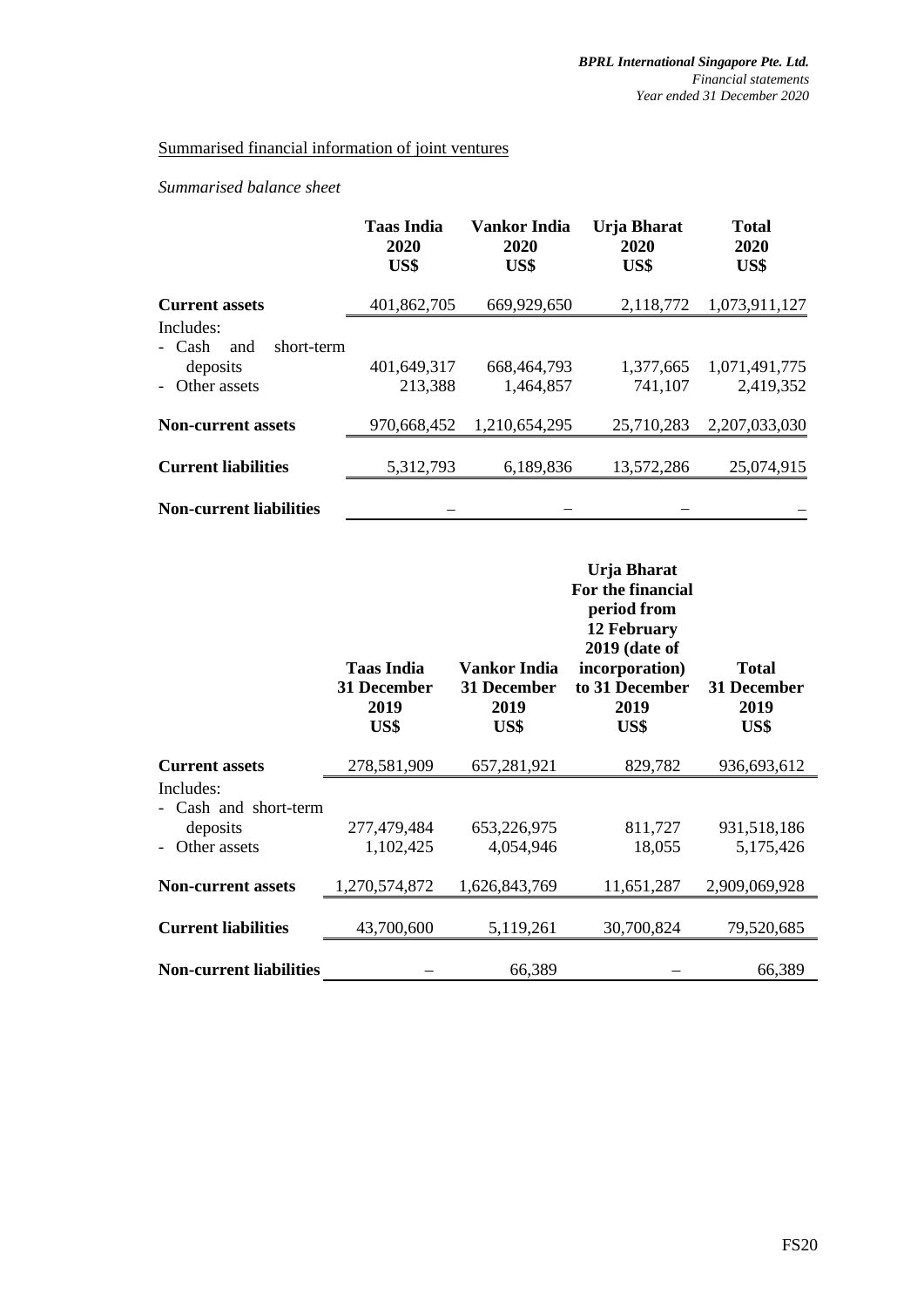|                                                      | <b>Taas India</b><br>2020<br>US\$ | <b>Vankor India</b><br>2020<br>US\$ | Urja Bharat<br>2020<br>US\$ | <b>Total</b><br>2020<br>US\$ |
|------------------------------------------------------|-----------------------------------|-------------------------------------|-----------------------------|------------------------------|
| Share of profit of joint<br>venture/associate        | 150,724,485                       | 63,303,947                          |                             | 214,028,432                  |
| Interest income from<br>banks and related<br>parties | 6,248,011                         | 10,787,918                          |                             | 17,035,929                   |
| Other income                                         | 10,094                            | 60,007                              |                             | 70,101                       |
| Other loss                                           | (3,508,090)                       | (3,345,589)                         | 66                          | (6,853,613)                  |
| <b>Expenses</b>                                      | (2,117,755)                       | (1,711,813)                         | (4,323,542)                 | (8, 153, 110)                |
| Profit/(Loss) before tax                             | 151,356,745                       | 69,094,470                          | (4,323,476)                 | 216, 127, 739                |
| Tax expense                                          | (8,272,842)                       | (11,680,303)                        |                             | (19, 953, 145)               |
| Profit/(Loss) for the<br>year                        | 143,083,903                       | 57,414,167                          | (4,323,476)                 | 196,174,594                  |
| Other comprehensive<br>loss                          | (229, 105, 179)                   | (281,960,098)                       |                             | (511,065,277)                |
| <b>Total comprehensive</b><br>loss                   | (86,021,276)                      | (224, 545, 931)                     | (4,323,476)                 | (314,890,683)                |

# *Summarised statement of comprehensive income*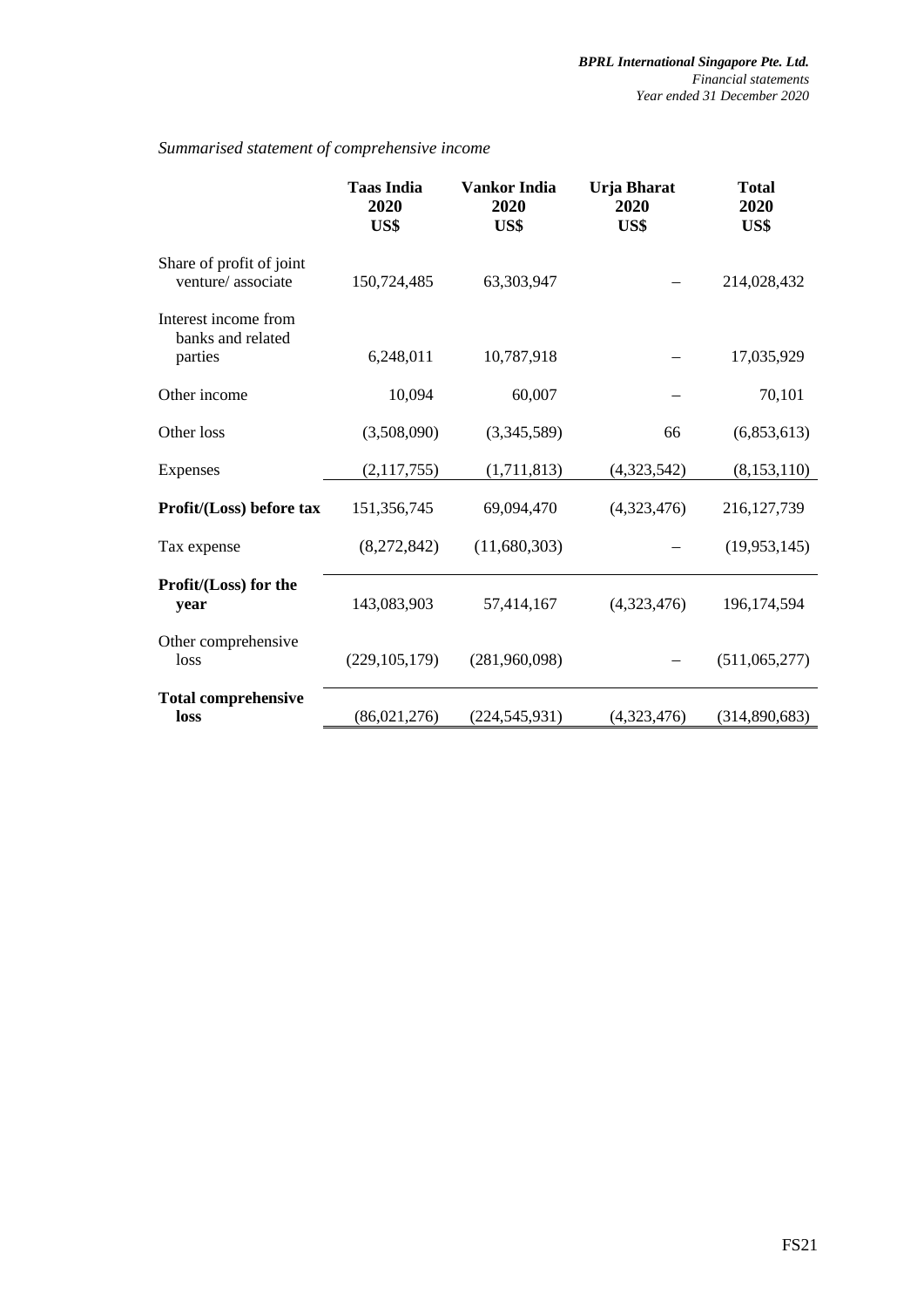|                                                      | <b>Taas India</b><br>31 December<br>2019<br>US\$ | Vankor India<br>31 December<br>2019<br>US\$ | Urja Bharat<br>For the financial<br>period from<br>12 February 2019<br>(date of<br>incorporation) to<br>31 December<br>2019<br>US\$ | <b>Total</b><br>31 December<br>2019<br>US\$ |
|------------------------------------------------------|--------------------------------------------------|---------------------------------------------|-------------------------------------------------------------------------------------------------------------------------------------|---------------------------------------------|
| Share of profit of joint<br>venture/associate        | 213,949,438                                      | 186, 105, 916                               |                                                                                                                                     | 400,055,354                                 |
| Interest income from<br>banks and related<br>parties | 4,535,062                                        | 12,241,932                                  |                                                                                                                                     | 16,776,994                                  |
| Other income                                         |                                                  | 49,641                                      |                                                                                                                                     | 49,641                                      |
| Other loss                                           | (2,396,888)                                      | (7,366,376)                                 | (147)                                                                                                                               | (9,763,411)                                 |
| <b>Expenses</b>                                      | (6,655,016)                                      | (3,736,261)                                 | (30, 419, 808)                                                                                                                      | (40,811,085)                                |
| Profit/(Loss) before tax                             | 209,432,596                                      | 187,294,852                                 | (30, 419, 955)                                                                                                                      | 366, 307, 493                               |
| Tax expense                                          | (13,859,667)                                     | (21,606,061)                                |                                                                                                                                     | (35, 465, 728)                              |
| Profit/(Loss) for the<br>year                        | 195,572,929                                      | 165,688,791                                 | (30, 419, 955)                                                                                                                      | 330, 841, 765                               |
| Other comprehensive<br>income                        | 136,672,293                                      | 199,376,024                                 |                                                                                                                                     | 336,048,317                                 |
| <b>Total comprehensive</b><br>income/(loss)          | 332,245,222                                      | 365,064,815                                 | (30, 419, 955)                                                                                                                      | 666,890,082                                 |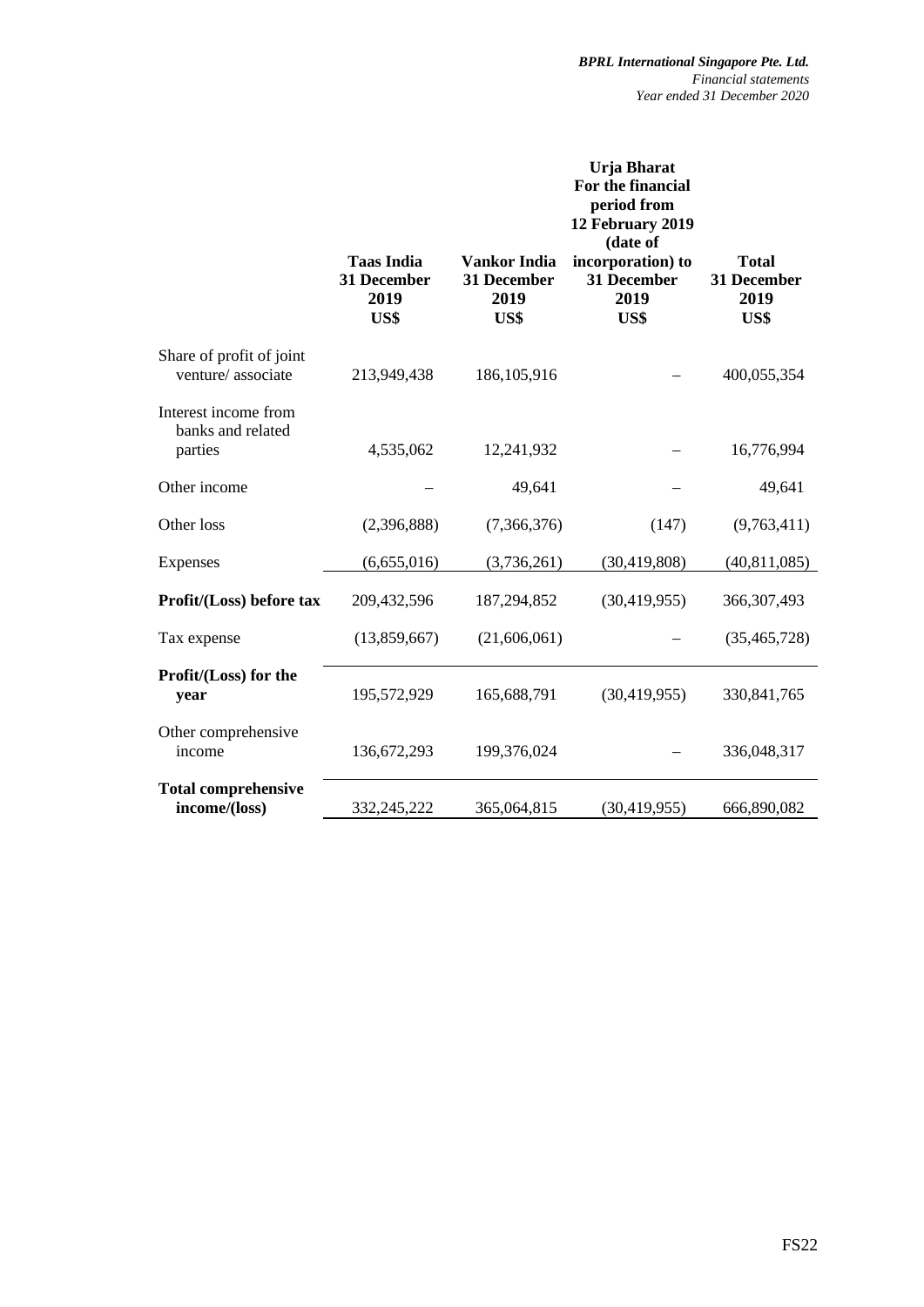# Reconciliation of summarised financial information

|                                                                                                    | <b>Taas India</b><br>2020<br>US\$                | Vankor India<br>2020<br>US\$                       | Urja Bharat<br>2020<br>US\$                                                                                                         | Total<br>2020<br>US\$                       |
|----------------------------------------------------------------------------------------------------|--------------------------------------------------|----------------------------------------------------|-------------------------------------------------------------------------------------------------------------------------------------|---------------------------------------------|
| Net assets attributable<br>to equity holders                                                       |                                                  |                                                    |                                                                                                                                     |                                             |
| At beginning of year                                                                               | 1,505,456,181                                    | 2,278,940,040                                      | (18,219,755)                                                                                                                        | 3,766,176,466                               |
| Profit/(Loss) for the year                                                                         | 143,083,902                                      | 57,414,167                                         | (4,323,476)                                                                                                                         | 196, 174, 593                               |
| Contributions from<br>shareholders                                                                 |                                                  |                                                    | 36,800,000                                                                                                                          | 36,800,000                                  |
| Other comprehensive<br>income/(loss) for the                                                       |                                                  |                                                    |                                                                                                                                     |                                             |
| year                                                                                               | (229, 105, 179)                                  | (281,960,098)                                      |                                                                                                                                     | (511,065,277)                               |
| Dividends paid                                                                                     | (52, 216, 541)                                   | (180,000,000)                                      |                                                                                                                                     | (232, 216, 541)                             |
| At end of year                                                                                     | 1,367,218,363                                    | 1,874,394,109                                      | 14,256,769                                                                                                                          | 3,255,869,241                               |
| At end of year -<br><b>Carrying value</b><br>Interest in joint venture<br>$(33.0\%; 33.0\%; 50\%)$ |                                                  |                                                    |                                                                                                                                     |                                             |
| Carrying value                                                                                     | 451,182,060                                      | 618,550,056                                        | 7,128,385                                                                                                                           | 1,076,860,501                               |
|                                                                                                    | <b>Taas India</b><br>31 December<br>2019<br>US\$ | <b>Vankor India</b><br>31 December<br>2019<br>US\$ | Urja Bharat<br>For the financial<br>period from<br>12 February<br>2019 (date of<br>incorporation) to<br>31 December<br>2019<br>US\$ | <b>Total</b><br>31 December<br>2019<br>US\$ |
| Net assets attributable                                                                            |                                                  |                                                    |                                                                                                                                     |                                             |
| to equity holders                                                                                  |                                                  |                                                    |                                                                                                                                     |                                             |
| At beginning of year                                                                               | 1,173,210,959                                    | 1,938,875,225                                      |                                                                                                                                     | 3,112,086,184                               |
| Profit/(Loss) for the year<br>Contributions from<br>shareholder                                    | 195,572,929                                      | 165,688,791                                        | (30, 419, 955)<br>12,200,000                                                                                                        | 330, 841, 765<br>12,200,000                 |
| Other comprehensive<br>income/(loss) for the                                                       |                                                  |                                                    |                                                                                                                                     |                                             |
| year                                                                                               | 136,672,293                                      | 199,376,024                                        |                                                                                                                                     | 336,048,317                                 |
| Dividends paid                                                                                     |                                                  | (25,000,000)                                       |                                                                                                                                     | (25,000,000)                                |
| At end of year                                                                                     | 1,505,456,181                                    | 2,278,940,040                                      | (18, 219, 955)                                                                                                                      | 3,766,176,266                               |
| At end of year -<br><b>Carrying value</b><br>Interest in joint venture                             |                                                  |                                                    |                                                                                                                                     |                                             |
| $(33.0\%; 33.0\%; 50\%)$                                                                           |                                                  |                                                    |                                                                                                                                     |                                             |
| Carrying value                                                                                     | 496,800,540                                      | 752,050,214                                        | —*                                                                                                                                  | 1,248,850,754                               |

*\* The cost of investment in Urja Bharat Pte. Limited. had been reduced and recorded at zero due to the losses made*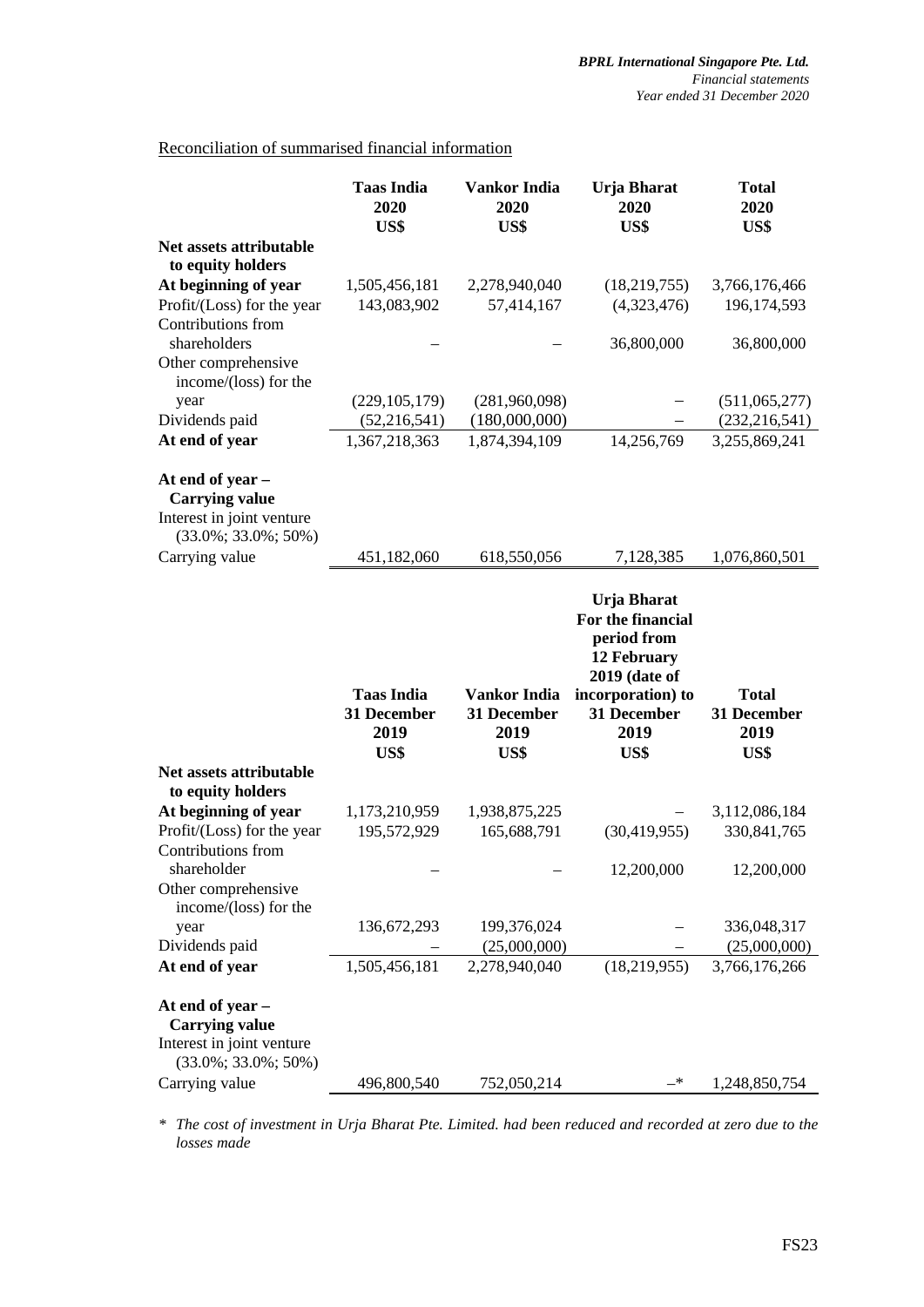# **5 Property, plant and equipment**

|                                                      | Leasehold<br>property<br>US\$ | <b>Furniture &amp;</b><br>fixtures<br>US\$ | <b>Office</b><br>equipment<br>US\$ | <b>Total</b><br>US\$ |
|------------------------------------------------------|-------------------------------|--------------------------------------------|------------------------------------|----------------------|
| 2020                                                 |                               |                                            |                                    |                      |
| Cost                                                 |                               |                                            |                                    |                      |
| At 1 January 2020                                    |                               |                                            |                                    |                      |
| <b>Additions</b>                                     | 91,812                        | 48,755                                     | 2,122                              | 142,689              |
| At 31 December 2020                                  | 91,812                        | 48,755                                     | 2,122                              | 142,689              |
| <b>Accumulated depreciation</b><br>At 1 January 2020 |                               |                                            |                                    |                      |
| Depreciation charge                                  | 36,725                        | 14,260                                     | 351                                | 51,336               |
| At 31 December 2020                                  | 36,725                        | 14,260                                     | 351                                | 51,336               |
| Net book value<br>At 1 January 2020                  |                               |                                            |                                    |                      |
| At 31 December 2020                                  | 55,087                        | 34,495                                     | 1,771                              | 91,353               |

# **6 Leases**

Nature of the Company's leasing activities

#### **Leasehold property**

The Company leases office space for the purpose of back office operations.

(a) Carrying amounts

# ROU assets classified within Property, plant and equipment

|     |                                     | 2020<br>US\$ |
|-----|-------------------------------------|--------------|
|     | Leasehold property                  | 55,087       |
| (b) | Depreciation charge during the year |              |
|     |                                     | 2020<br>US\$ |
|     | Leasehold property                  | 36,725       |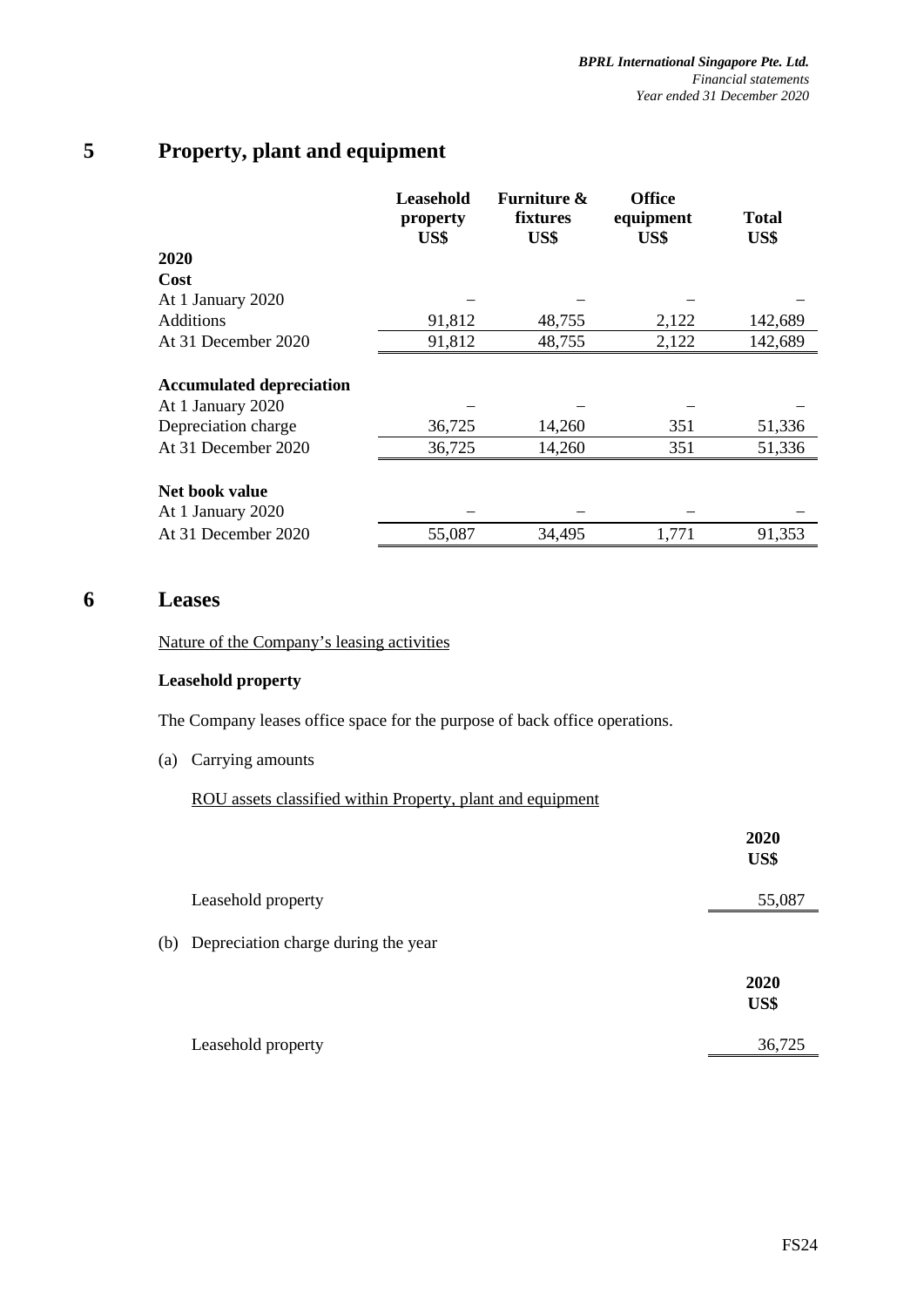(c) Interest expense

|   |                                                                                         |                   | 2020<br>US\$     |
|---|-----------------------------------------------------------------------------------------|-------------------|------------------|
|   | Interest expense on lease liabilities                                                   |                   | 2,740            |
|   | Total cash outflow for the lease in 2020 was US\$ 36,019.<br>(d)                        |                   |                  |
| 7 | <b>Other assets</b>                                                                     |                   |                  |
|   |                                                                                         | 2020              | 2019             |
|   | Non-current                                                                             | US\$              | US\$             |
|   | Other receivables                                                                       | 1,057,533         | 1,522,751        |
|   |                                                                                         |                   |                  |
|   | <b>Current</b>                                                                          |                   |                  |
|   | Amount due from joint ventures - trade                                                  | 5,280             |                  |
|   | Other receivables                                                                       | 498,932<br>12,042 | 527,546<br>6,606 |
|   | Deposit                                                                                 | 516,254           | 534,152          |
|   |                                                                                         |                   |                  |
| 8 | <b>Cash and balances with banks</b>                                                     |                   |                  |
|   |                                                                                         | 2020              | 2019             |
|   |                                                                                         | US\$              | US\$             |
|   | Cash at banks                                                                           | 3,256,491         | 2,407,079        |
|   | Fixed deposit                                                                           | 74,000,000        | 38,000,000       |
|   | Total cash and deposits in the statement of<br>financial position                       | 77,256,491        | 40,407,079       |
|   | Less: Fixed deposits not held for the purpose of<br>meeting short-term cash commitments | (50,000,000)      | (8,500,000)      |
|   | Total cash and cash equivalents in the statement                                        |                   |                  |
|   | of cash flows                                                                           | 27,256,491        | 31,907,079       |
|   |                                                                                         |                   |                  |

Fixed deposits are placed for varying periods of one months to five months and earn interest at the respective deposit rates ranging from 0.25% to 0.43% (2019: 1.40% to 1.97%) per annum.

# **9 Loan receivable from joint venture**

|                                               | 2020<br>US\$ | 2019<br>US\$ |
|-----------------------------------------------|--------------|--------------|
| Current<br>Loan receivable from joint venture | $\equiv$     | 13,205,751   |
|                                               |              |              |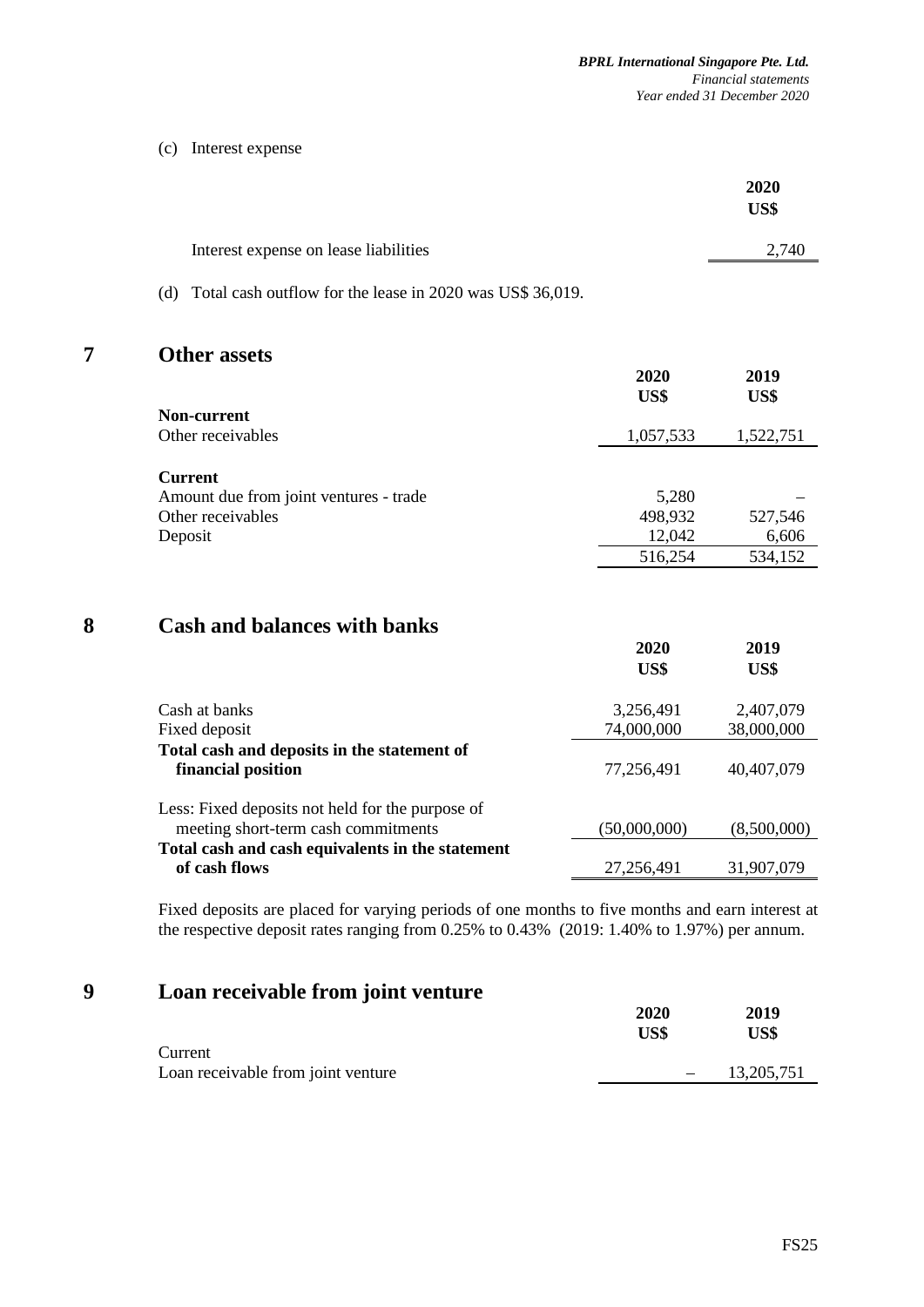# **10 Share capital**

|                        | 2020<br>Ordinary<br>shares | 2019<br>Ordinary<br>shares<br>No. of shares No. of shares |
|------------------------|----------------------------|-----------------------------------------------------------|
| At beginning of year   | 336,585,630                | 299,585,630                                               |
| Issued during the year |                            | 37,000,000                                                |
| At end of year         | 336,585,630                | 336,585,630                                               |
|                        |                            |                                                           |

#### *Currency translation reserve*

The translation reserve comprises all foreign currency differences arising from the translation of the financial statements of foreign operations, as well as the Company's share of translation reserves from equity accounted joint ventures.

#### *Capital management*

The primary objective of the Company's capital management is to ensure that it maintains a healthy capital base to support its business and maximise shareholders' value. The Company is not subject to externally imposed capital requirements. There were no changes in the Company's approach to capital management during the year.

# **11 Borrowings**

|                                                    | 2020        | 2019        |
|----------------------------------------------------|-------------|-------------|
|                                                    | US\$        | US\$        |
| Non-current                                        |             |             |
| Bank borrowings                                    | 150,000,000 | 150,000,000 |
| <b>Bonds</b>                                       | 600,000,000 | 600,000,000 |
|                                                    | 750,000,000 | 750,000,000 |
| <b>Current</b>                                     |             |             |
| Accrued interest on bank borrowings                | 235,506     | 572,612     |
| Accrued interest on bonds                          | 12,082,192  | 12,010,274  |
| Guarantee fees payable to ultimate holding company | 1,322,532   | 1,311,730   |
|                                                    | 13,640,230  | 13,894,616  |

All borrowings are unsecured.

On 18 January 2017, the Company issued bonds through a private placement on the Singapore Exchange with a maturity period of 10 years and a fixed coupon rate of 4.375%, payable on half yearly basis.

The bank borrowings taken by the Company will mature on 2 October 2022 and bear interest at a margin of 0.90% plus 3-month LIBOR.

Both the bonds and bank borrowings are guaranteed by the Company's ultimate holding company, Bharat Petroleum Corporation Limited (BPCL).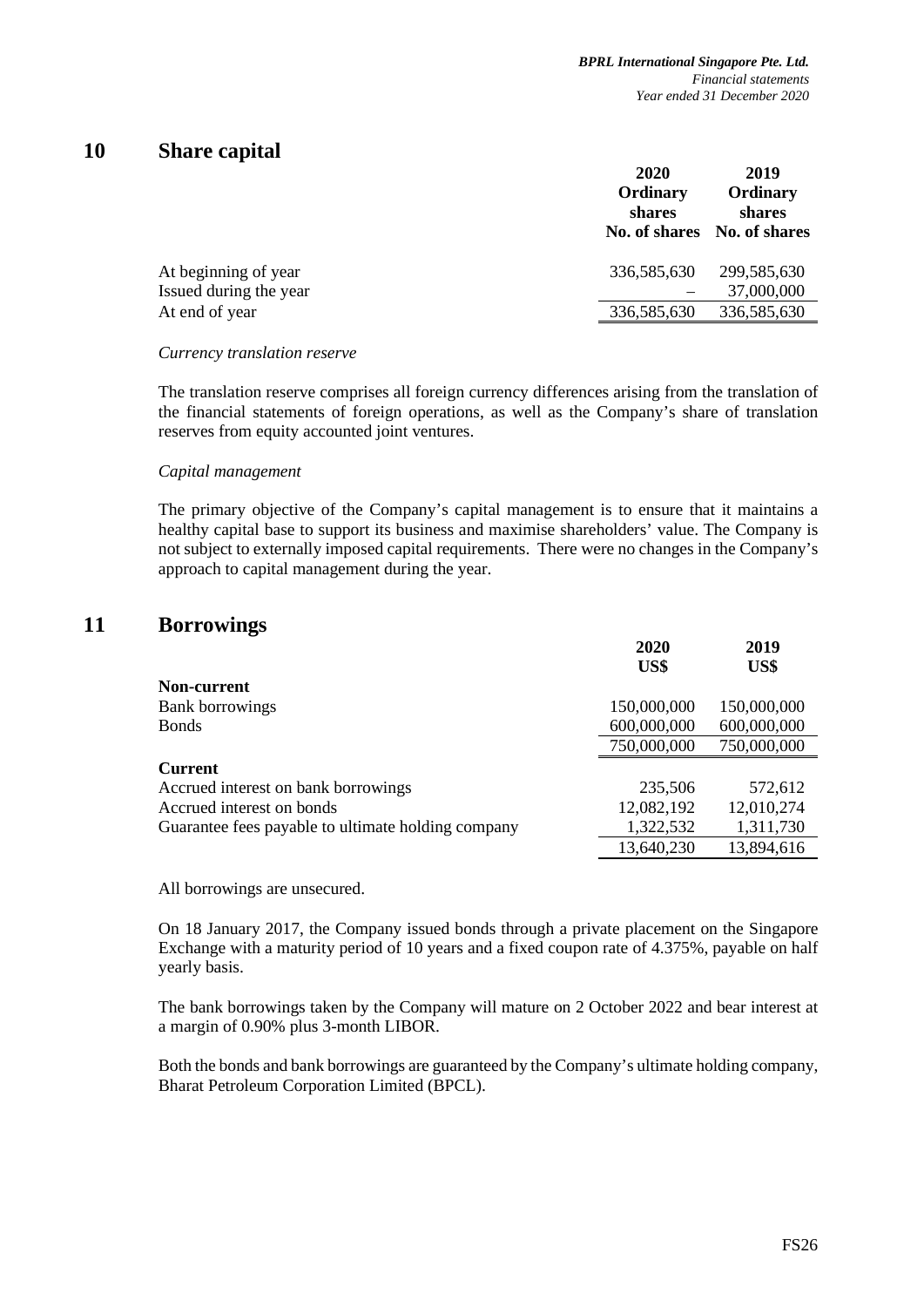# **12 Lease liabilities**

Lease liabilities has been recognised for the remaining lease payments for the rental of office space. The movements of the lease liabilities are as follows:

|                                 | 2020<br>US\$ | 2019<br>US\$ |
|---------------------------------|--------------|--------------|
| Balance at beginning of year    |              |              |
| Addition during the year        | 91,812       |              |
| Interest expense                | 2,740        |              |
| Principal and interest payments | (36, 019)    |              |
| Balance at end of year          | 58,533       |              |

The maturity of the lease liabilities is as follows:

|                                     | 2020<br>US\$ | 2019<br>US\$ |
|-------------------------------------|--------------|--------------|
| Lease liabilities                   |              |              |
| Current<br>$\overline{\phantom{a}}$ | 46,568       | —            |
| Non-current<br>$\blacksquare$       | 11,965       |              |
|                                     | 58,533       |              |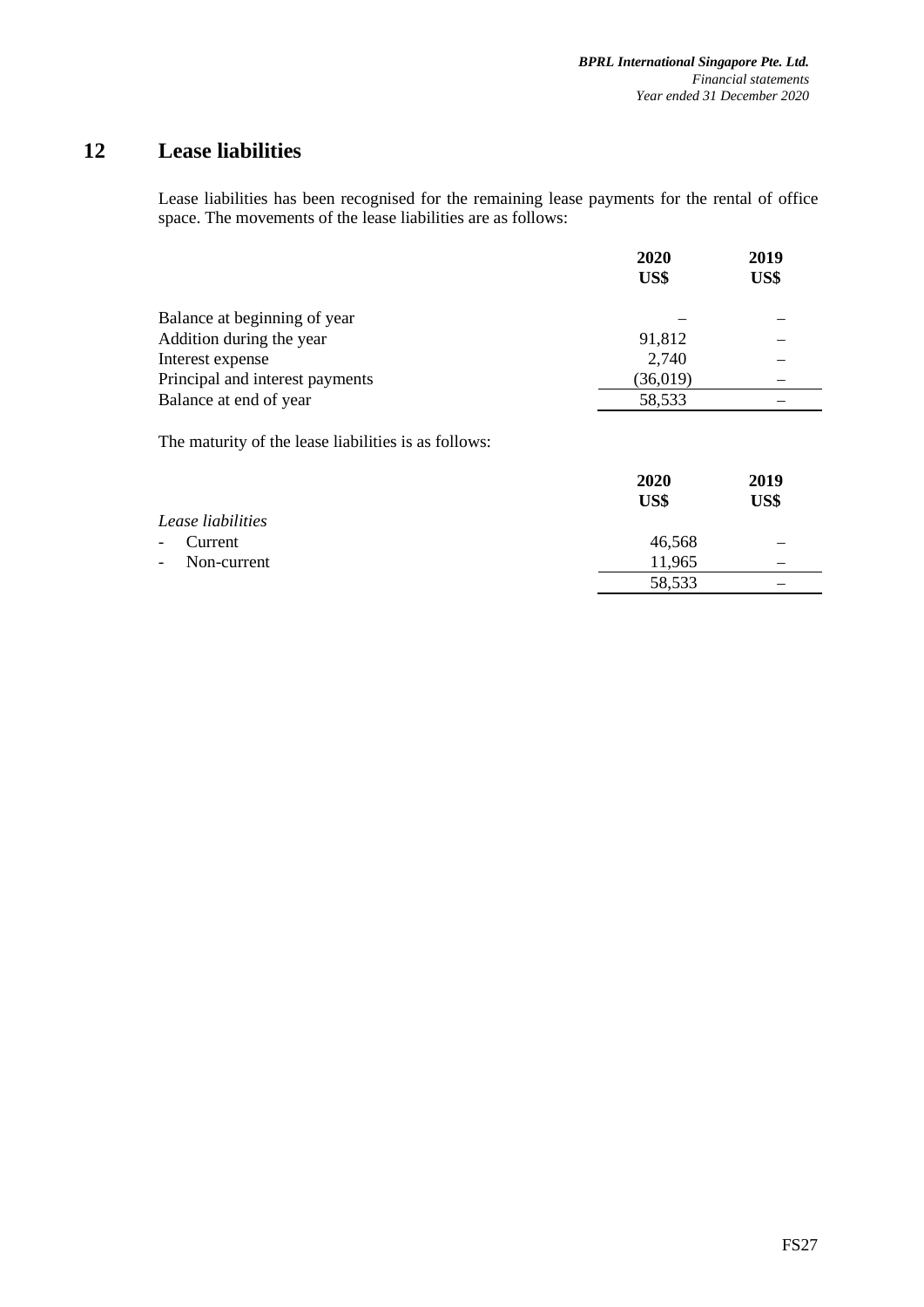|                           | <b>Liabilities</b>           |                           |
|---------------------------|------------------------------|---------------------------|
| <b>Borrowings</b><br>US\$ | Lease<br>liabilities<br>US\$ | <b>Total</b><br>US\$      |
| 764,105,971               |                              | 764,105,971               |
|                           |                              |                           |
| (36, 727, 976)            |                              | (36,727,976)              |
| (36,727,976)              |                              | (36,727,976)              |
|                           |                              |                           |
|                           |                              |                           |
| 36,516,621                |                              | 36,516,621                |
| 36,516,621                |                              | 36,516,621                |
| 763,894,616               |                              | 763,894,616               |
| 763,894,616               |                              | 763,894,616               |
|                           |                              |                           |
|                           | (33,279)                     | (33,279)                  |
| (34,503,176)              |                              | $(2,740)$ $(34,505,916)$  |
|                           |                              | $(36,019)$ $(34,539,195)$ |
|                           |                              |                           |
|                           | 91,812                       | 91,812                    |
| 34,248,790                | 2,740                        | 34,251,530                |
| 34,248,790                | 94,552                       | 34, 343, 342              |
| 763,640,230               | 58,533                       | 763,698,763               |
|                           | (34,503,176)                 |                           |

## *Reconciliation of movement of liabilities to cash flows arising from financing activities*

|                                      | US\$    | US\$      |
|--------------------------------------|---------|-----------|
| Accrued expenses                     | 121.343 | 98,515    |
| Non-trade payable to holding company | 18,540  | 37.564    |
| Amount due to joint venture          |         | 9,109,878 |
|                                      | 139,883 | 9,245,957 |

Non-trade payable to holding company pertains to recharges payable to the parent company, Bharat PetroResources Limited.

Amount due to joint venture pertains to the commitment to joint venture described in note 4.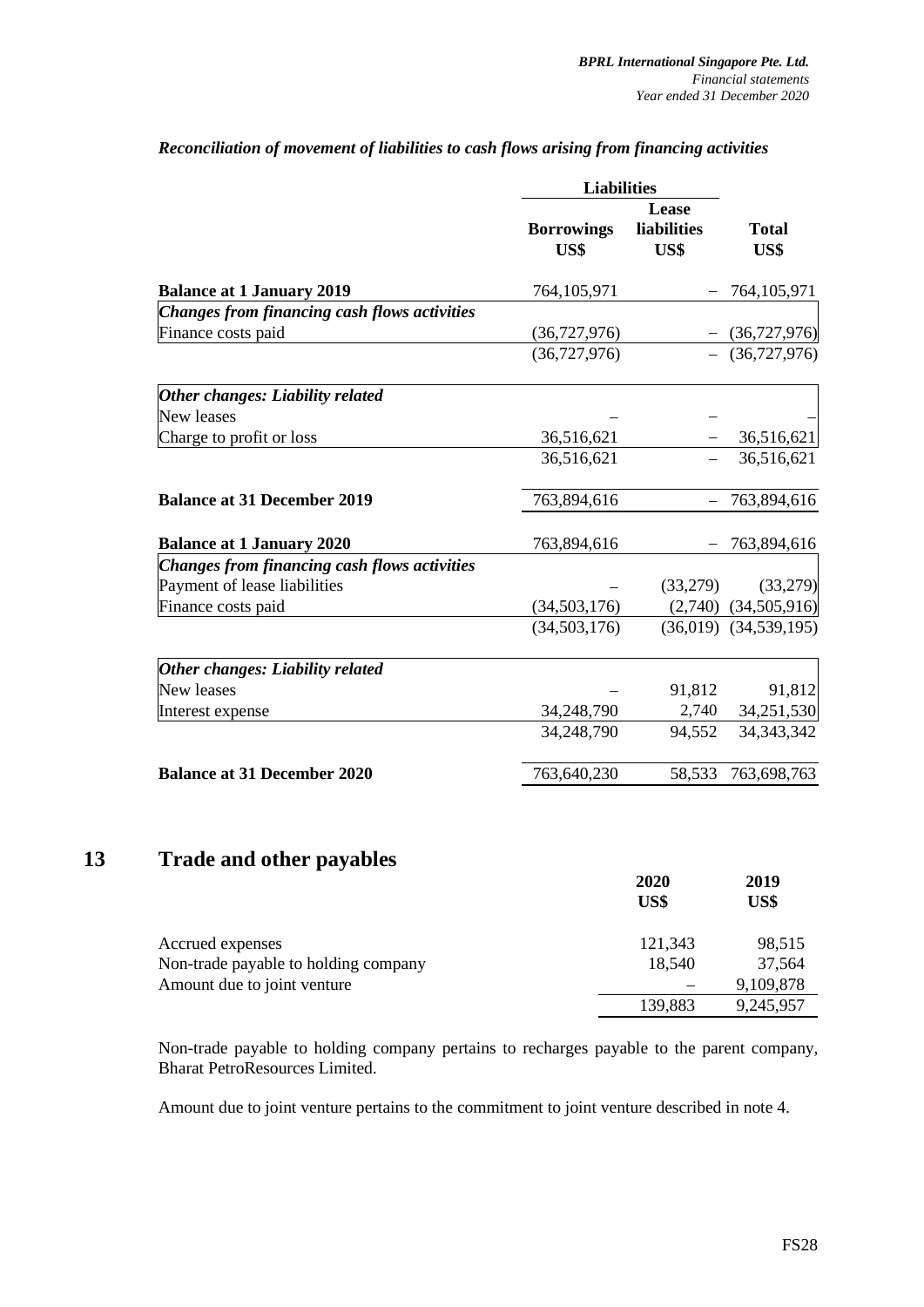# **14 Other income**

|                  | 2020<br>US\$ | 2019<br>US\$ |
|------------------|--------------|--------------|
| Rent concessions | 6,891        |              |
| Service income   | 68,095       |              |
|                  | 74,986       |              |
|                  |              |              |

Rent concessions are COVID-19 related rent concessions received from the lessor.

# **15 Finance costs**

|                                       | <b>2020</b><br>US\$ | 2019<br>US\$ |
|---------------------------------------|---------------------|--------------|
| Interest expense on bonds             | 26,321,918          | 26,250,000   |
| Interest expense on bank borrowings   | 2,669,071           | 5,030,422    |
| Interest expense on lease liabilities | 2,740               |              |
| Guarantee fees to holding corporation | 5,257,801           | 5,236,199    |
| Amortisation of loan facility fees    | 466,040             | 464,766      |
| Bank charges                          | 5,171               | 4,017        |
|                                       | 34,722,741          | 36,985,404   |

# **16 Tax expense**

|                                                         | 2020<br>US\$ | 2019<br>US\$ |
|---------------------------------------------------------|--------------|--------------|
| <b>Current tax expense</b>                              |              |              |
| - Current year                                          | 28,196       | 6,851        |
| <b>Reconciliation of effective tax rate</b>             |              |              |
| Profit before tax                                       | 29, 225, 181 | 68, 311, 263 |
| Income tax using Singapore tax rate at 17%              |              |              |
| (2019:17%)                                              | 4,968,281    | 11,612,915   |
| Effect of result of equity-accounted investee presented |              |              |
| net of tax                                              | (10,880,446) | (17,681,086) |
| Non-deductible expenses                                 | 5,972,404    | 6,075,022    |
| Income not subjected to tax                             | (24, 772)    |              |
| <b>Others</b>                                           | (7,271)      |              |
|                                                         | 28,196       | 6,851        |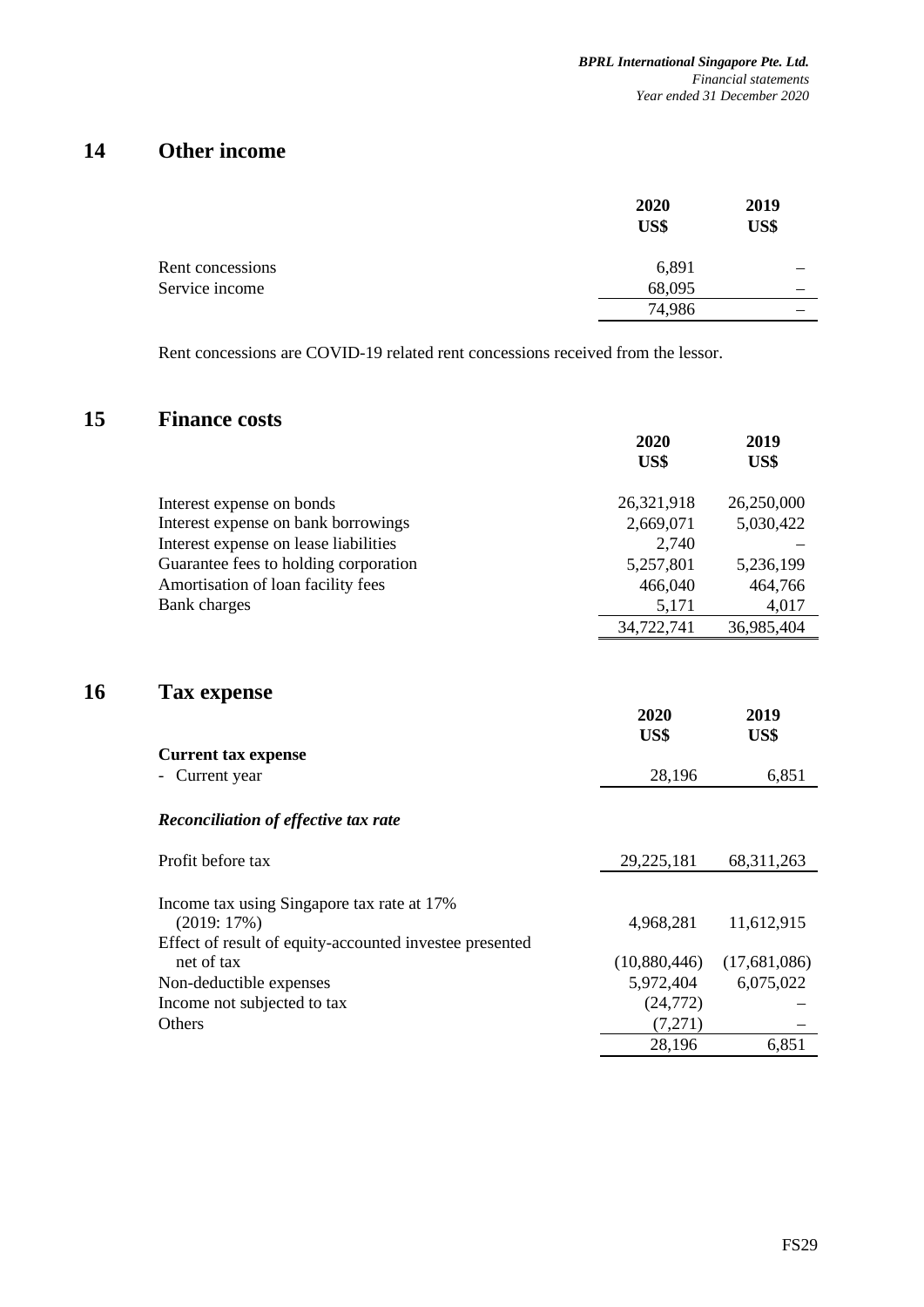# **17 Related party balances and transactions**

For the purpose of these financial statements, parties are considered to be related to the Company if the Company has the ability, directly or indirectly, to control the party or exercise significant influence over the party in making financial and operating decisions, or vice versa, or where the Company and the party are subject to common control or common significant influence. Related parties may be individuals or other entities.

In addition to the related party information disclosed elsewhere in the financial statements, the following significant balances and transactions between the Company and its related parties took place during the year at terms agreed between the parties:

Service income

|                                                                                   | 2020<br>US\$     | 2019<br>US\$ |
|-----------------------------------------------------------------------------------|------------------|--------------|
| Joint venture – Urja Bharat Pte. Limited<br>Related party – Matrix Bharat Pte Ltd | 57,120<br>10,975 |              |
| Loans receivable from joint venture                                               |                  |              |
|                                                                                   | 2020<br>US\$     | 2019<br>US\$ |
| <b>Current</b>                                                                    |                  |              |
| Loan to Taas India Pte Ltd                                                        |                  | 13,205,751   |

The loan to Taas India Pte Ltd was denominated in United States Dollar, unsecured and interest free. The outstanding amount of the loan to Taas India Pte Ltd was fully repaid on 31 March 2020.

#### *Key management personnel compensation*

Key management personnel of the Company are those persons having the authority and responsibility for planning, directing and monitoring the activities of the Company. The directors of the Company are considered as key management personnel.

Key management personnel compensation comprised:

|                         | <b>2020</b><br>US\$ | 2019<br>US\$ |
|-------------------------|---------------------|--------------|
| Salaries and bonuses    | 69,015              | 36,691       |
| Directors' fees         | 5,445               | 15,214       |
| Other employee benefits | 66,426              | 22,821       |
|                         | 140,886             | 74,726       |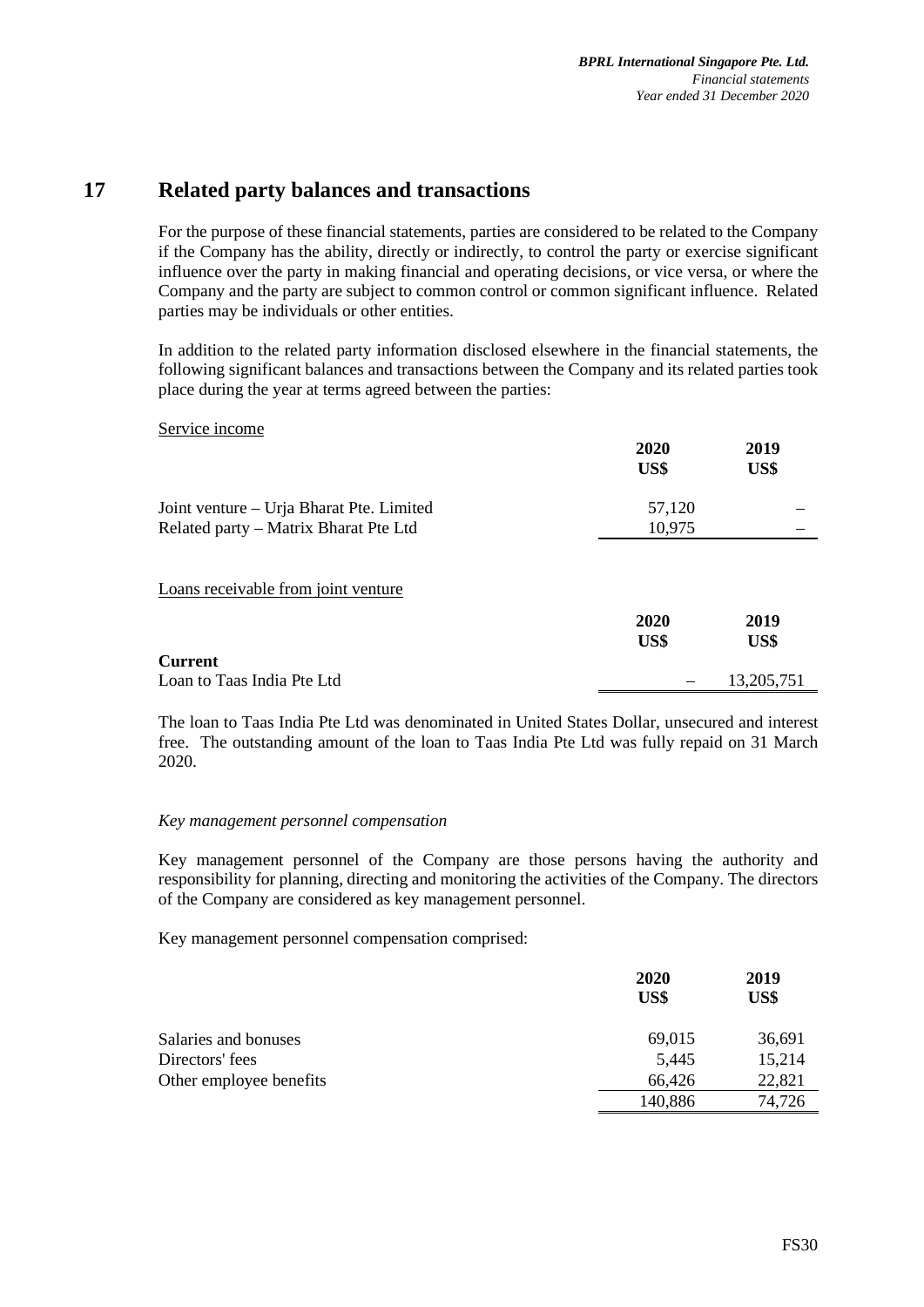# **18 Financial risk management**

The Company has exposure to the following risks from financial instruments:

- market risk:
- credit risk; and
- liquidity risk.

#### **Risk management framework**

The Company's Board of Directors has overall responsibility for the establishment and oversight of the Company's risk management framework. Review of proposed investments and compliance with target asset allocations is monitored by the Board of Directors on a regular basis.

#### **Market risk**

Market risk is the risk that changes in market prices – such as interest rates, foreign exchange rates, other price changes – will affect the Company's income.

The Company's strategy for the management of market risk is driven by the Company's investment objective of making investments in income generating assets in target markets. Market risks are monitored regularly by the Board of Directors in accordance with the policies and procedures in place.

#### *Interest rate risk*

The Company has issued fixed interest rate bonds which are carried at amortised cost. They are therefore not subject to interest rate risk, since neither the carrying amount nor the future cash flow will fluctuate because of a change in market interest rates.

The Company's interest rate risk arises mainly from bank borrowings. Bank borrowings with variable interest rates expose the Company to interest rate risk. For details of the Company's loans and borrowings, including interest rate profiles, refer to Note 11 of these financial statements.

A reasonably possible change of 100 basis points (2019: 100 basis points) in interest rates at the reporting date would have increased/(reduced) profit or loss by amounts shown below:

|                           | <b>Profit or loss</b>   |                         |
|---------------------------|-------------------------|-------------------------|
|                           | <b>Increase</b><br>US\$ | <b>Decrease</b><br>US\$ |
| At 31 December 2020       |                         |                         |
| Variable-rate instruments | (1,500,000)             | 1,500,000               |
|                           |                         |                         |
| At 31 December 2019       |                         |                         |
| Variable-rate instruments | (1.500.000)             | 1.500.000               |

The Company periodically reviews its liabilities and monitors interest rate fluctuations to ensure that the exposure to interest rate risk is within acceptable levels.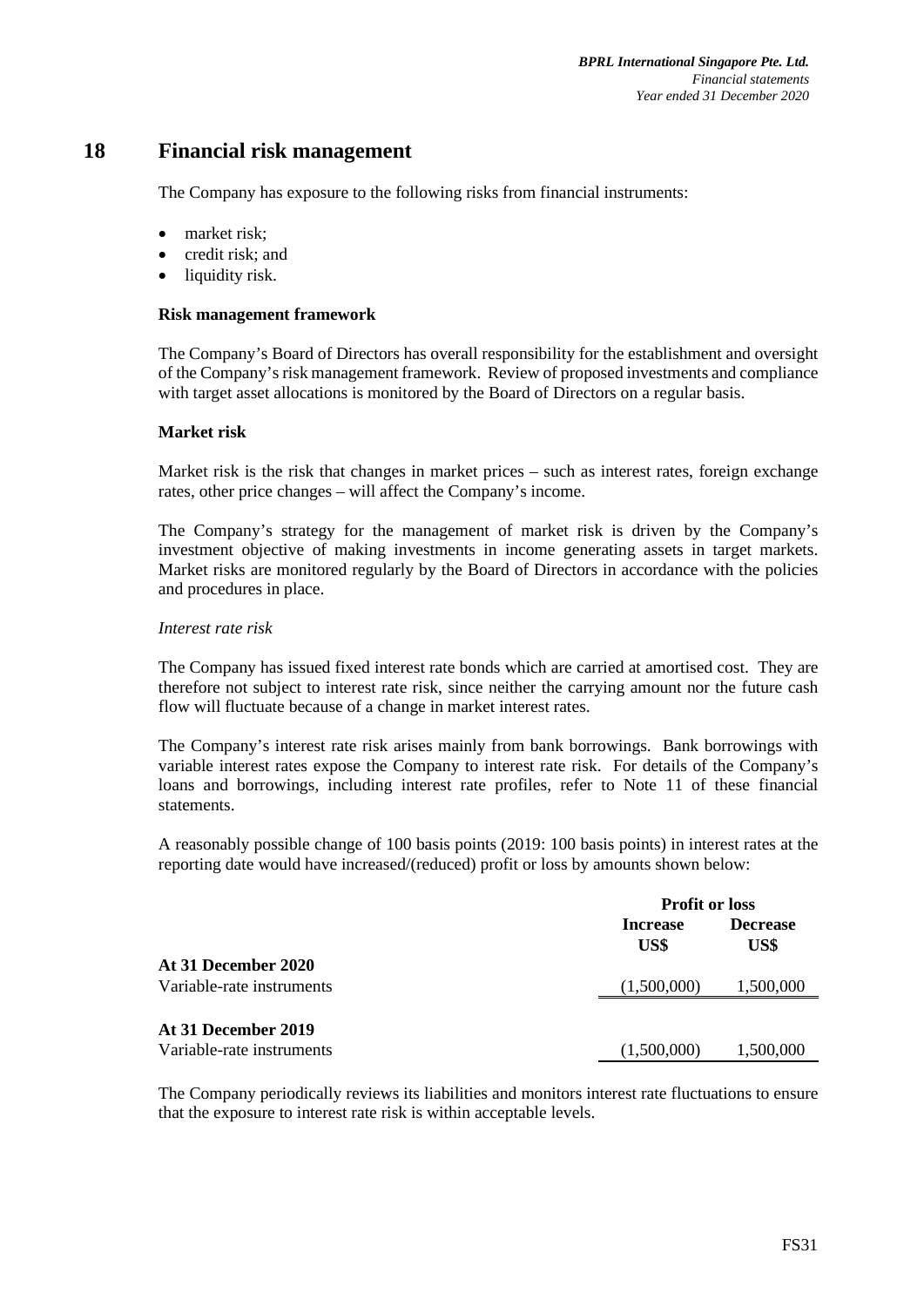## *Currency risk*

Currency risk is the risk that the fair value or future cash flows of a financial instrument that will fluctuate because of changes in foreign exchange rates. The Company is not significantly exposed to the effects of changes in foreign exchange rates.

#### **Credit risk**

Credit risk is the risk that a counterparty to a financial instrument will fail to discharge an obligation or commitment that it has entered into with the Company, resulting in a financial loss to the Company. It arises principally from cash and balances with banks.

At the reporting date, there was no significant concentration of credit risk. Cash and balances with banks are placed with banks and financial institutions which are regulated.

The maximum exposure to credit risk is represented by the carrying amount of each financial asset in the statement of financial position. The Company's major classes of financial assets are cash and balances with banks and other assets.

The Company's policy over credit risk is to minimise its exposure to counterparties with perceived higher risk of default by dealing only with parties that meet the credit standards laid down in the Company's risk management policies. Further, the credit risk is monitored regularly by the Board of Directors in accordance with the policies and procedures in place.

#### *Risk management*

The Company adopts the following policy to mitigate the credit risk.

For banks and financial institutions, the Company adopts the policy of dealing with financial institutions with high credit ratings rated by independent rating agencies.

#### *Credit rating*

The Company uses the following categories of internal credit risk rating for financial assets which are subject to expected credit losses under the general approach. These categories reflect the respective credit risk and how the loss provision is determined for each of those categories.

| Category of<br>internal credit rating | <b>Definition of category</b>                                                                                                                                          | <b>Basis for recognition of</b><br>expected credit losses |
|---------------------------------------|------------------------------------------------------------------------------------------------------------------------------------------------------------------------|-----------------------------------------------------------|
| Performing                            | Customers have a low risk of<br>default and a strong capacity<br>to meet contractual cash flows                                                                        | 12-month expected credit<br>losses                        |
| Under-performing                      | Customers negotiating for new<br>credit terms, default in<br>repayment and other relevant<br>indicators that showed<br>customers' deteriorating<br>financial condition | Lifetime expected credit<br>losses                        |
| Non-performing                        | Interest and/or principal<br>payment are 90 days past due                                                                                                              | Lifetime expected credit<br>losses                        |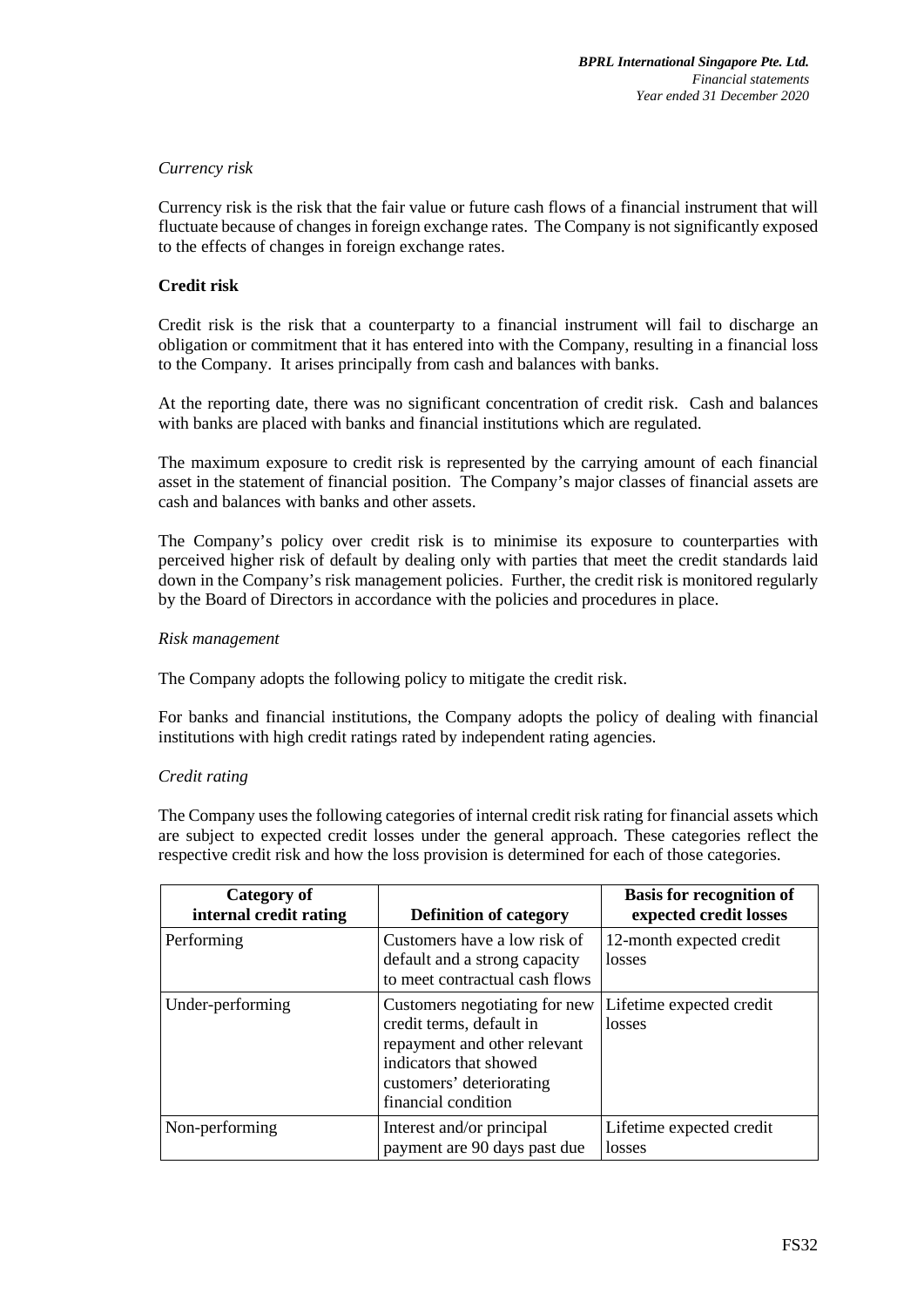| Category of<br>internal credit rating | <b>Definition of category</b>                                                | <b>Basis for recognition of</b><br>expected credit losses |
|---------------------------------------|------------------------------------------------------------------------------|-----------------------------------------------------------|
| Write-off                             | Customers with no reasonable Asset is written off<br>expectation of recovery |                                                           |

*Impairment of financial assets -* C*ash and balances with banks*

Impairment on cash and balances with banks has been measured on the 12-month expected loss basis and reflects the short maturities of the exposures. The Company considers that its cash and balances with banks have low credit risk based on the external credit ratings of the counterparties.

The amount of the allowance for impairment losses on cash and balances with banks was negligible.

Other than the above, there are no credit loss allowance for other financial asset at amortised cost as at 31 December 2020 and 31 December 2019.

#### *Financial assets that are neither past due nor impaired*

Cash and bank balances are mainly deposits with banks with high credit-ratings assigned by international credit-rating agencies. Loans and other receivables that are neither past due nor impaired are substantially corporations with a good collection track record with the Company.

#### **Liquidity risk**

Liquidity risk is the risk that the Company will encounter difficulty in meeting its commitments associated with financial liabilities. Liquidity risk may emanate from inability to sell a financial asset quickly at an amount close to its fair value.

The Company monitors the liquidity risk and maintains adequate financing for the Company's operations and to mitigate the effects of fluctuations in cash flows.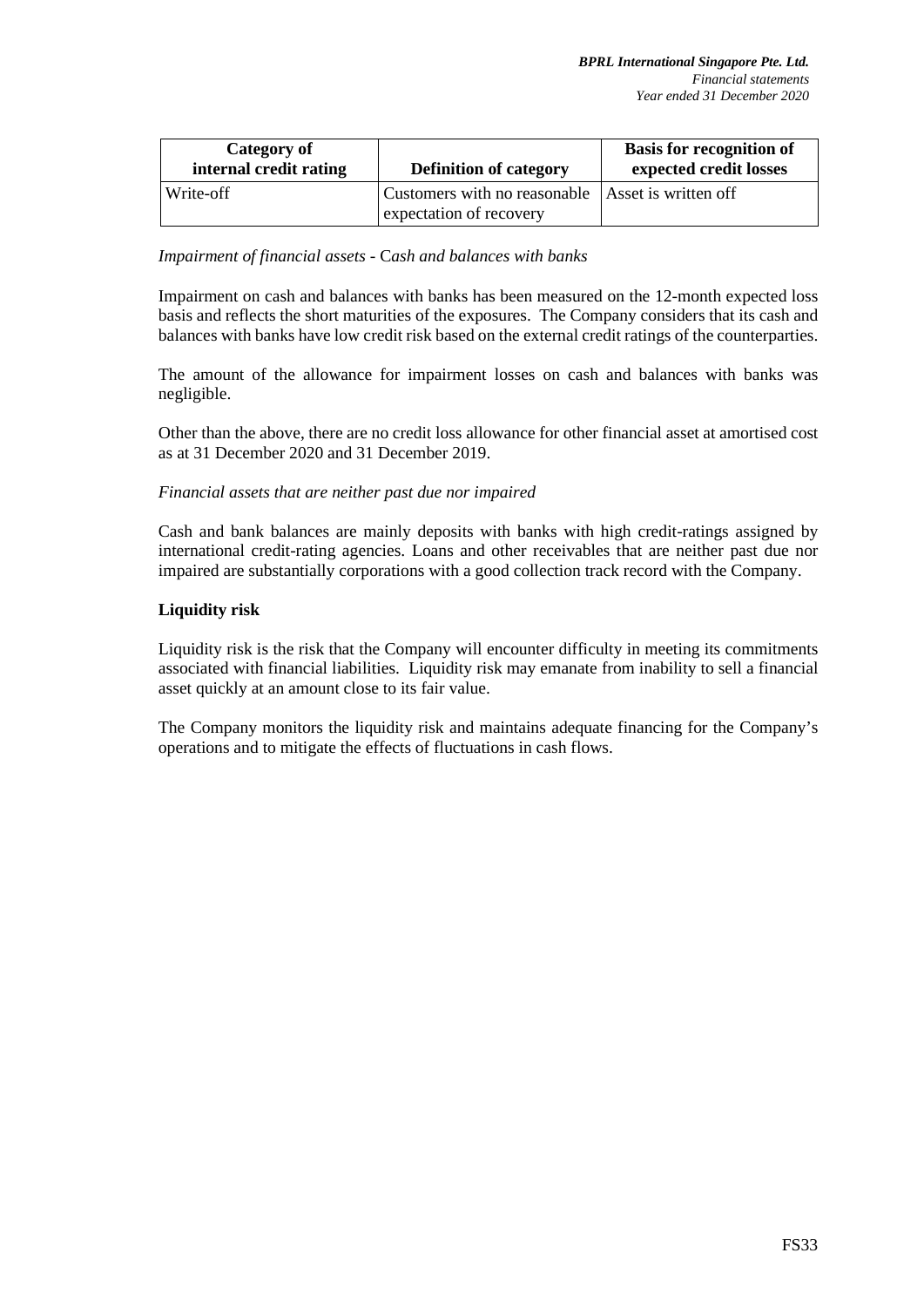#### **Contractual maturity for financial liabilities**

The table below analyses the maturity profile of the financial liabilities of the Company based on contractual undiscounted cash flows:

|                                          |                           |                      |                      | <b>Contractual cash flows</b>           |                                         |                              |
|------------------------------------------|---------------------------|----------------------|----------------------|-----------------------------------------|-----------------------------------------|------------------------------|
|                                          | Carrying<br>value<br>US\$ | <b>Total</b><br>US\$ | Up to 1 year<br>US\$ | <b>Between</b><br>1 and 3 years<br>US\$ | <b>Between</b><br>3 and 5 years<br>US\$ | More than<br>5 years<br>US\$ |
| At 31 December 2020                      |                           |                      |                      |                                         |                                         |                              |
| <b>Borrowings</b>                        | 763,640,230               | (945, 503, 500)      | (36,747,000)         | (215,772,750)                           | (61, 140, 000)                          | (631, 843, 750)              |
| Lease liabilities                        | 58.533                    | (60,034)             | (48,028)             | (12,006)                                |                                         |                              |
| Trade and other                          |                           |                      |                      |                                         |                                         |                              |
| payables                                 | 139.883                   | (139, 883)           | (139, 883)           |                                         |                                         |                              |
| At 31 December 2019<br><b>Borrowings</b> | 763.894.616               | (982, 250, 500)      | (36.747.000)         | (221, 949, 750)                         | (61, 140, 000)                          | (662.413.750)                |
| Trade and other<br>payables              | 9,245,957                 | (9,245,957)          | (9,245,957)          |                                         |                                         |                              |

# **19 Fair values of financial instruments**

*Accounting classifications and fair values*

|                         |             |                                  | <b>Other</b>                            |                                         |                           |
|-------------------------|-------------|----------------------------------|-----------------------------------------|-----------------------------------------|---------------------------|
|                         | <b>Note</b> | <b>Amortised</b><br>cost<br>US\$ | financial<br><b>liabilities</b><br>US\$ | <b>Total carrying</b><br>amount<br>US\$ | <b>Fair value</b><br>US\$ |
| 31 December 2020        |             |                                  |                                         |                                         |                           |
| Cash and balances       |             |                                  |                                         |                                         |                           |
| with banks              | 8           | 77,256,491                       |                                         | 77,256,491                              |                           |
| Other assets*           | 7           | 42,431                           |                                         | 42,431                                  |                           |
|                         |             | 77,298,922                       |                                         | 77,298,922                              |                           |
|                         |             |                                  |                                         |                                         |                           |
| <b>Borrowings</b>       | 11          |                                  | (763, 640, 230)                         | (763, 640, 230)                         | (787,908,000)             |
| Lease liabilities       | 12          |                                  | (58, 533)                               | (58, 533)                               |                           |
| Other payables          | 13          |                                  | (139, 883)                              | (139, 883)                              |                           |
|                         |             | $\overline{\phantom{0}}$         | (763, 838, 646)                         | (763, 838, 646)                         |                           |
| <b>31 December 2019</b> |             |                                  |                                         |                                         |                           |
| Cash and balances       |             |                                  |                                         |                                         |                           |
| with banks              | $\,8$       | 40,407,079                       |                                         | 40,407,079                              |                           |
| Other assets*           | 7           | 64,344                           |                                         | 64,344                                  |                           |
| Loan receivable         |             |                                  |                                         |                                         |                           |
| from joint venture      | 9           | 13,205,751                       |                                         | 13,205,751                              |                           |
|                         |             | 53,677,174                       |                                         | 53,677,174                              |                           |
| <b>Borrowings</b>       | 11          |                                  | (763,894,616)                           | (763,894,616)                           | (774, 330, 000)           |
| Other payables          | 13          |                                  | (9,245,957)                             | (9, 245, 957)                           |                           |
|                         |             | —                                | (773, 140, 573)                         | (773, 140, 573)                         |                           |

*\* Excluding prepayments*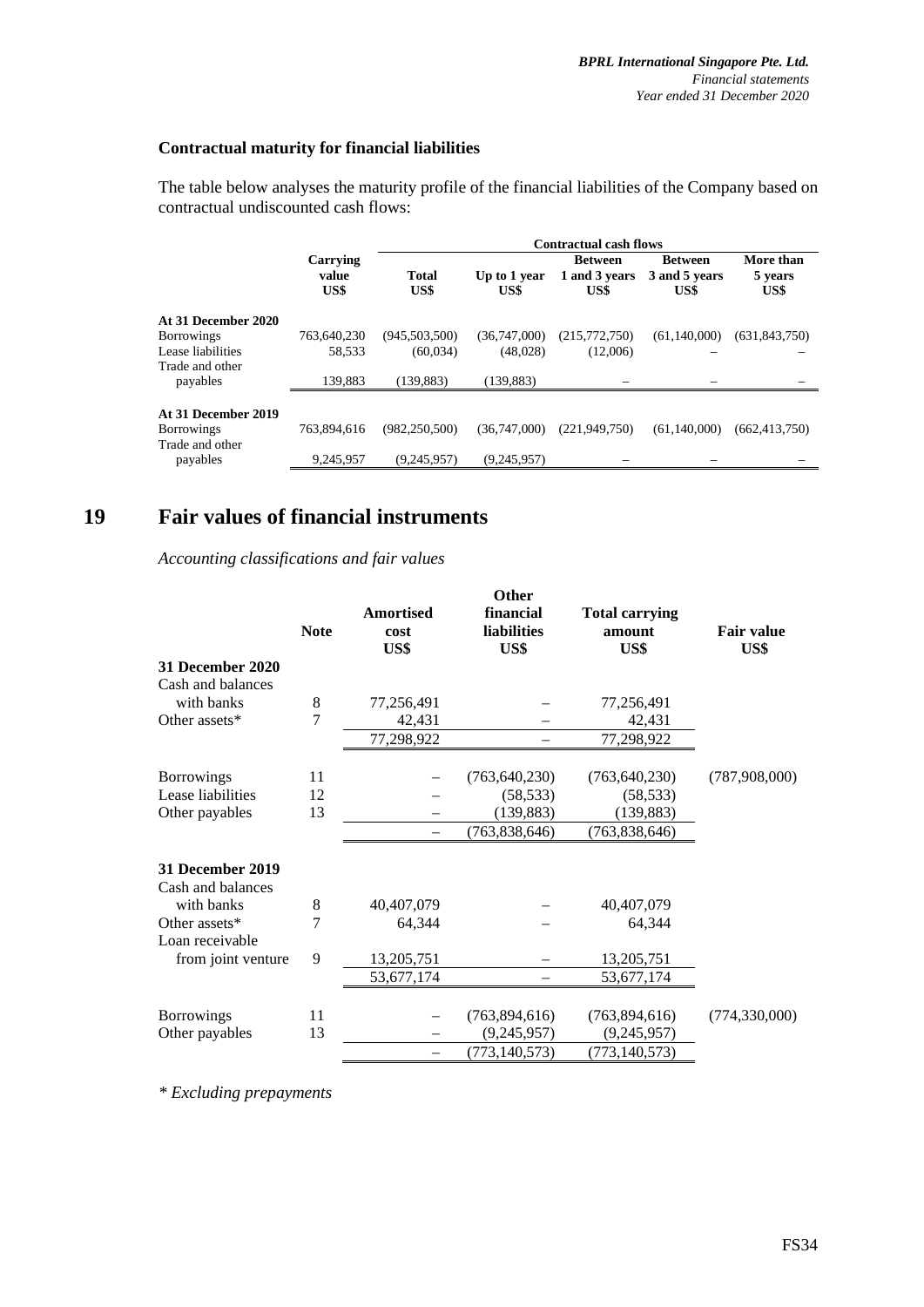#### *Measurement of fair values*

A number of the Company's accounting policies and disclosures require the determination of fair value, for both financial and non-financial assets and liabilities. When applicable, further information about the assumptions made in determining fair values of non-financial assets and liabilities are disclosed in the relevant notes specific to those non-financial assets or liabilities.

When measuring the fair value of an asset or a liability, the Company uses observable market data as far as possible.

Fair values are categorised into different levels in a fair value hierarchy based on the inputs used in the valuation techniques as follows:

- Level 1: quoted prices (unadjusted) in active markets for identical assets or liabilities.
- Level 2: inputs other than quoted prices included in Level 1 that are observable for the asset or liability, either directly (i.e., as prices) or indirectly (i.e., derived from prices).
- Level 3: inputs for the asset or liability that are not based on observable market data (unobservable inputs).

#### **Financial instruments not measured at fair value**

The following table shows the valuation technique and the significant unobservable inputs used in the determination of fair value of the Level 3 financial instruments not measured at fair value:

| <b>Type</b>       | <b>Valuation</b><br>technique                                                                                                                                    | <b>Significant</b><br>unobservable inputs                     | Inter-relationship between<br>significant unobservable<br>inputs and fair value<br>measurement         |
|-------------------|------------------------------------------------------------------------------------------------------------------------------------------------------------------|---------------------------------------------------------------|--------------------------------------------------------------------------------------------------------|
| <b>Borrowings</b> | Discounted cash<br>flows: The<br>valuation model<br>considers the<br>present value of<br>expected payments,<br>discounted using an<br>adjusted discount<br>rate. | Adjusted discount<br>$\bullet$<br>rate 3.6%<br>$(2019:4.0\%)$ | The estimated fair value<br>$\bullet$<br>would increase if the<br>adjusted discount rate<br>was lower. |

#### **Financial instruments for which fair value is equal to the carrying amount**

The carrying amounts of financial assets and liabilities with a maturity of less than one year (including other assets, cash and balances with banks and loan receivable from joint venture are assumed to approximate their fair values because of the short period to maturity.